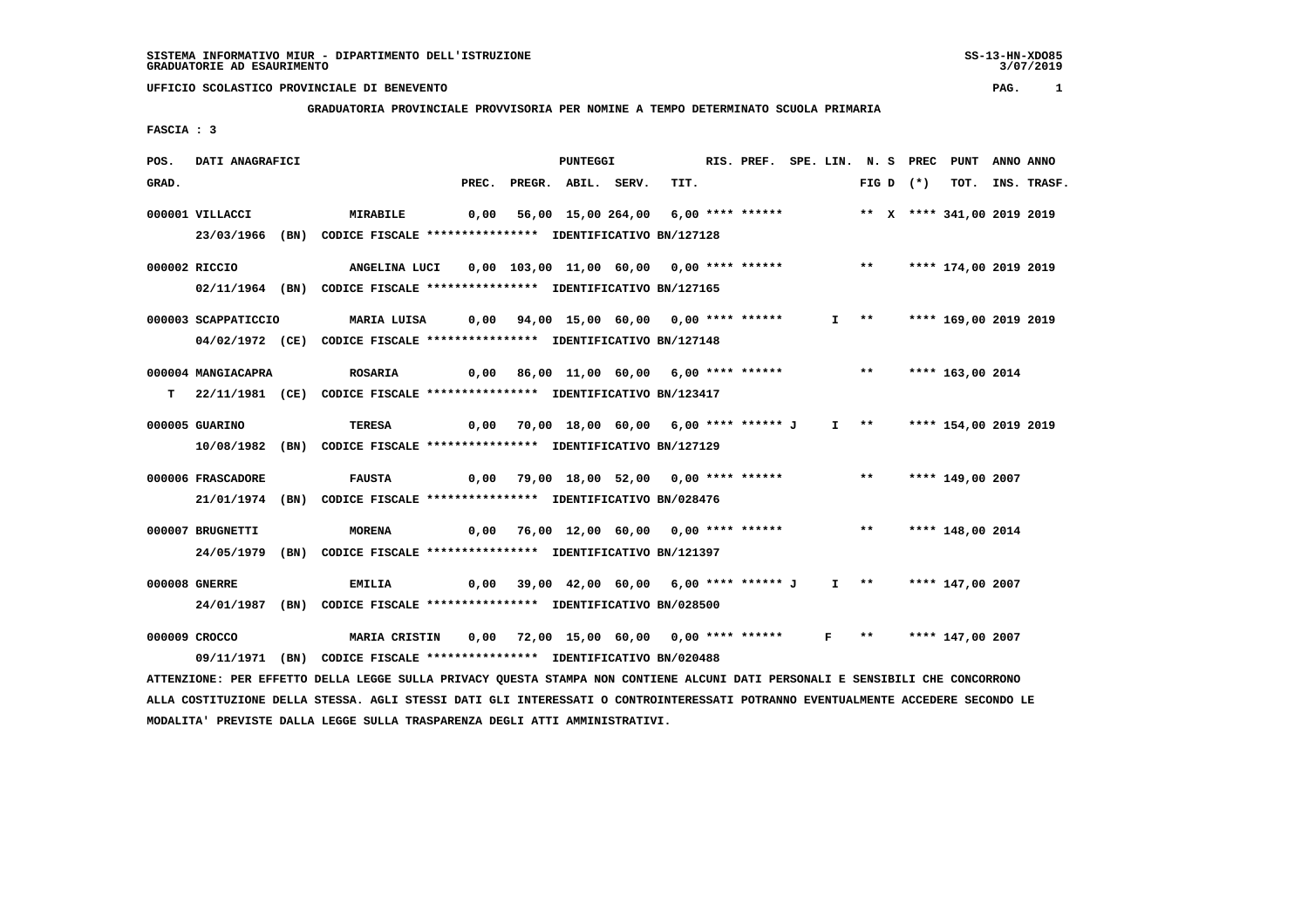**GRADUATORIA PROVINCIALE PROVVISORIA PER NOMINE A TEMPO DETERMINATO SCUOLA PRIMARIA**

 **FASCIA : 3**

| POS.         | DATI ANAGRAFICI   |                                                                                                                               |       | <b>PUNTEGGI</b>                                                                |      |  |  |             | RIS. PREF. SPE. LIN. N. S PREC PUNT ANNO ANNO |                  |
|--------------|-------------------|-------------------------------------------------------------------------------------------------------------------------------|-------|--------------------------------------------------------------------------------|------|--|--|-------------|-----------------------------------------------|------------------|
| GRAD.        |                   |                                                                                                                               | PREC. | PREGR. ABIL. SERV.                                                             | TIT. |  |  | FIG D $(*)$ |                                               | TOT. INS. TRASF. |
|              | 000010 CATURANO   | <b>MARIANGELA</b>                                                                                                             | 0,00  | 60,00 16,00 60,00 3,00 **** ****** *** **                                      |      |  |  |             | **** 139,00 2019 2019                         |                  |
|              |                   | 12/12/1981 (NA) CODICE FISCALE *************** IDENTIFICATIVO BN/127121                                                       |       |                                                                                |      |  |  |             |                                               |                  |
|              |                   |                                                                                                                               |       |                                                                                |      |  |  |             |                                               |                  |
| 000011 GUIDA |                   | PAOLA                                                                                                                         |       | 0,00 67,00 12,00 50,00 9,00 **** ******           **     **** 138,00 2007 2007 |      |  |  |             |                                               |                  |
|              |                   | 06/05/1964 (CE) CODICE FISCALE *************** IDENTIFICATIVO BN/028509                                                       |       |                                                                                |      |  |  |             |                                               |                  |
|              | 000012 IANNELLA   | <b>ANTONELLA</b>                                                                                                              |       | $0,00$ 24,00 42,00 60,00 12,00 **** ****** J I ** ***** 138,00 2011 2011       |      |  |  |             |                                               |                  |
|              |                   | 07/07/1987 (BN) CODICE FISCALE *************** IDENTIFICATIVO BN/118433                                                       |       |                                                                                |      |  |  |             |                                               |                  |
|              | 000013 LAVORGNA   | <b>CONCETTA</b>                                                                                                               |       | 0,00 63,00 15,00 60,00 0,00 **** ****** J ** **** 138,00 2014                  |      |  |  |             |                                               |                  |
|              |                   |                                                                                                                               |       |                                                                                |      |  |  |             |                                               |                  |
|              |                   | 01/06/1970 (RM) CODICE FISCALE *************** IDENTIFICATIVO BN/025956                                                       |       |                                                                                |      |  |  |             |                                               |                  |
|              | 000014 SANTAMARIA | <b>MARIADOMENICA</b>                                                                                                          | 0,00  | 54,00 14,00 60,00 3,00 **** ******                                             |      |  |  |             | I ** **** 131,00 2014                         |                  |
|              |                   | T 16/03/1978 (BN) CODICE FISCALE *************** IDENTIFICATIVO BN/123262                                                     |       |                                                                                |      |  |  |             |                                               |                  |
|              |                   |                                                                                                                               |       | 0,00 84,00 12,00 28,00 0,00 **** ****** *** *** **** 124,00 2019 2019          |      |  |  |             |                                               |                  |
|              | 000015 VERDOLINO  | ALESSANDRA                                                                                                                    |       |                                                                                |      |  |  |             |                                               |                  |
|              |                   | T  10/08/1976 (NA) CODICE FISCALE *************** IDENTIFICATIVO BN/127132                                                    |       |                                                                                |      |  |  |             |                                               |                  |
|              | 000016 VITIELLO   | <b>ANNA</b>                                                                                                                   |       | 0,00 57,00 14,00 52,00 0,00 **** ******                                        |      |  |  |             | ** **** 123,00 2000                           |                  |
|              |                   | 06/05/1970 (BN) CODICE FISCALE *************** IDENTIFICATIVO BN/021303                                                       |       |                                                                                |      |  |  |             |                                               |                  |
|              |                   |                                                                                                                               |       | 0,00 59,00 15,00 46,00 0,00 **** ****** *** ** ** **** 120,00 2019 2019        |      |  |  |             |                                               |                  |
|              | 000017 FERRAVANTE | <b>CARMELA</b>                                                                                                                |       |                                                                                |      |  |  |             |                                               |                  |
|              |                   | 07/03/1964 (BN) CODICE FISCALE *************** IDENTIFICATIVO BN/127174                                                       |       |                                                                                |      |  |  |             |                                               |                  |
|              | 000018 LOMBARDI   | <b>MADDALENA</b>                                                                                                              |       | 0,00 42,00 16,00 60,00 0,00 **** ****** I ** **** 118,00 2019 2019             |      |  |  |             |                                               |                  |
|              |                   | 03/01/1970 (EE) CODICE FISCALE *************** IDENTIFICATIVO BN/127190                                                       |       |                                                                                |      |  |  |             |                                               |                  |
|              |                   | ATTENZIONE: PER EFFETTO DELLA LEGGE SULLA PRIVACY QUESTA STAMPA NON CONTIENE ALCUNI DATI PERSONALI E SENSIBILI CHE CONCORRONO |       |                                                                                |      |  |  |             |                                               |                  |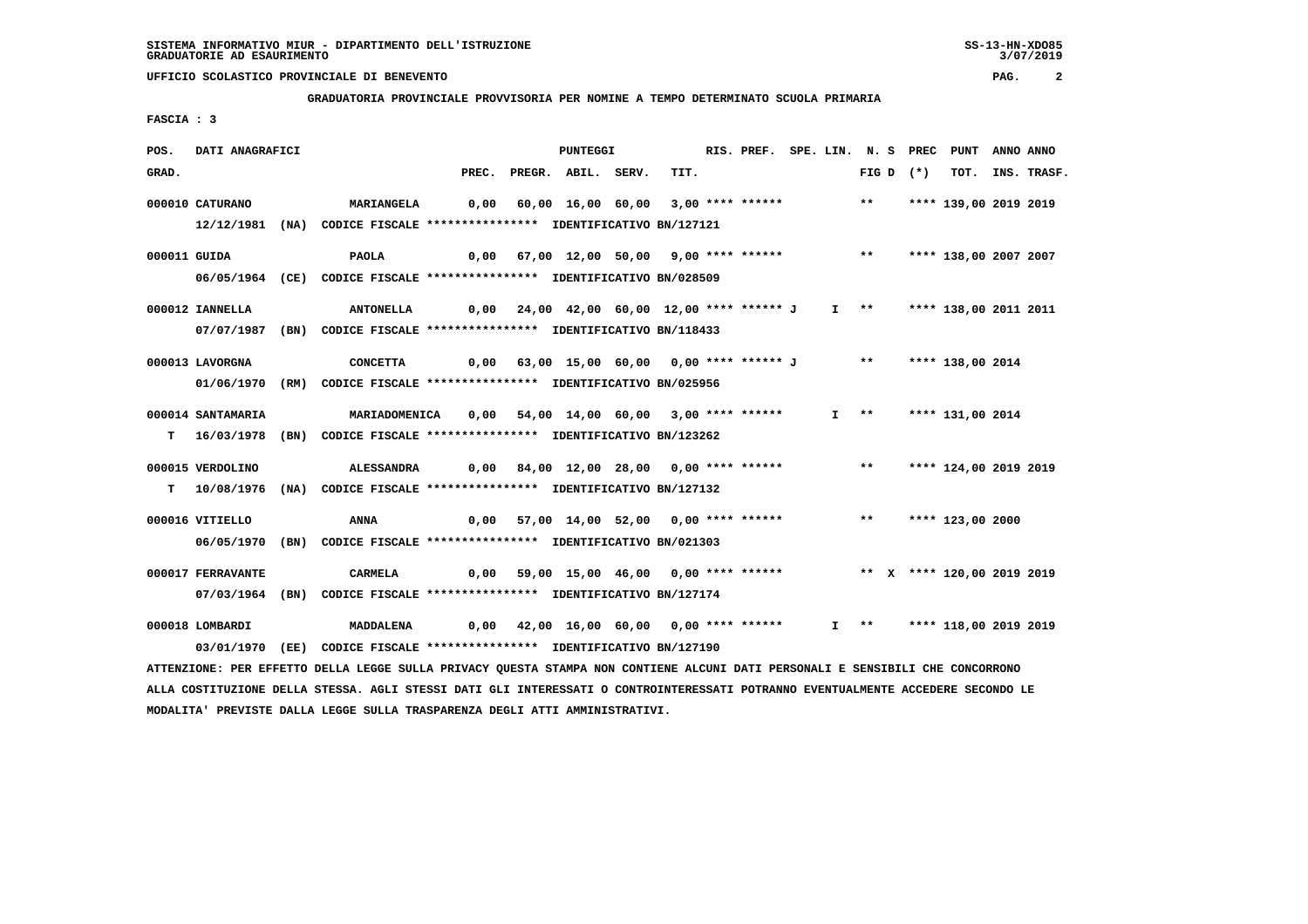#### **GRADUATORIA PROVINCIALE PROVVISORIA PER NOMINE A TEMPO DETERMINATO SCUOLA PRIMARIA**

 **FASCIA : 3**

| POS.         | DATI ANAGRAFICI  |                                                                                                                               |       | PUNTEGGI                                                     |      | RIS. PREF. SPE. LIN. N. S PREC |  |                       |             | PUNT                     | ANNO ANNO        |
|--------------|------------------|-------------------------------------------------------------------------------------------------------------------------------|-------|--------------------------------------------------------------|------|--------------------------------|--|-----------------------|-------------|--------------------------|------------------|
| GRAD.        |                  |                                                                                                                               | PREC. | PREGR. ABIL. SERV.                                           | TIT. |                                |  |                       | FIG D $(*)$ |                          | TOT. INS. TRASF. |
|              | 000019 GUIDA     | LUISA                                                                                                                         | 0,00  | 54,00 14,00 40,00 9,00 **** ******                           |      |                                |  | $I \rightarrow \star$ |             | **** 117,00 2019 2019    |                  |
| T.           |                  | 16/07/1971 (NA) CODICE FISCALE **************** IDENTIFICATIVO BN/127181                                                      |       |                                                              |      |                                |  |                       |             |                          |                  |
|              | 000020 CALLISTO  | <b>FILOMENA</b>                                                                                                               |       | 0,00 48,00 15,00 50,00 3,00 **** ******                      |      |                                |  |                       |             | $I$ ** **** 116,00 2007  |                  |
|              |                  | 23/02/1971 (BN) CODICE FISCALE *************** IDENTIFICATIVO BN/025863                                                       |       |                                                              |      |                                |  |                       |             |                          |                  |
| 000021 PEPE  |                  | LAURA                                                                                                                         |       | 0,00 45,00 0,00 60,00 6,00 **** ****** *** **                |      |                                |  |                       |             | **** 111,00 2014         |                  |
|              |                  | 11/03/1977 (BN) CODICE FISCALE *************** IDENTIFICATIVO BN/121086                                                       |       |                                                              |      |                                |  |                       |             |                          |                  |
|              | 000022 SORICELLI | <b>RAFFAELLA</b>                                                                                                              |       | 0,00 41,00 17,00 50,00 0,00 **** ******                      |      |                                |  |                       |             | I ** **** 108,00 2002    |                  |
|              |                  | 10/06/1962 (AV) CODICE FISCALE **************** IDENTIFICATIVO BN/020266                                                      |       |                                                              |      |                                |  |                       |             |                          |                  |
|              | 000023 MARTUCCI  | <b>MARINA</b>                                                                                                                 | 0,00  | 18,00 41,00 48,00 0,00 **** ****** J I ** X **** 107,00 2002 |      |                                |  |                       |             |                          |                  |
|              |                  | 13/07/1978 (BN) CODICE FISCALE *************** IDENTIFICATIVO BN/025260                                                       |       |                                                              |      |                                |  |                       |             |                          |                  |
|              | 000024 COCCA     | <b>ANNA MARIA</b>                                                                                                             |       | 0,00 40,00 15,00 50,00 0,00 **** ******                      |      |                                |  |                       |             | I ** **** 105,00 2000    |                  |
|              |                  | 01/04/1968 (BN) CODICE FISCALE *************** IDENTIFICATIVO BN/020306                                                       |       |                                                              |      |                                |  |                       |             |                          |                  |
|              | 000025 MARINARO  | <b>GEMMA</b>                                                                                                                  | 0,00  | 3,00 41,00 54,00 6,00 **** ****** J                          |      |                                |  |                       |             | I ** X **** 104,00 2009  |                  |
|              |                  | 22/04/1977 (BN) CODICE FISCALE *************** IDENTIFICATIVO BN/116067                                                       |       |                                                              |      |                                |  |                       |             |                          |                  |
|              | 000026 IORILLO   | <b>KATIA</b>                                                                                                                  | 0,00  | 54,00 16,00 30,00 0,00 **** ******                           |      |                                |  |                       |             | ** **** 100,00 2019 2019 |                  |
|              |                  | 15/04/1983 (BN) CODICE FISCALE *************** IDENTIFICATIVO BN/127186                                                       |       |                                                              |      |                                |  |                       |             |                          |                  |
| 000027 ZOLLO |                  | MARGHERITA                                                                                                                    | 0,00  | 34,00 14,00 48,00 0,00 **** ****** F **                      |      |                                |  |                       |             | **** 96,00 2019          |                  |
|              |                  | 12/03/1957 (BN) CODICE FISCALE *************** IDENTIFICATIVO BN/021370                                                       |       |                                                              |      |                                |  |                       |             |                          |                  |
|              |                  | ATTENZIONE: PER EFFETTO DELLA LEGGE SULLA PRIVACY QUESTA STAMPA NON CONTIENE ALCUNI DATI PERSONALI E SENSIBILI CHE CONCORRONO |       |                                                              |      |                                |  |                       |             |                          |                  |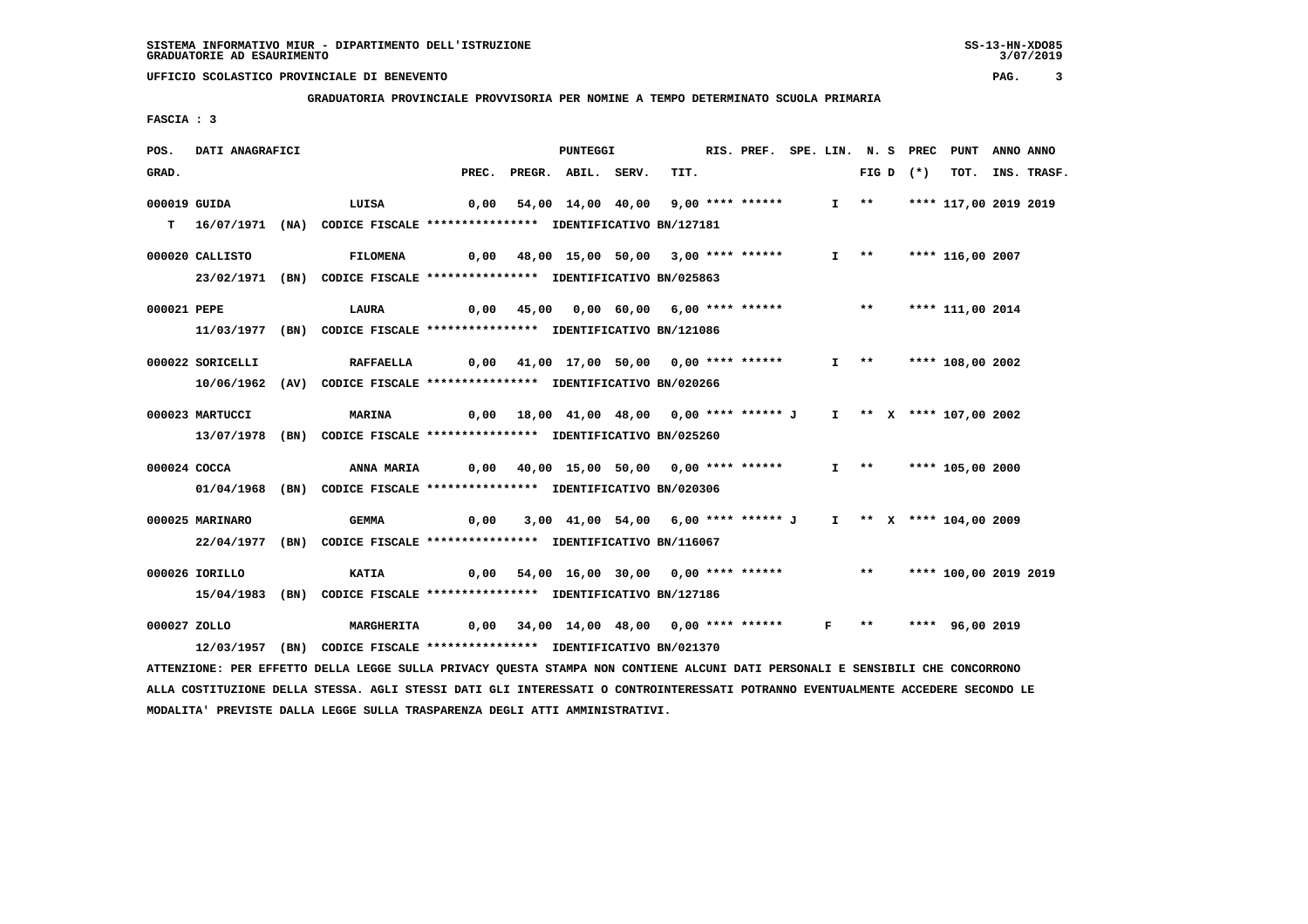**GRADUATORIA PROVINCIALE PROVVISORIA PER NOMINE A TEMPO DETERMINATO SCUOLA PRIMARIA**

 **FASCIA : 3**

| POS.        | DATI ANAGRAFICI   |                                                                                                                                 |      | PUNTEGGI                                                           |      |  |  | RIS. PREF. SPE. LIN. N. S PREC PUNT |                 | ANNO ANNO |                  |
|-------------|-------------------|---------------------------------------------------------------------------------------------------------------------------------|------|--------------------------------------------------------------------|------|--|--|-------------------------------------|-----------------|-----------|------------------|
| GRAD.       |                   |                                                                                                                                 |      | PREC. PREGR. ABIL. SERV.                                           | TIT. |  |  | FIG D $(*)$                         |                 |           | TOT. INS. TRASF. |
|             | 000028 FEDERICI   | VERUSKA                                                                                                                         |      | 0,00 22,00 13,00 48,00 9,00 **** ******                            |      |  |  | I ** **** 92,00 2019 2019           |                 |           |                  |
|             |                   | T 25/07/1980 (BN) CODICE FISCALE **************** IDENTIFICATIVO BN/127172                                                      |      |                                                                    |      |  |  |                                     |                 |           |                  |
|             |                   |                                                                                                                                 |      |                                                                    |      |  |  |                                     |                 |           |                  |
|             | 000029 SCIOSCIA   | ANGELICA MELA                                                                                                                   |      | 0,00 24,00 15,00 48,00 3,00 **** ******                            |      |  |  | $I \quad * \quad$                   | **** 90,00 2014 |           |                  |
|             |                   | T 26/08/1974 (EE) CODICE FISCALE **************** IDENTIFICATIVO BN/121690                                                      |      |                                                                    |      |  |  |                                     |                 |           |                  |
|             | 000030 SPADA      | MARIALUISA                                                                                                                      |      | 0,00 21,00 16,00 48,00 3,00 **** ****** J                          |      |  |  | I ** **** 88,00 2002                |                 |           |                  |
|             |                   | 02/05/1973 (BN) CODICE FISCALE *************** IDENTIFICATIVO BN/025463                                                         |      |                                                                    |      |  |  |                                     |                 |           |                  |
|             |                   |                                                                                                                                 |      |                                                                    |      |  |  |                                     |                 |           |                  |
|             | 000031 PIACQUADIO | <b>LINA</b>                                                                                                                     | 0,00 | 27,00  0,00  60,00  0,00  ****  ****** J  I  **  ****  87,00  2014 |      |  |  |                                     |                 |           |                  |
|             |                   | T 30/08/1970 (BN) CODICE FISCALE *************** IDENTIFICATIVO BN/121202                                                       |      |                                                                    |      |  |  |                                     |                 |           |                  |
|             | 000032 CERCHIA    | <b>GRAZIA</b>                                                                                                                   |      | 0,00 12,00 17,00 46,00 9,00 **** ******           **               |      |  |  |                                     | **** 84,00 2014 |           |                  |
|             |                   | T 07/08/1983 (BN) CODICE FISCALE **************** IDENTIFICATIVO BN/123280                                                      |      |                                                                    |      |  |  |                                     |                 |           |                  |
|             |                   |                                                                                                                                 |      |                                                                    |      |  |  |                                     |                 |           |                  |
|             | 000033 TORRENTE   | <b>MARISA</b>                                                                                                                   |      |                                                                    |      |  |  | ** **** 83,00 2014                  |                 |           |                  |
|             |                   | T 23/04/1983 (BN) CODICE FISCALE *************** IDENTIFICATIVO BN/123334                                                       |      |                                                                    |      |  |  |                                     |                 |           |                  |
|             |                   |                                                                                                                                 |      |                                                                    |      |  |  |                                     |                 |           |                  |
|             | 000034 DE LUCA    | <b>DANIELA</b>                                                                                                                  |      | $0,00$ 30,00 14,00 38,00 0,00 **** ******                          |      |  |  | ** **** 82,00 2002                  |                 |           |                  |
|             |                   | 06/01/1978 (BN) CODICE FISCALE **************** IDENTIFICATIVO BN/025048                                                        |      |                                                                    |      |  |  |                                     |                 |           |                  |
| 000035 IZZO |                   | <b>EMIDDIA</b>                                                                                                                  |      | 0,00 3,00 18,00 60,00 0,00 **** ****** J ** **** 81,00 2019 2019   |      |  |  |                                     |                 |           |                  |
|             |                   | T 26/05/1978 (BN) CODICE FISCALE **************** IDENTIFICATIVO BN/127187                                                      |      |                                                                    |      |  |  |                                     |                 |           |                  |
|             |                   |                                                                                                                                 |      |                                                                    |      |  |  |                                     |                 |           |                  |
|             | 000036 CARUSO     |                                                                                                                                 |      |                                                                    |      |  |  |                                     |                 |           |                  |
|             |                   | 27/07/1961 (BN) CODICE FISCALE *************** IDENTIFICATIVO BN/020421                                                         |      |                                                                    |      |  |  |                                     |                 |           |                  |
|             |                   | ATTENZIONE: PER EFFETTO DELLA LEGGE SULLA PRIVACY QUESTA STAMPA NON CONTIENE ALCUNI DATI PERSONALI E SENSIBILI CHE CONCORRONO   |      |                                                                    |      |  |  |                                     |                 |           |                  |
|             |                   | ALLA COSTITUZIONE DELLA STESSA. AGLI STESSI DATI GLI INTERESSATI O CONTROINTERESSATI POTRANNO EVENTUALMENTE ACCEDERE SECONDO LE |      |                                                                    |      |  |  |                                     |                 |           |                  |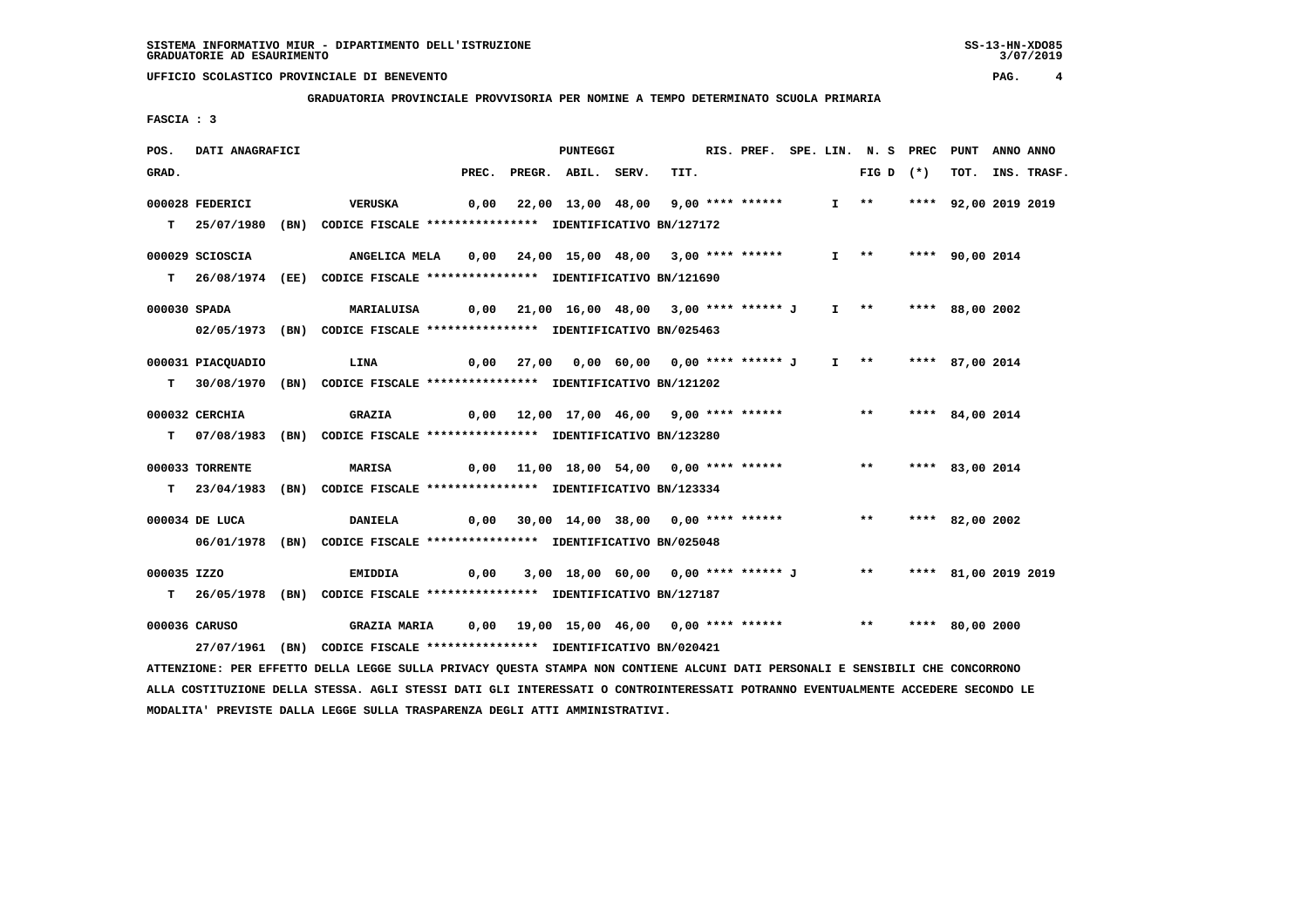**GRADUATORIA PROVINCIALE PROVVISORIA PER NOMINE A TEMPO DETERMINATO SCUOLA PRIMARIA**

 **FASCIA : 3**

| POS.  | DATI ANAGRAFICI    |                                                                                                                                 |      |            | <b>PUNTEGGI</b>                                                      |      | RIS. PREF. SPE. LIN. N. S PREC PUNT ANNO ANNO |  |                         |             |                        |                  |
|-------|--------------------|---------------------------------------------------------------------------------------------------------------------------------|------|------------|----------------------------------------------------------------------|------|-----------------------------------------------|--|-------------------------|-------------|------------------------|------------------|
| GRAD. |                    |                                                                                                                                 |      |            | PREC. PREGR. ABIL. SERV.                                             | TIT. |                                               |  |                         | $FIG D (*)$ |                        | TOT. INS. TRASF. |
|       | 000037 SAVOIA      | LUCIA                                                                                                                           |      | 0,00 40,00 | 6,00 34,00 0,00 **** ******                                          |      |                                               |  |                         |             | I ** X **** 80,00 2007 |                  |
|       |                    |                                                                                                                                 |      |            |                                                                      |      |                                               |  |                         |             |                        |                  |
|       |                    | T 28/01/1982 (BN) CODICE FISCALE *************** IDENTIFICATIVO BN/028807                                                       |      |            |                                                                      |      |                                               |  |                         |             |                        |                  |
|       | 000038 FRAGNITO    | <b>MARA</b>                                                                                                                     | 0,00 |            | 3,00 16,00 60,00 0,00 **** ******                                    |      |                                               |  | $I \rightarrow \star$   |             | **** 79,00 2014        |                  |
|       |                    | T 27/02/1980 (TO) CODICE FISCALE *************** IDENTIFICATIVO BN/123250                                                       |      |            |                                                                      |      |                                               |  |                         |             |                        |                  |
|       |                    |                                                                                                                                 |      |            |                                                                      |      |                                               |  |                         |             |                        |                  |
|       | 000039 VERDURA     | LOREDANA ADDO 0,00 12,00 11,00 56,00 0,00 **** ****** **** ***** **** 79,00 2019 2019                                           |      |            |                                                                      |      |                                               |  |                         |             |                        |                  |
|       |                    | T 26/02/1970 (BN) CODICE FISCALE *************** IDENTIFICATIVO BN/127131                                                       |      |            |                                                                      |      |                                               |  |                         |             |                        |                  |
|       | 000040 MANGANIELLO | SIMONA                                                                                                                          |      |            |                                                                      |      |                                               |  | $I \longrightarrow$ $*$ |             | **** 77,00 2019        |                  |
|       |                    | 20/03/1979 (BN) CODICE FISCALE *************** IDENTIFICATIVO BN/025966                                                         |      |            |                                                                      |      |                                               |  |                         |             |                        |                  |
|       |                    |                                                                                                                                 |      |            |                                                                      |      |                                               |  |                         |             |                        |                  |
|       | 000041 D'ERRICO    | <b>AGNESE</b>                                                                                                                   |      |            | 0,00 16,00 11,00 48,00 0,00 **** ****** *** *** **** 75,00 2011 2011 |      |                                               |  |                         |             |                        |                  |
|       |                    | 26/06/1967 (CE) CODICE FISCALE *************** IDENTIFICATIVO BN/118382                                                         |      |            |                                                                      |      |                                               |  |                         |             |                        |                  |
|       |                    |                                                                                                                                 |      |            |                                                                      |      |                                               |  |                         |             |                        |                  |
|       | 000042 CENTRELLA   | <b>ALFONSINA</b>                                                                                                                | 0,00 |            | 0,00 15,00 60,00 0,00 **** ****** J ** **** 75,00 2019 2019          |      |                                               |  |                         |             |                        |                  |
|       |                    | 16/03/1980 (BN) CODICE FISCALE *************** IDENTIFICATIVO BN/127123                                                         |      |            |                                                                      |      |                                               |  |                         |             |                        |                  |
|       | 000043 PESCATORE   | GIUSEPPINA                                                                                                                      |      |            | 0,00 12,00 12,00 48,00 0,00 **** ****** J ** ***** 72,00 2014        |      |                                               |  |                         |             |                        |                  |
|       |                    | T 27/11/1967 (AV) CODICE FISCALE **************** IDENTIFICATIVO BN/123295                                                      |      |            |                                                                      |      |                                               |  |                         |             |                        |                  |
|       |                    |                                                                                                                                 |      |            |                                                                      |      |                                               |  |                         |             |                        |                  |
|       | 000044 VOTTO       | ALESSANDRA                                                                                                                      |      |            | 0,00 72,00 0,00 0,00 0,00 **** ******     **  **** 72,00 2019 2019   |      |                                               |  |                         |             |                        |                  |
|       |                    | T 23/02/1978 (BR) CODICE FISCALE **************** IDENTIFICATIVO BN/127126                                                      |      |            |                                                                      |      |                                               |  |                         |             |                        |                  |
|       | 000045 CAPALDO     | <b>TIZIANA</b>                                                                                                                  |      |            | 0,00 3,00 17,00 48,00 3,00 **** ****** **** **** **** 71,00 2014     |      |                                               |  |                         |             |                        |                  |
| T.    |                    | 08/08/1982 (EE) CODICE FISCALE *************** IDENTIFICATIVO BN/123488                                                         |      |            |                                                                      |      |                                               |  |                         |             |                        |                  |
|       |                    | ATTENZIONE: PER EFFETTO DELLA LEGGE SULLA PRIVACY QUESTA STAMPA NON CONTIENE ALCUNI DATI PERSONALI E SENSIBILI CHE CONCORRONO   |      |            |                                                                      |      |                                               |  |                         |             |                        |                  |
|       |                    | ALLA COSTITUZIONE DELLA STESSA. AGLI STESSI DATI GLI INTERESSATI O CONTROINTERESSATI POTRANNO EVENTUALMENTE ACCEDERE SECONDO LE |      |            |                                                                      |      |                                               |  |                         |             |                        |                  |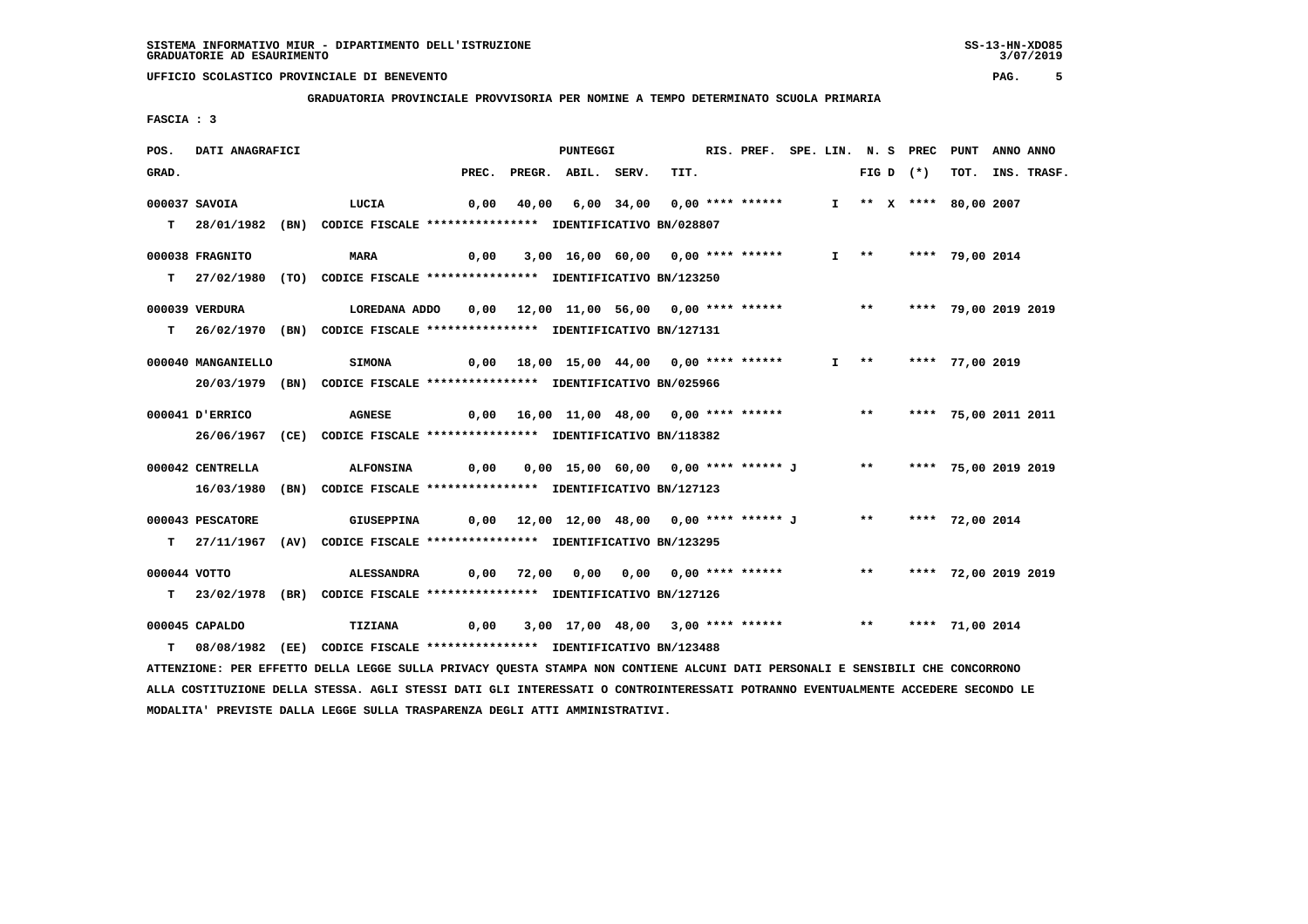**GRADUATORIA PROVINCIALE PROVVISORIA PER NOMINE A TEMPO DETERMINATO SCUOLA PRIMARIA**

 **FASCIA : 3**

| TOT. INS. TRASF.                                                                                                                                                                                                                                                                                     |
|------------------------------------------------------------------------------------------------------------------------------------------------------------------------------------------------------------------------------------------------------------------------------------------------------|
|                                                                                                                                                                                                                                                                                                      |
|                                                                                                                                                                                                                                                                                                      |
|                                                                                                                                                                                                                                                                                                      |
|                                                                                                                                                                                                                                                                                                      |
|                                                                                                                                                                                                                                                                                                      |
|                                                                                                                                                                                                                                                                                                      |
|                                                                                                                                                                                                                                                                                                      |
| I ** X **** 70,00 2019 2019                                                                                                                                                                                                                                                                          |
|                                                                                                                                                                                                                                                                                                      |
|                                                                                                                                                                                                                                                                                                      |
|                                                                                                                                                                                                                                                                                                      |
|                                                                                                                                                                                                                                                                                                      |
| I ** **** 69,00 2019 2019                                                                                                                                                                                                                                                                            |
|                                                                                                                                                                                                                                                                                                      |
|                                                                                                                                                                                                                                                                                                      |
|                                                                                                                                                                                                                                                                                                      |
|                                                                                                                                                                                                                                                                                                      |
| 9,00 16,00 42,00 0,00 **** ****** *** *** **** 67,00 2019 2019                                                                                                                                                                                                                                       |
|                                                                                                                                                                                                                                                                                                      |
|                                                                                                                                                                                                                                                                                                      |
| 0,00 37,00 16,00 12,00 0,00 **** ****** F ** **** 65,00 2011 2011                                                                                                                                                                                                                                    |
|                                                                                                                                                                                                                                                                                                      |
| 0,00 13,00 52,00 0,00 **** ****** *** *** **** 65,00 2019 2007                                                                                                                                                                                                                                       |
|                                                                                                                                                                                                                                                                                                      |
|                                                                                                                                                                                                                                                                                                      |
| ALLA COSTITUZIONE DELLA STESSA. AGLI STESSI DATI GLI INTERESSATI O CONTROINTERESSATI POTRANNO EVENTUALMENTE ACCEDERE SECONDO LE                                                                                                                                                                      |
| **** 70,00 2002<br>0,00 29,00 17,00 24,00 0,00 **** ****** *** *** **** 70,00 2014<br>**** 69,00 2014<br>12,00 14,00 42,00 0,00 **** ****** *** *** **** 68,00 2014<br>ATTENZIONE: PER EFFETTO DELLA LEGGE SULLA PRIVACY QUESTA STAMPA NON CONTIENE ALCUNI DATI PERSONALI E SENSIBILI CHE CONCORRONO |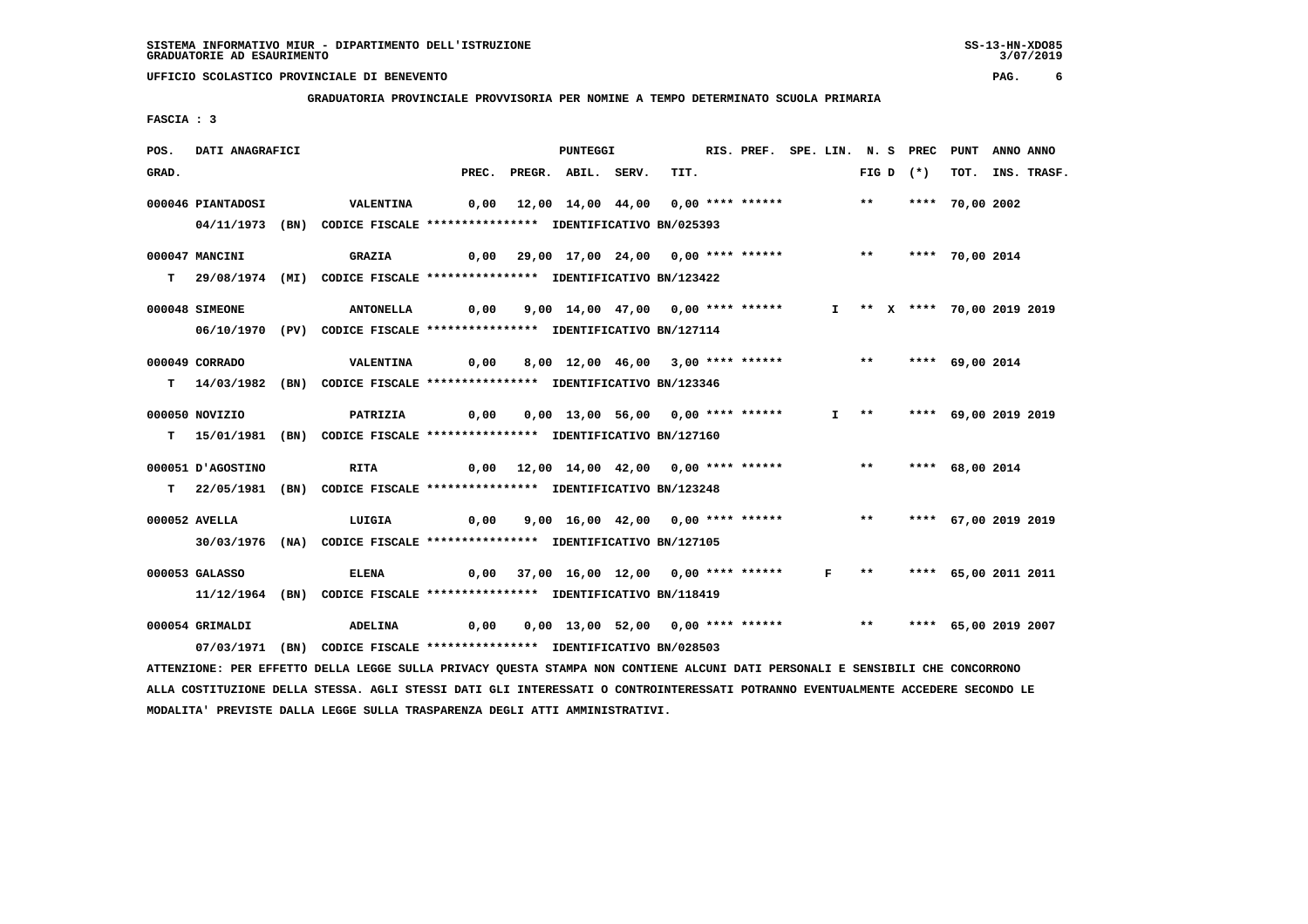**GRADUATORIA PROVINCIALE PROVVISORIA PER NOMINE A TEMPO DETERMINATO SCUOLA PRIMARIA**

 **FASCIA : 3**

| POS.       | DATI ANAGRAFICI   |                                                                                                                                 |       | <b>PUNTEGGI</b>                                                      |      | RIS. PREF. SPE. LIN. N. S PREC PUNT |  |                       |                             |                 | ANNO ANNO |                  |
|------------|-------------------|---------------------------------------------------------------------------------------------------------------------------------|-------|----------------------------------------------------------------------|------|-------------------------------------|--|-----------------------|-----------------------------|-----------------|-----------|------------------|
| GRAD.      |                   |                                                                                                                                 | PREC. | PREGR. ABIL. SERV.                                                   | TIT. |                                     |  |                       | FIG D $(*)$                 |                 |           | TOT. INS. TRASF. |
|            | 000055 PACELLI    | <b>DANIELA</b>                                                                                                                  | 0,00  | 6,00 15,00 44,00 0,00 **** ******                                    |      |                                     |  |                       | I ** **** 65,00 2019        |                 |           |                  |
|            |                   | 13/08/1970 (BN) CODICE FISCALE *************** IDENTIFICATIVO BN/123551                                                         |       |                                                                      |      |                                     |  |                       |                             |                 |           |                  |
|            |                   |                                                                                                                                 |       |                                                                      |      |                                     |  |                       |                             |                 |           |                  |
|            | 000056 CALABRESE  | INES GIUSEPPI                                                                                                                   |       | 0,00 11,00 15,00 38,00 0,00 **** ******                              |      |                                     |  |                       | I ** X **** 64,00 2003 2003 |                 |           |                  |
|            |                   | 19/08/1970 (BN) CODICE FISCALE *************** IDENTIFICATIVO BN/025944                                                         |       |                                                                      |      |                                     |  |                       |                             |                 |           |                  |
|            |                   |                                                                                                                                 |       |                                                                      |      |                                     |  |                       |                             |                 |           |                  |
|            | 000057 BERNARDO   | <b>FILOMENA</b>                                                                                                                 |       | 0,00 34,00 14,00 16,00 0,00 **** ******                              |      |                                     |  |                       | ** **** 64,00 2019 2019     |                 |           |                  |
|            |                   | 22/12/1974 (CE) CODICE FISCALE *************** IDENTIFICATIVO BN/127107                                                         |       |                                                                      |      |                                     |  |                       |                             |                 |           |                  |
| 000058 LEO |                   | <b>ALESSANDRA</b>                                                                                                               | 0,00  | 3,00 12,00 42,00 6,00 **** ******                                    |      |                                     |  | $***$                 |                             | **** 63,00 2014 |           |                  |
|            |                   | T 21/01/1980 (LE) CODICE FISCALE **************** IDENTIFICATIVO BN/123474                                                      |       |                                                                      |      |                                     |  |                       |                             |                 |           |                  |
|            |                   |                                                                                                                                 |       |                                                                      |      |                                     |  |                       |                             |                 |           |                  |
|            | 000059 MEOLA      | <b>MILENA</b>                                                                                                                   |       | 0,00 11,00 13,00 32,00 7,00 **** ******                              |      |                                     |  | $***$                 |                             | **** 63,00 2014 |           |                  |
|            |                   | T 14/03/1974 (BN) CODICE FISCALE **************** IDENTIFICATIVO BN/122688                                                      |       |                                                                      |      |                                     |  |                       |                             |                 |           |                  |
|            |                   |                                                                                                                                 |       |                                                                      |      |                                     |  |                       |                             |                 |           |                  |
|            | 000060 PISCITELLI | <b>MARIA</b><br>$\sim$ 0,00                                                                                                     |       | 0,00 16,00 34,00 12,00 **** ****** *** *** **** 62,00 2014           |      |                                     |  |                       |                             |                 |           |                  |
|            |                   | T 09/03/1979 (CE) CODICE FISCALE **************** IDENTIFICATIVO BN/123293                                                      |       |                                                                      |      |                                     |  |                       |                             |                 |           |                  |
|            |                   |                                                                                                                                 |       |                                                                      |      |                                     |  |                       |                             |                 |           |                  |
|            | 000061 PARADISI   | ALBERTA                                                                                                                         | 0,00  | 3,00 16,00 42,00 0,00 **** ******                                    |      |                                     |  | $I \rightarrow \star$ |                             | **** 61,00 2007 |           |                  |
|            |                   | 22/01/1966 (NA) CODICE FISCALE *************** IDENTIFICATIVO BN/028683                                                         |       |                                                                      |      |                                     |  |                       |                             |                 |           |                  |
|            | 000062 GIAOUINTO  | <b>ANTONIETTA</b>                                                                                                               |       | $0,00$ $3,00$ $15,00$ $40,00$ $3,00$ $***$ **** ******               |      |                                     |  |                       | ** **** 61,00 2007          |                 |           |                  |
|            |                   | 25/12/1969 (BN) CODICE FISCALE *************** IDENTIFICATIVO BN/028493                                                         |       |                                                                      |      |                                     |  |                       |                             |                 |           |                  |
|            |                   |                                                                                                                                 |       |                                                                      |      |                                     |  |                       |                             |                 |           |                  |
|            | 000063 BONTIEMPO  | LUCIA                                                                                                                           |       | 0,00 11,00 15,00 34,00 0,00 **** ****** *** *** **** 60,00 2007 2007 |      |                                     |  |                       |                             |                 |           |                  |
|            |                   | 13/12/1965 (BN) CODICE FISCALE *************** IDENTIFICATIVO BN/028222                                                         |       |                                                                      |      |                                     |  |                       |                             |                 |           |                  |
|            |                   | ATTENZIONE: PER EFFETTO DELLA LEGGE SULLA PRIVACY QUESTA STAMPA NON CONTIENE ALCUNI DATI PERSONALI E SENSIBILI CHE CONCORRONO   |       |                                                                      |      |                                     |  |                       |                             |                 |           |                  |
|            |                   | ALLA COSTITUZIONE DELLA STESSA. AGLI STESSI DATI GLI INTERESSATI O CONTROINTERESSATI POTRANNO EVENTUALMENTE ACCEDERE SECONDO LE |       |                                                                      |      |                                     |  |                       |                             |                 |           |                  |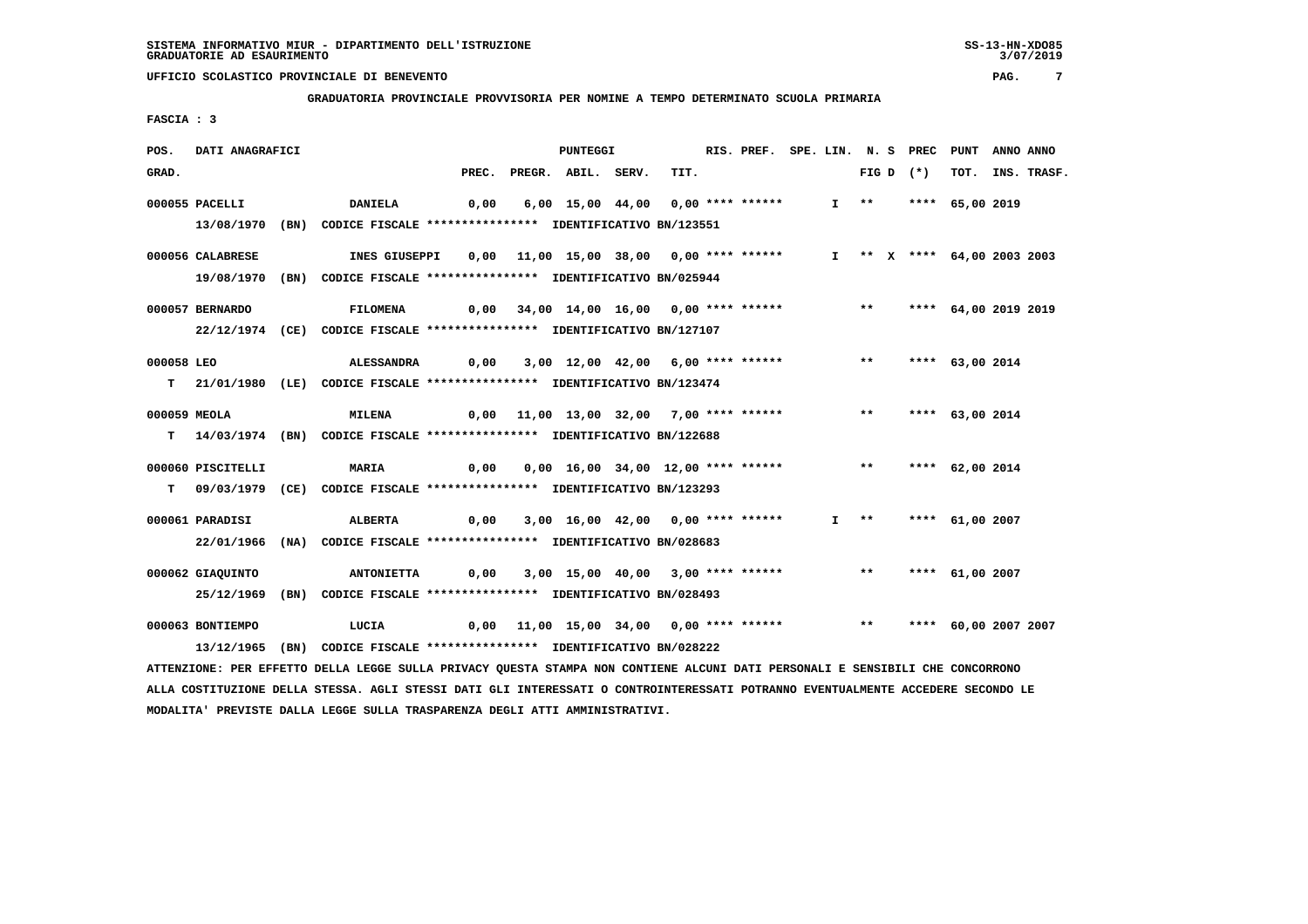**GRADUATORIA PROVINCIALE PROVVISORIA PER NOMINE A TEMPO DETERMINATO SCUOLA PRIMARIA**

 **FASCIA : 3**

| POS.         | DATI ANAGRAFICI   |                                                                                                                               |       |                                                                  | PUNTEGGI                                                       |      | RIS. PREF. SPE. LIN. N. S PREC PUNT |  |  |             |                             | ANNO ANNO |                  |
|--------------|-------------------|-------------------------------------------------------------------------------------------------------------------------------|-------|------------------------------------------------------------------|----------------------------------------------------------------|------|-------------------------------------|--|--|-------------|-----------------------------|-----------|------------------|
| GRAD.        |                   |                                                                                                                               | PREC. |                                                                  | PREGR. ABIL. SERV.                                             | TIT. |                                     |  |  | FIG D $(*)$ |                             |           | TOT. INS. TRASF. |
|              | 000064 CASIERO    | MARIA GRAZIA      0,00    39,00   17,00    0,00    3,00  ****  ******                                                         |       |                                                                  |                                                                |      |                                     |  |  |             | I ** X **** 59,00 2011 2011 |           |                  |
|              |                   | 02/07/1969 (BN) CODICE FISCALE *************** IDENTIFICATIVO BN/118344                                                       |       |                                                                  |                                                                |      |                                     |  |  |             |                             |           |                  |
|              |                   |                                                                                                                               |       |                                                                  |                                                                |      |                                     |  |  |             |                             |           |                  |
|              | 000065 CORBO      | OLGA                                                                                                                          | 0,00  |                                                                  | 0,00 15,00 36,00 6,00 **** ****** * *** * **** 57,00 2019 2019 |      |                                     |  |  |             |                             |           |                  |
|              |                   | 29/06/1982 (BN) CODICE FISCALE *************** IDENTIFICATIVO BN/127135                                                       |       |                                                                  |                                                                |      |                                     |  |  |             |                             |           |                  |
|              | 000066 D'ANIELLO  | <b>STEFANIA</b>                                                                                                               | 0,00  |                                                                  | 0,00 14,00 36,00 6,00 **** ****** J ** **** 56,00 2014         |      |                                     |  |  |             |                             |           |                  |
|              |                   | T 31/05/1980 (BN) CODICE FISCALE *************** IDENTIFICATIVO BN/123249                                                     |       |                                                                  |                                                                |      |                                     |  |  |             |                             |           |                  |
| 000067 IZZO  |                   | PELLEGRINA                                                                                                                    |       | 0,00 9,00 14,00 30,00 3,00 **** ****** *** **** 56,00 2014       |                                                                |      |                                     |  |  |             |                             |           |                  |
|              |                   |                                                                                                                               |       |                                                                  |                                                                |      |                                     |  |  |             |                             |           |                  |
|              |                   | T 16/06/1979 (BN) CODICE FISCALE **************** IDENTIFICATIVO BN/121126                                                    |       |                                                                  |                                                                |      |                                     |  |  |             |                             |           |                  |
|              | 000068 CIULLO     | <b>MARIANNA</b>                                                                                                               |       |                                                                  |                                                                |      |                                     |  |  |             |                             |           |                  |
|              |                   | 03/04/1983 (BN) CODICE FISCALE **************** IDENTIFICATIVO BN/127134                                                      |       |                                                                  |                                                                |      |                                     |  |  |             |                             |           |                  |
|              |                   |                                                                                                                               |       |                                                                  |                                                                |      |                                     |  |  |             |                             |           |                  |
|              | 000069 CASALE     | MICHELA ILARI                                                                                                                 |       | 0,00 3,00 17,00 30,00 6,00 **** ****** J ** **** 56,00 2019 2019 |                                                                |      |                                     |  |  |             |                             |           |                  |
|              |                   | 20/05/1981 (BN) CODICE FISCALE **************** IDENTIFICATIVO BN/127118                                                      |       |                                                                  |                                                                |      |                                     |  |  |             |                             |           |                  |
| 000070 STASI |                   | <b>ELISABETTA</b>                                                                                                             | 0,00  |                                                                  | 0,00 13,00 42,00 0,00 **** ****** *** *** **** 55,00 2014      |      |                                     |  |  |             |                             |           |                  |
|              |                   | T 17/07/1980 (BN) CODICE FISCALE *************** IDENTIFICATIVO BN/120735                                                     |       |                                                                  |                                                                |      |                                     |  |  |             |                             |           |                  |
|              |                   |                                                                                                                               |       |                                                                  |                                                                |      |                                     |  |  |             |                             |           |                  |
|              | 000071 MERCORELLA | <b>LUCIA ANNA</b>                                                                                                             |       | 0,00 0,00 13,00 42,00 0,00 **** ****** *** **** 55,00 2019 2019  |                                                                |      |                                     |  |  |             |                             |           |                  |
|              |                   | T 11/04/1961 (BN) CODICE FISCALE *************** IDENTIFICATIVO BN/127154                                                     |       |                                                                  |                                                                |      |                                     |  |  |             |                             |           |                  |
|              | 000072 CAPUANO    | <b>ADRIANA</b>                                                                                                                | 0,00  | 0,00 14,00 38,00 3,00 **** ******                                |                                                                |      |                                     |  |  |             | I ** **** 55,00 2019        |           |                  |
|              |                   | 06/02/1971 (BN) CODICE FISCALE *************** IDENTIFICATIVO BN/024997                                                       |       |                                                                  |                                                                |      |                                     |  |  |             |                             |           |                  |
|              |                   | ATTENZIONE: PER EFFETTO DELLA LEGGE SULLA PRIVACY QUESTA STAMPA NON CONTIENE ALCUNI DATI PERSONALI E SENSIBILI CHE CONCORRONO |       |                                                                  |                                                                |      |                                     |  |  |             |                             |           |                  |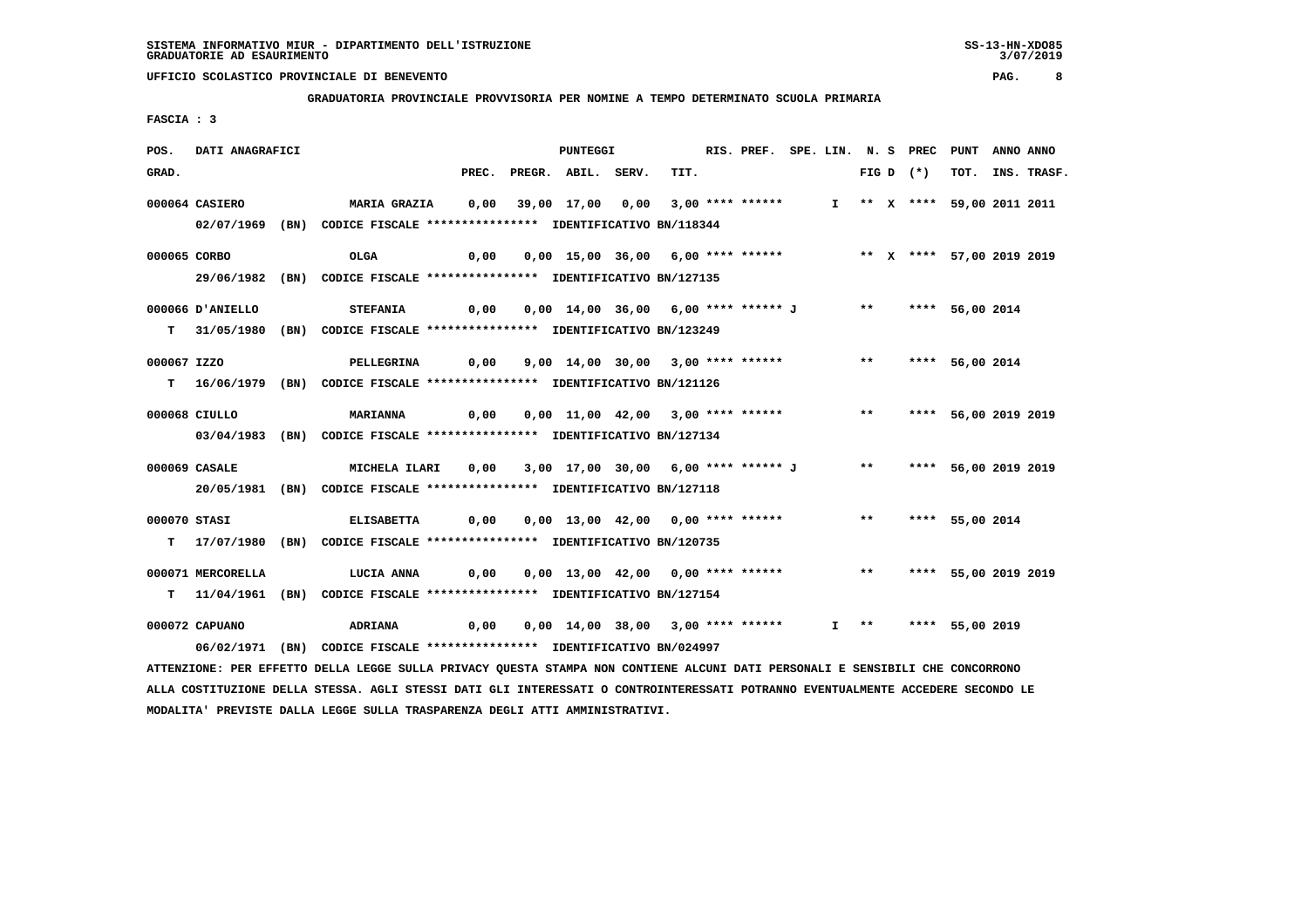**GRADUATORIA PROVINCIALE PROVVISORIA PER NOMINE A TEMPO DETERMINATO SCUOLA PRIMARIA**

 **FASCIA : 3**

| POS.        | DATI ANAGRAFICI   |                                                                                                                               |       |                                                                | PUNTEGGI                                                   |      | RIS. PREF. SPE. LIN. N. S PREC |  |                             | PUNT                 | ANNO ANNO |                  |
|-------------|-------------------|-------------------------------------------------------------------------------------------------------------------------------|-------|----------------------------------------------------------------|------------------------------------------------------------|------|--------------------------------|--|-----------------------------|----------------------|-----------|------------------|
| GRAD.       |                   |                                                                                                                               | PREC. |                                                                | PREGR. ABIL. SERV.                                         | TIT. |                                |  | FIG D $(*)$                 |                      |           | TOT. INS. TRASF. |
|             | 000073 NAPOLITANO | CARMELA                                                                                                                       |       | 0,00 12,00 13,00 26,00 3,00 **** ****** J                      |                                                            |      |                                |  | I ** **** 54,00 2014        |                      |           |                  |
|             |                   |                                                                                                                               |       |                                                                |                                                            |      |                                |  |                             |                      |           |                  |
|             |                   | T 18/01/1982 (BN) CODICE FISCALE *************** IDENTIFICATIVO BN/123425                                                     |       |                                                                |                                                            |      |                                |  |                             |                      |           |                  |
|             | 000074 RADASSAO   | <b>GEMMA</b>                                                                                                                  | 0,00  |                                                                | 0,00 18,00 36,00 0,00 **** ****** *** **** 54,00 2019 2019 |      |                                |  |                             |                      |           |                  |
|             |                   | T 16/03/1983 (BN) CODICE FISCALE *************** IDENTIFICATIVO BN/127164                                                     |       |                                                                |                                                            |      |                                |  |                             |                      |           |                  |
|             |                   |                                                                                                                               |       |                                                                |                                                            |      |                                |  |                             |                      |           |                  |
|             | 000075 D'AVANZO   | <b>ENZA</b>                                                                                                                   | 0,00  |                                                                | 0,00 15,00 38,00 0,00 **** ******                          |      |                                |  | $F \rightarrow \star \star$ | **** 53,00 2007 2007 |           |                  |
|             |                   | 26/10/1978 (CE) CODICE FISCALE *************** IDENTIFICATIVO BN/028334                                                       |       |                                                                |                                                            |      |                                |  |                             |                      |           |                  |
|             | 000076 CUSENZA    | <b>ROBERTA</b>                                                                                                                | 0,00  |                                                                | 0,00 12,00 38,00 3,00 **** ****** *** *** **** 53,00 2014  |      |                                |  |                             |                      |           |                  |
|             |                   | T 09/07/1978 (FG) CODICE FISCALE *************** IDENTIFICATIVO BN/123414                                                     |       |                                                                |                                                            |      |                                |  |                             |                      |           |                  |
|             |                   |                                                                                                                               |       |                                                                |                                                            |      |                                |  |                             |                      |           |                  |
|             | 000077 OROPALLO   | ALESSANDRA                                                                                                                    |       | 0,00 9,00 13,00 28,00 3,00 **** ****** *** *** **** 53,00 2014 |                                                            |      |                                |  |                             |                      |           |                  |
|             |                   | T 04/02/1983 (BN) CODICE FISCALE *************** IDENTIFICATIVO BN/123497                                                     |       |                                                                |                                                            |      |                                |  |                             |                      |           |                  |
|             |                   |                                                                                                                               |       |                                                                |                                                            |      |                                |  |                             |                      |           |                  |
|             | 000078 CAPITANIO  | <b>STEFANIA</b>                                                                                                               | 0,00  | 3,00 14,00 36,00 0,00 **** ****** J ** **** 53,00 2014         |                                                            |      |                                |  |                             |                      |           |                  |
|             |                   | T 12/05/1980 (BN) CODICE FISCALE *************** IDENTIFICATIVO BN/123241                                                     |       |                                                                |                                                            |      |                                |  |                             |                      |           |                  |
|             | 000079 TARANTINO  | <b>TERESA</b>                                                                                                                 |       | $0,00$ 12,00 11,00 30,00 0,00 **** ****** *** **               |                                                            |      |                                |  |                             | **** 53,00 2014      |           |                  |
|             |                   | T 17/04/1980 (BN) CODICE FISCALE **************** IDENTIFICATIVO BN/121173                                                    |       |                                                                |                                                            |      |                                |  |                             |                      |           |                  |
|             |                   |                                                                                                                               |       |                                                                |                                                            |      |                                |  |                             |                      |           |                  |
| 000080 MAIO |                   | <b>STEFANIA</b>                                                                                                               |       | 0,00 38,00 15,00 0,00 0,00 **** ******                         |                                                            |      |                                |  | I ** **** 53,00 2019        |                      |           |                  |
|             |                   | 12/08/1961 (BN) CODICE FISCALE **************** IDENTIFICATIVO BN/020750                                                      |       |                                                                |                                                            |      |                                |  |                             |                      |           |                  |
|             |                   |                                                                                                                               |       |                                                                |                                                            |      |                                |  |                             |                      |           |                  |
|             | 000081 CALIFRI    | <b>FIORELLA</b>                                                                                                               |       |                                                                |                                                            |      |                                |  | $I$ ** **** 52,00 2002      |                      |           |                  |
|             |                   | 09/06/1963 (SA) CODICE FISCALE *************** IDENTIFICATIVO BN/024962                                                       |       |                                                                |                                                            |      |                                |  |                             |                      |           |                  |
|             |                   | ATTENZIONE: PER EFFETTO DELLA LEGGE SULLA PRIVACY QUESTA STAMPA NON CONTIENE ALCUNI DATI PERSONALI E SENSIBILI CHE CONCORRONO |       |                                                                |                                                            |      |                                |  |                             |                      |           |                  |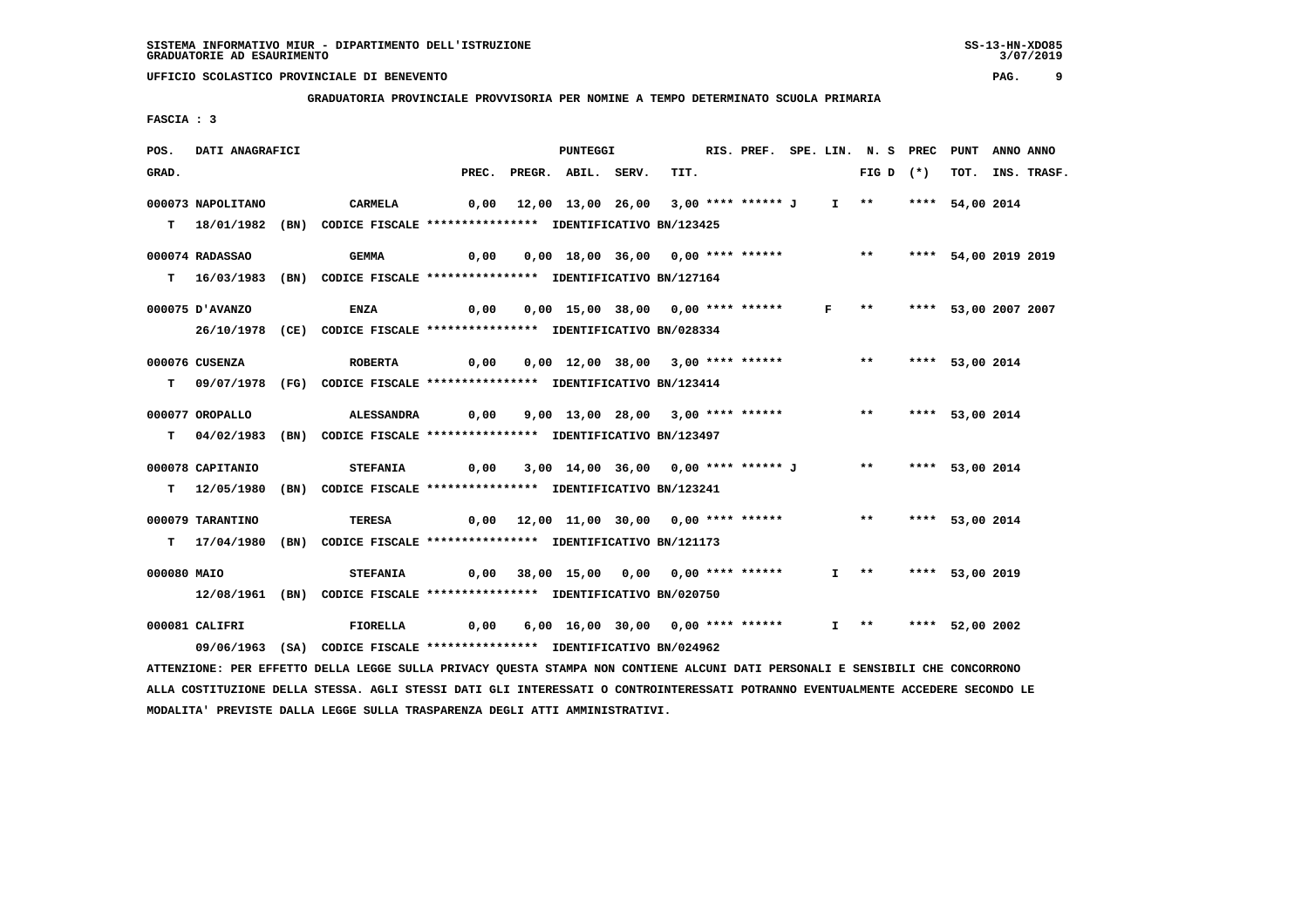#### **GRADUATORIA PROVINCIALE PROVVISORIA PER NOMINE A TEMPO DETERMINATO SCUOLA PRIMARIA**

 **FASCIA : 3**

| POS.  | DATI ANAGRAFICI    |                                                                                                                               |      | PUNTEGGI                                                       |      |  |              | RIS. PREF. SPE. LIN. N. S PREC PUNT |                      | ANNO ANNO |                  |
|-------|--------------------|-------------------------------------------------------------------------------------------------------------------------------|------|----------------------------------------------------------------|------|--|--------------|-------------------------------------|----------------------|-----------|------------------|
| GRAD. |                    |                                                                                                                               |      | PREC. PREGR. ABIL. SERV.                                       | TIT. |  |              | FIG D $(*)$                         |                      |           | TOT. INS. TRASF. |
|       | 000082 MASONE      | LAURA                                                                                                                         | 0,00 | 3,00 14,00 32,00 3,00 **** ******                              |      |  |              | $\star \star$                       | **** 52,00 2004 2004 |           |                  |
|       |                    |                                                                                                                               |      |                                                                |      |  |              |                                     |                      |           |                  |
|       |                    | 21/04/1972 (BN) CODICE FISCALE *************** IDENTIFICATIVO BN/026357                                                       |      |                                                                |      |  |              |                                     |                      |           |                  |
|       | 000083 PUZELLA     | ANNA                                                                                                                          | 0,00 | $0,00$ 13,00 36,00 3,00 **** ******                            |      |  |              | $I$ **                              | **** 52,00 2014      |           |                  |
|       |                    | T 21/07/1982 (BN) CODICE FISCALE *************** IDENTIFICATIVO BN/123337                                                     |      |                                                                |      |  |              |                                     |                      |           |                  |
|       |                    |                                                                                                                               |      |                                                                |      |  |              |                                     |                      |           |                  |
|       | 000084 MAGLIONE    | <b>DIANA</b>                                                                                                                  | 0,00 | 0,00 15,00 36,00 0,00 **** ****** J **                         |      |  |              |                                     | **** 51,00 2014      |           |                  |
|       |                    | T 29/05/1981 (BN) CODICE FISCALE **************** IDENTIFICATIVO BN/121296                                                    |      |                                                                |      |  |              |                                     |                      |           |                  |
|       |                    |                                                                                                                               |      |                                                                |      |  |              |                                     |                      |           |                  |
|       | 000085 DALOIA      | PIERPAOLA                                                                                                                     |      | 0,00 3,00 12,00 36,00 0,00 **** ****** *** *** **** 51,00 2014 |      |  |              |                                     |                      |           |                  |
|       |                    | T 28/06/1976 (BN) CODICE FISCALE *************** IDENTIFICATIVO BN/123503                                                     |      |                                                                |      |  |              |                                     |                      |           |                  |
|       |                    |                                                                                                                               |      |                                                                |      |  |              |                                     |                      |           |                  |
|       | 000086 MUSTO       | <b>GIUSEPPINA</b>                                                                                                             | 0,00 | 3,00 15,00 32,00 0,00 **** ******                              |      |  | $\mathbf{F}$ | $\star\star$                        | **** 50,00 2007 2007 |           |                  |
|       |                    | 24/10/1973 (EE) CODICE FISCALE *************** IDENTIFICATIVO BN/028631                                                       |      |                                                                |      |  |              |                                     |                      |           |                  |
|       | 000087 DE IANNI    | <b>ANTONELLA</b>                                                                                                              |      | $0,00$ 15,00 11,00 24,00 0,00 **** ****** *** **               |      |  |              |                                     | **** 50,00 2014      |           |                  |
|       |                    | T 13/06/1979 (BN) CODICE FISCALE *************** IDENTIFICATIVO BN/121247                                                     |      |                                                                |      |  |              |                                     |                      |           |                  |
|       |                    |                                                                                                                               |      |                                                                |      |  |              |                                     |                      |           |                  |
|       | 000088 CAVIASCA    | <b>IVANA</b>                                                                                                                  | 0,00 | 6,00 14,00 24,00 6,00 **** ****** J                            |      |  |              | I ** **** 50,00 2019                |                      |           |                  |
| т     |                    | 26/06/1973 (BN) CODICE FISCALE *************** IDENTIFICATIVO BN/122400                                                       |      |                                                                |      |  |              |                                     |                      |           |                  |
|       |                    |                                                                                                                               |      |                                                                |      |  |              |                                     |                      |           |                  |
|       | 000089 MANCANIELLO | <b>CARMEN</b>                                                                                                                 | 0,00 | 0,00 11,00 38,00 0,00 **** ****** *** **                       |      |  |              |                                     | **** 49,00 2014      |           |                  |
|       |                    | T 04/08/1982 (EE) CODICE FISCALE *************** IDENTIFICATIVO BN/123253                                                     |      |                                                                |      |  |              |                                     |                      |           |                  |
|       |                    |                                                                                                                               |      |                                                                |      |  |              |                                     |                      |           |                  |
|       | 000090 FUSCO       | <b>RENZA</b>                                                                                                                  |      | $0,00$ 38,00 11,00 0,00 0,00 **** ******                       |      |  |              | $***$                               | **** 49,00 2014      |           |                  |
| T.    |                    | 05/04/1960 (BN) CODICE FISCALE *************** IDENTIFICATIVO BN/123467                                                       |      |                                                                |      |  |              |                                     |                      |           |                  |
|       |                    | ATTENZIONE: PER EFFETTO DELLA LEGGE SULLA PRIVACY QUESTA STAMPA NON CONTIENE ALCUNI DATI PERSONALI E SENSIBILI CHE CONCORRONO |      |                                                                |      |  |              |                                     |                      |           |                  |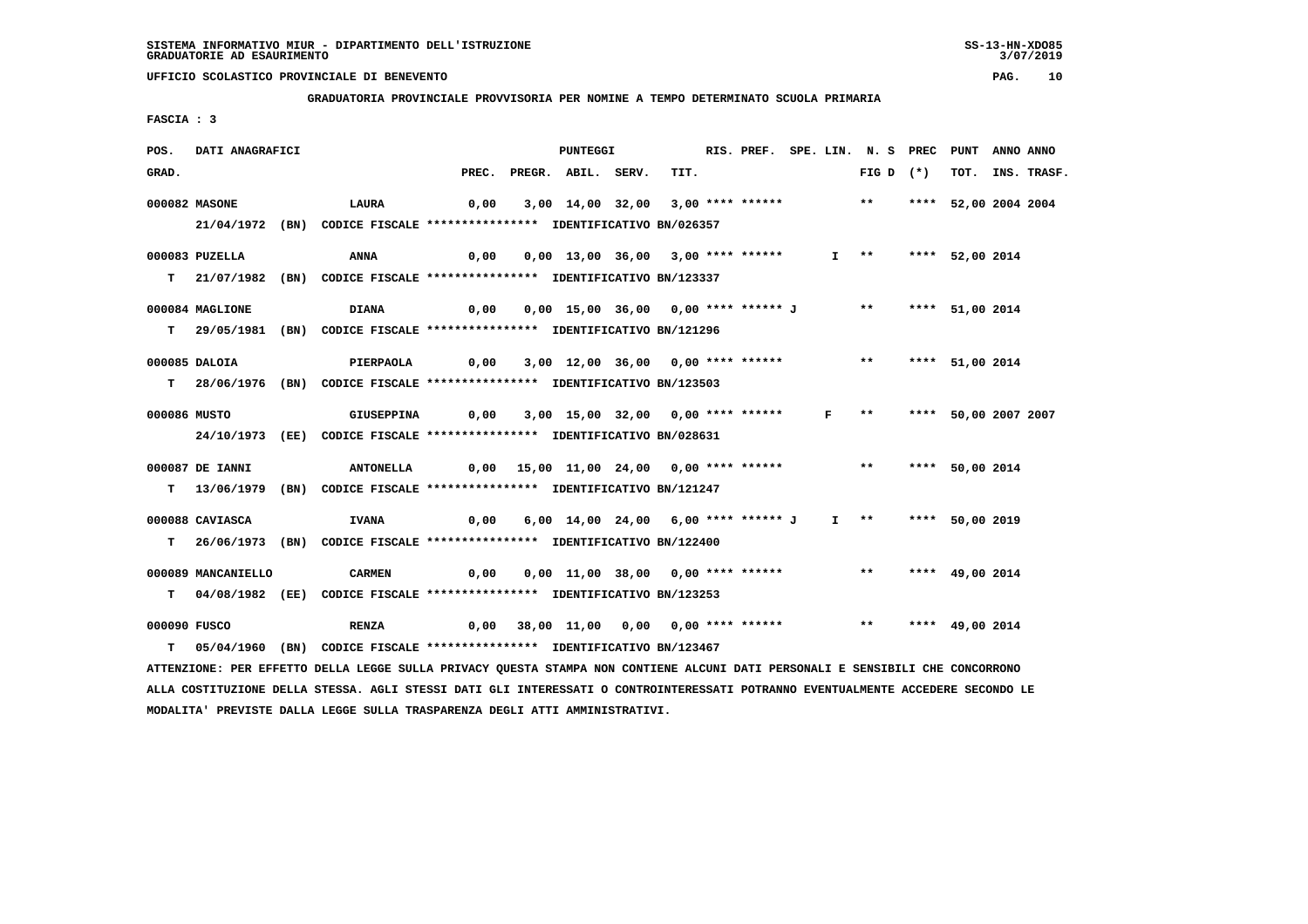**GRADUATORIA PROVINCIALE PROVVISORIA PER NOMINE A TEMPO DETERMINATO SCUOLA PRIMARIA**

 **FASCIA : 3**

| POS.         | DATI ANAGRAFICI   |                                                                                                                               |                                                                               | PUNTEGGI                                                                            |      | RIS. PREF. SPE. LIN. N. S PREC PUNT |  |  |             |                      | ANNO ANNO |                  |
|--------------|-------------------|-------------------------------------------------------------------------------------------------------------------------------|-------------------------------------------------------------------------------|-------------------------------------------------------------------------------------|------|-------------------------------------|--|--|-------------|----------------------|-----------|------------------|
| GRAD.        |                   |                                                                                                                               | PREC.                                                                         | PREGR. ABIL. SERV.                                                                  | TIT. |                                     |  |  | $FIG D (*)$ |                      |           | TOT. INS. TRASF. |
|              | 000091 BELPERIO   | <b>DANIELA</b>                                                                                                                |                                                                               | 0,00  0,00  13,00  32,00  3,00  ****  ******    **        ***    ***    48,00  2014 |      |                                     |  |  |             |                      |           |                  |
|              |                   |                                                                                                                               |                                                                               |                                                                                     |      |                                     |  |  |             |                      |           |                  |
|              |                   | T 23/11/1979 (BN) CODICE FISCALE *************** IDENTIFICATIVO BN/121252                                                     |                                                                               |                                                                                     |      |                                     |  |  |             |                      |           |                  |
|              | 000092 MEGLIO     | CRISTINA                                                                                                                      | 0,00                                                                          | 0,00 12,00 36,00 0,00 **** ****** J ** **** 48,00 2014                              |      |                                     |  |  |             |                      |           |                  |
|              |                   | T 07/12/1982 (BN) CODICE FISCALE **************** IDENTIFICATIVO BN/123230                                                    |                                                                               |                                                                                     |      |                                     |  |  |             |                      |           |                  |
|              |                   |                                                                                                                               |                                                                               |                                                                                     |      |                                     |  |  |             |                      |           |                  |
| 000093 ROCCO |                   | LUCIA                                                                                                                         |                                                                               | 0,00 12,00 11,00 25,00 0,00 **** ****** *** *** **** 48,00 2014                     |      |                                     |  |  |             |                      |           |                  |
|              |                   | 19/12/1975 (BN) CODICE FISCALE *************** IDENTIFICATIVO BN/123190                                                       |                                                                               |                                                                                     |      |                                     |  |  |             |                      |           |                  |
|              |                   |                                                                                                                               |                                                                               |                                                                                     |      |                                     |  |  |             |                      |           |                  |
|              | 000094 POLLASTRO  | <b>CARMINE</b>                                                                                                                |                                                                               | 0,00 30,00 15,00 0,00 3,00 **** ****** *** ** ** ** *** 48,00 2019 2019             |      |                                     |  |  |             |                      |           |                  |
|              |                   | 07/11/1968 (BN) CODICE FISCALE *************** IDENTIFICATIVO BN/127163                                                       |                                                                               |                                                                                     |      |                                     |  |  |             |                      |           |                  |
|              |                   |                                                                                                                               |                                                                               |                                                                                     |      |                                     |  |  |             |                      |           |                  |
|              | 000095 COLANTUONI |                                                                                                                               | FRANCESCA          0,00     3,00    16,00    29,00     0,00    ****    ****** |                                                                                     |      |                                     |  |  |             | I ** **** 48,00 2019 |           |                  |
|              |                   | 04/10/1964 (BN) CODICE FISCALE *************** IDENTIFICATIVO BN/020699                                                       |                                                                               |                                                                                     |      |                                     |  |  |             |                      |           |                  |
|              |                   |                                                                                                                               |                                                                               | 3,00 13,00 31,00 0,00 **** ****** *** *** **** 47,00 2002                           |      |                                     |  |  |             |                      |           |                  |
|              | 000096 DI NUZZO   | <b>MARIA</b>                                                                                                                  | 0,00                                                                          |                                                                                     |      |                                     |  |  |             |                      |           |                  |
|              |                   | 09/05/1969 (BN) CODICE FISCALE **************** IDENTIFICATIVO BN/025020                                                      |                                                                               |                                                                                     |      |                                     |  |  |             |                      |           |                  |
|              | 000097 COCCHIARO  | <b>FRANCESCA</b>                                                                                                              |                                                                               |                                                                                     |      |                                     |  |  |             |                      |           |                  |
|              |                   | T 23/03/1982 (BN) CODICE FISCALE *************** IDENTIFICATIVO BN/121138                                                     |                                                                               |                                                                                     |      |                                     |  |  |             |                      |           |                  |
|              |                   |                                                                                                                               |                                                                               |                                                                                     |      |                                     |  |  |             |                      |           |                  |
|              | 000098 MAURIELLO  | <b>CARMELA</b>                                                                                                                |                                                                               | 0,00 11,00 0,00 30,00 6,00 **** ****** J L ** **** 47,00 2014                       |      |                                     |  |  |             |                      |           |                  |
|              |                   | T 10/05/1983 (BN) CODICE FISCALE **************** IDENTIFICATIVO BN/123458                                                    |                                                                               |                                                                                     |      |                                     |  |  |             |                      |           |                  |
|              |                   |                                                                                                                               |                                                                               |                                                                                     |      |                                     |  |  |             |                      |           |                  |
|              | 000099 DANIELLO   | GIUSY                                                                                                                         |                                                                               | 0,00 3,00 17,00 24,00 3,00 **** ****** *** ** ** **** 47,00 2014                    |      |                                     |  |  |             |                      |           |                  |
|              |                   | T 07/10/1983 (BN) CODICE FISCALE *************** IDENTIFICATIVO BN/123392                                                     |                                                                               |                                                                                     |      |                                     |  |  |             |                      |           |                  |
|              |                   | ATTENZIONE: PER EFFETTO DELLA LEGGE SULLA PRIVACY QUESTA STAMPA NON CONTIENE ALCUNI DATI PERSONALI E SENSIBILI CHE CONCORRONO |                                                                               |                                                                                     |      |                                     |  |  |             |                      |           |                  |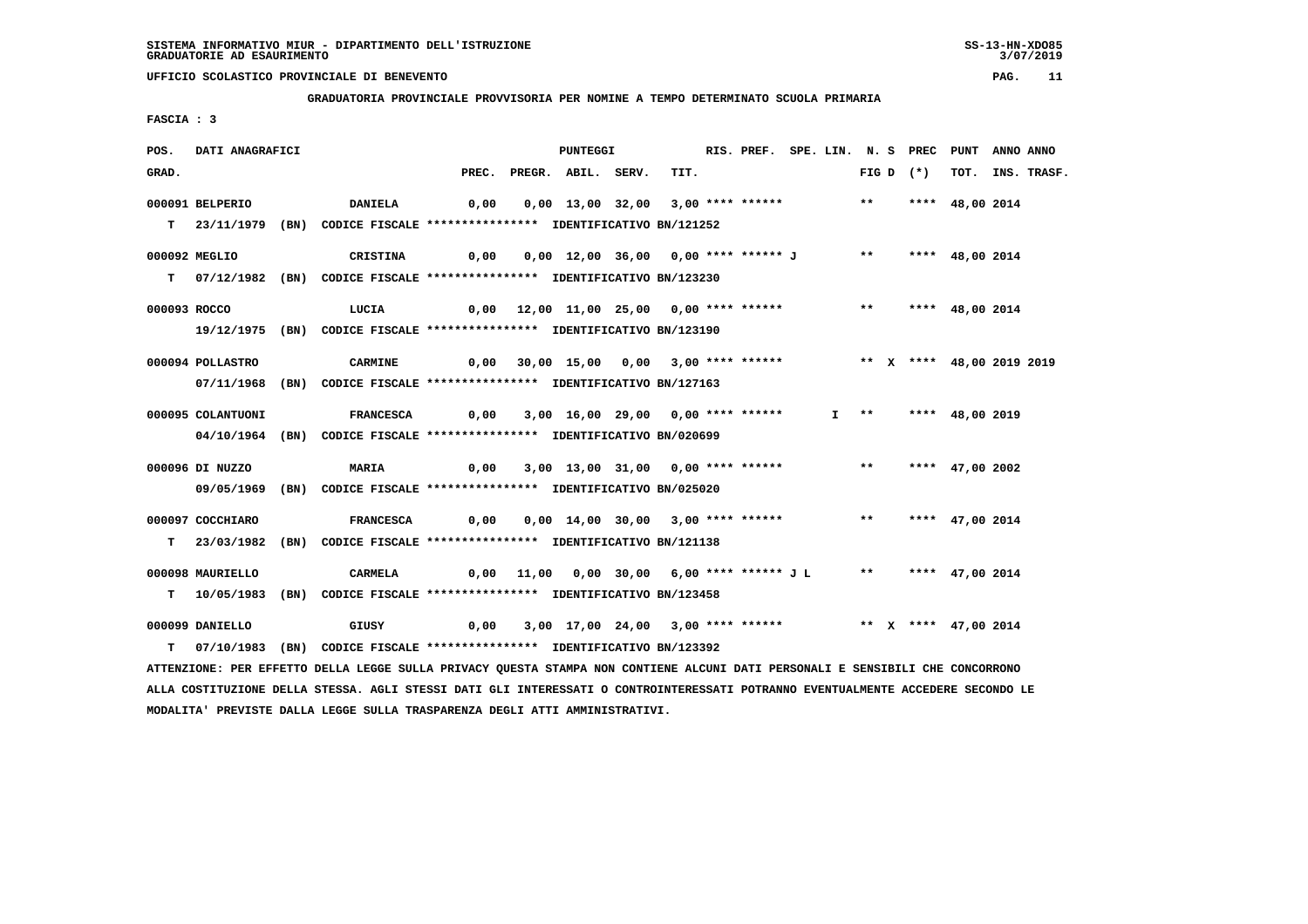**GRADUATORIA PROVINCIALE PROVVISORIA PER NOMINE A TEMPO DETERMINATO SCUOLA PRIMARIA**

 **FASCIA : 3**

| POS.  | DATI ANAGRAFICI      |                                                                                                                               |                                                                       | <b>PUNTEGGI</b>                                                      |      | RIS. PREF. SPE. LIN. N. S PREC PUNT |  |                       |             |                    | ANNO ANNO |                  |
|-------|----------------------|-------------------------------------------------------------------------------------------------------------------------------|-----------------------------------------------------------------------|----------------------------------------------------------------------|------|-------------------------------------|--|-----------------------|-------------|--------------------|-----------|------------------|
| GRAD. |                      |                                                                                                                               |                                                                       | PREC. PREGR. ABIL. SERV.                                             | TIT. |                                     |  |                       | FIG D $(*)$ |                    |           | TOT. INS. TRASF. |
|       | 000100 PERRIELLO     | ANTONELLA                                                                                                                     | 0,00                                                                  | 0,00 15,00 30,00 0,00 **** ******               ** x **** 45,00 2014 |      |                                     |  |                       |             |                    |           |                  |
|       |                      | 25/08/1983 (BN) CODICE FISCALE *************** IDENTIFICATIVO BN/120920                                                       |                                                                       |                                                                      |      |                                     |  |                       |             |                    |           |                  |
|       |                      |                                                                                                                               |                                                                       |                                                                      |      |                                     |  |                       |             |                    |           |                  |
|       | 000101 SEVERINI      | <b>ASSUNTA</b>                                                                                                                | 0,00                                                                  | 0,00 14,00 28,00 3,00 **** ****** *** **** 45,00 2019                |      |                                     |  |                       |             |                    |           |                  |
|       |                      | 28/03/1967 (BN) CODICE FISCALE *************** IDENTIFICATIVO BN/025460                                                       |                                                                       |                                                                      |      |                                     |  |                       |             |                    |           |                  |
|       |                      |                                                                                                                               |                                                                       |                                                                      |      |                                     |  |                       |             |                    |           |                  |
|       | 000102 CATILLO       | <b>ROSA</b>                                                                                                                   |                                                                       | 0,00 3,00 11,00 24,00 6,00 **** ****** J I ** **** 44,00 2014        |      |                                     |  |                       |             |                    |           |                  |
|       |                      | T 08/04/1967 (EE) CODICE FISCALE *************** IDENTIFICATIVO BN/120817                                                     |                                                                       |                                                                      |      |                                     |  |                       |             |                    |           |                  |
|       | 000103 FRANCO        | ALESSANDRA                                                                                                                    |                                                                       | 0,00 0,00 13,00 22,00 9,00 **** ****** J ** **** 44,00 2014          |      |                                     |  |                       |             |                    |           |                  |
|       |                      |                                                                                                                               |                                                                       |                                                                      |      |                                     |  |                       |             |                    |           |                  |
|       |                      | T 24/08/1973 (BN) CODICE FISCALE *************** IDENTIFICATIVO BN/123491                                                     |                                                                       |                                                                      |      |                                     |  |                       |             |                    |           |                  |
|       | 000104 DE CRISTOFARO | SARA                                                                                                                          | 0,00                                                                  | 3,00 16,00 24,00 0,00 **** ******                                    |      |                                     |  | $I \rightarrow \star$ |             | **** 43,00 2014    |           |                  |
|       |                      | T 17/05/1983 (BN) CODICE FISCALE **************** IDENTIFICATIVO BN/122355                                                    |                                                                       |                                                                      |      |                                     |  |                       |             |                    |           |                  |
|       |                      |                                                                                                                               |                                                                       |                                                                      |      |                                     |  |                       |             |                    |           |                  |
|       | 000105 MORGANELLA    | CARMELA                                                                                                                       |                                                                       | $0,00$ 6,00 13,00 24,00 0,00 **** ******                             |      |                                     |  |                       |             | ** **** 43,00 2014 |           |                  |
|       |                      | T 03/10/1980 (BN) CODICE FISCALE *************** IDENTIFICATIVO BN/127076                                                     |                                                                       |                                                                      |      |                                     |  |                       |             |                    |           |                  |
|       | 000106 IUORIO        |                                                                                                                               | ANTONELLA 0,00 0,00 18,00 24,00 0,00 **** ****** J ** **** 42,00 2014 |                                                                      |      |                                     |  |                       |             |                    |           |                  |
|       |                      |                                                                                                                               |                                                                       |                                                                      |      |                                     |  |                       |             |                    |           |                  |
|       |                      | T 13/06/1982 (BN) CODICE FISCALE *************** IDENTIFICATIVO BN/121760                                                     |                                                                       |                                                                      |      |                                     |  |                       |             |                    |           |                  |
|       | 000107 AZZARUOLO     | <b>DANIELA</b>                                                                                                                | 0,00                                                                  | 9,00 18,00 12,00 3,00 **** ****** *** *** **** 42,00 2014            |      |                                     |  |                       |             |                    |           |                  |
|       |                      | T 12/10/1983 (BN) CODICE FISCALE **************** IDENTIFICATIVO BN/121568                                                    |                                                                       |                                                                      |      |                                     |  |                       |             |                    |           |                  |
|       |                      |                                                                                                                               |                                                                       |                                                                      |      |                                     |  |                       |             |                    |           |                  |
|       | 000108 DE MASI       | MARILISA                                                                                                                      | 0,00                                                                  | 0,00 18,00 20,00 3,00 **** ****** *** *** **** 41,00 2014            |      |                                     |  |                       |             |                    |           |                  |
|       |                      | T 12/12/1983 (BN) CODICE FISCALE **************** IDENTIFICATIVO BN/121143                                                    |                                                                       |                                                                      |      |                                     |  |                       |             |                    |           |                  |
|       |                      | ATTENZIONE: PER EFFETTO DELLA LEGGE SULLA PRIVACY QUESTA STAMPA NON CONTIENE ALCUNI DATI PERSONALI E SENSIBILI CHE CONCORRONO |                                                                       |                                                                      |      |                                     |  |                       |             |                    |           |                  |
|       |                      |                                                                                                                               |                                                                       |                                                                      |      |                                     |  |                       |             |                    |           |                  |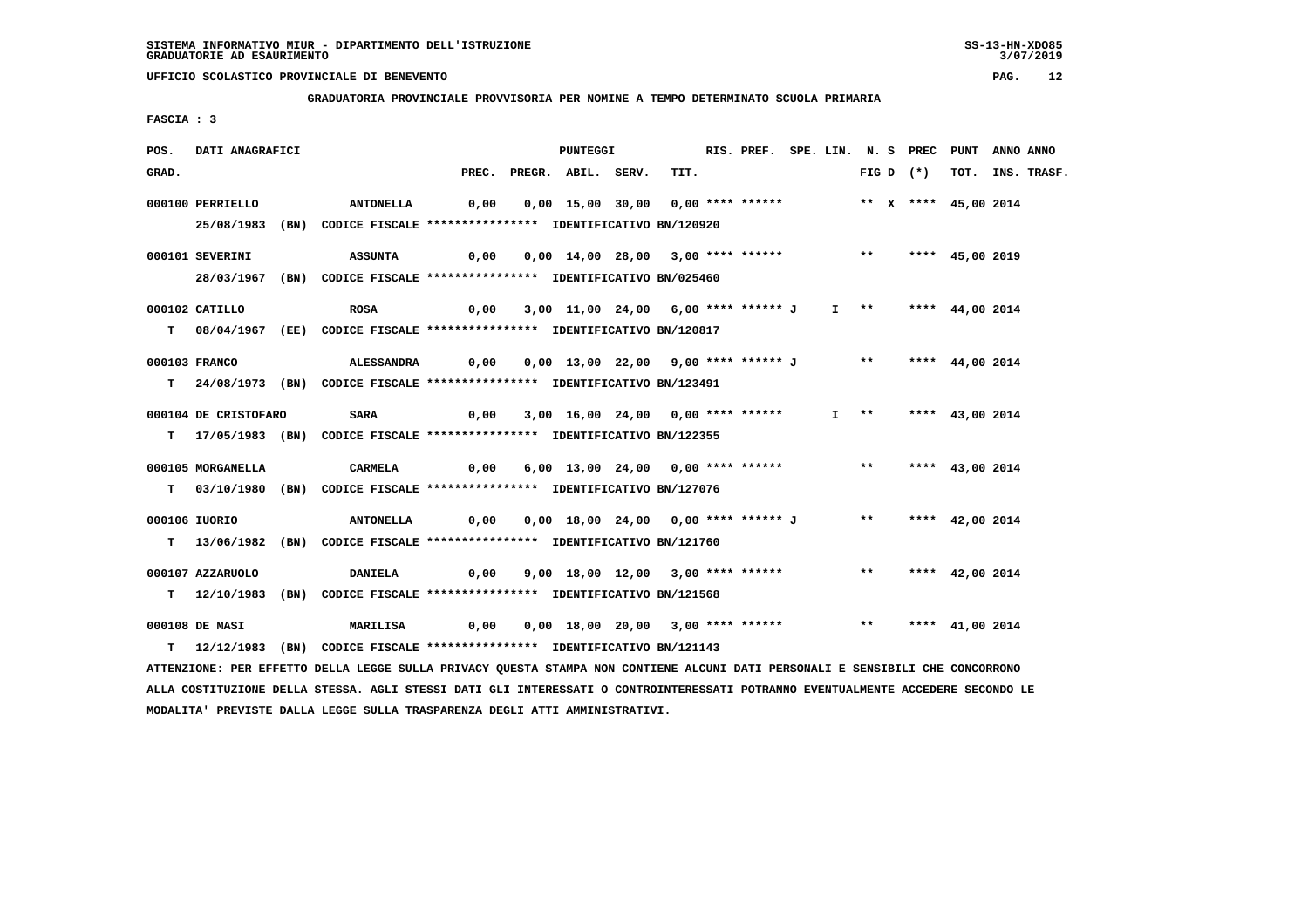**GRADUATORIA PROVINCIALE PROVVISORIA PER NOMINE A TEMPO DETERMINATO SCUOLA PRIMARIA**

 **FASCIA : 3**

| POS.  | DATI ANAGRAFICI     |                                                                            |       | PUNTEGGI                                                                            |  | RIS. PREF. SPE. LIN. N. S PREC |  |                       |             | PUNT                   | ANNO ANNO |                  |
|-------|---------------------|----------------------------------------------------------------------------|-------|-------------------------------------------------------------------------------------|--|--------------------------------|--|-----------------------|-------------|------------------------|-----------|------------------|
| GRAD. |                     |                                                                            | PREC. | PREGR. ABIL. SERV.                                                                  |  | TIT.                           |  |                       | FIG D $(*)$ |                        |           | TOT. INS. TRASF. |
|       | 000109 D'ALESSIO    | LINA                                                                       | 0,00  | 0,00 15,00 25,00 0,00 **** ******                                                   |  |                                |  | $I \rightarrow \star$ |             | **** 40,00 2007        |           |                  |
|       |                     | 13/11/1963 (BN) CODICE FISCALE *************** IDENTIFICATIVO BN/028337    |       |                                                                                     |  |                                |  |                       |             |                        |           |                  |
|       |                     |                                                                            |       |                                                                                     |  |                                |  |                       |             |                        |           |                  |
|       | 000110 LONGOBARDI   | <b>ELEONORA PINA</b>                                                       |       | 0,00 17,00 14,00 6,00 3,00 **** ******                                              |  |                                |  |                       |             | I ** X **** 40,00 2014 |           |                  |
|       |                     | T 03/09/1983 (BN) CODICE FISCALE **************** IDENTIFICATIVO BN/123475 |       |                                                                                     |  |                                |  |                       |             |                        |           |                  |
|       |                     |                                                                            |       |                                                                                     |  |                                |  |                       |             |                        |           |                  |
|       | 000111 PAGNOZZI     | COSTANTINO                                                                 | 0,00  | 3,00 13,00 24,00 0,00 **** ****** *** **                                            |  |                                |  |                       |             | **** 40,00 2014        |           |                  |
|       |                     | T 23/05/1976 (BN) CODICE FISCALE *************** IDENTIFICATIVO BN/120645  |       |                                                                                     |  |                                |  |                       |             |                        |           |                  |
|       | 000112 COMPARE      | <b>GIOVANNA</b>                                                            | 0,00  | 3,00 18,00 16,00 3,00 **** ****** *** **                                            |  |                                |  |                       |             | **** 40,00 2014        |           |                  |
|       |                     | T 10/01/1979 (BN) CODICE FISCALE **************** IDENTIFICATIVO BN/122277 |       |                                                                                     |  |                                |  |                       |             |                        |           |                  |
|       |                     |                                                                            |       |                                                                                     |  |                                |  |                       |             |                        |           |                  |
|       | 000113 DAMIANO      | <b>MARILENA</b>                                                            | 0,00  | 0,00 12,00 19,00 9,00 **** ****** *** **                                            |  |                                |  |                       |             | **** $40.002014$       |           |                  |
|       |                     | T 08/03/1971 (AV) CODICE FISCALE *************** IDENTIFICATIVO BN/121062  |       |                                                                                     |  |                                |  |                       |             |                        |           |                  |
|       |                     |                                                                            |       |                                                                                     |  |                                |  |                       |             |                        |           |                  |
|       | 000114 ORLANDO      | <b>ANTONIA</b>                                                             |       | 0,00  0,00  14,00  26,00  0,00  ****  ******    **        ***    ***    40,00  2014 |  |                                |  |                       |             |                        |           |                  |
|       |                     | T 12/05/1979 (BN) CODICE FISCALE *************** IDENTIFICATIVO BN/121081  |       |                                                                                     |  |                                |  |                       |             |                        |           |                  |
|       | 000115 SANTAGATA    | <b>FILOMENA</b>                                                            | 0,00  | 4,00 12,00 24,00 0,00 **** ****** *** **                                            |  |                                |  |                       |             | **** 40,00 2019 2019   |           |                  |
|       |                     | T 23/07/1981 (CE) CODICE FISCALE *************** IDENTIFICATIVO BN/127169  |       |                                                                                     |  |                                |  |                       |             |                        |           |                  |
|       |                     |                                                                            |       |                                                                                     |  |                                |  |                       |             |                        |           |                  |
|       | 000116 REFRUGA      | <b>SILVANA</b>                                                             | 0,00  | 3,00 14,00 22,00 0,00 **** ****** *** **                                            |  |                                |  |                       |             | **** 39,00 2014        |           |                  |
|       |                     | T 28/10/1980 (BN) CODICE FISCALE *************** IDENTIFICATIVO BN/121477  |       |                                                                                     |  |                                |  |                       |             |                        |           |                  |
|       |                     |                                                                            |       |                                                                                     |  |                                |  |                       |             |                        |           |                  |
|       | 000117 DI BENEDETTO | CONCETTA                                                                   | 0,00  | $0,00$ 12,00 24,00 3,00 **** ****** *** **                                          |  |                                |  |                       |             | **** 39,00 2014        |           |                  |
| т     |                     | 21/05/1981 (BN) CODICE FISCALE **************** IDENTIFICATIVO BN/120732   |       |                                                                                     |  |                                |  |                       |             |                        |           |                  |

 **ATTENZIONE: PER EFFETTO DELLA LEGGE SULLA PRIVACY QUESTA STAMPA NON CONTIENE ALCUNI DATI PERSONALI E SENSIBILI CHE CONCORRONO ALLA COSTITUZIONE DELLA STESSA. AGLI STESSI DATI GLI INTERESSATI O CONTROINTERESSATI POTRANNO EVENTUALMENTE ACCEDERE SECONDO LE MODALITA' PREVISTE DALLA LEGGE SULLA TRASPARENZA DEGLI ATTI AMMINISTRATIVI.**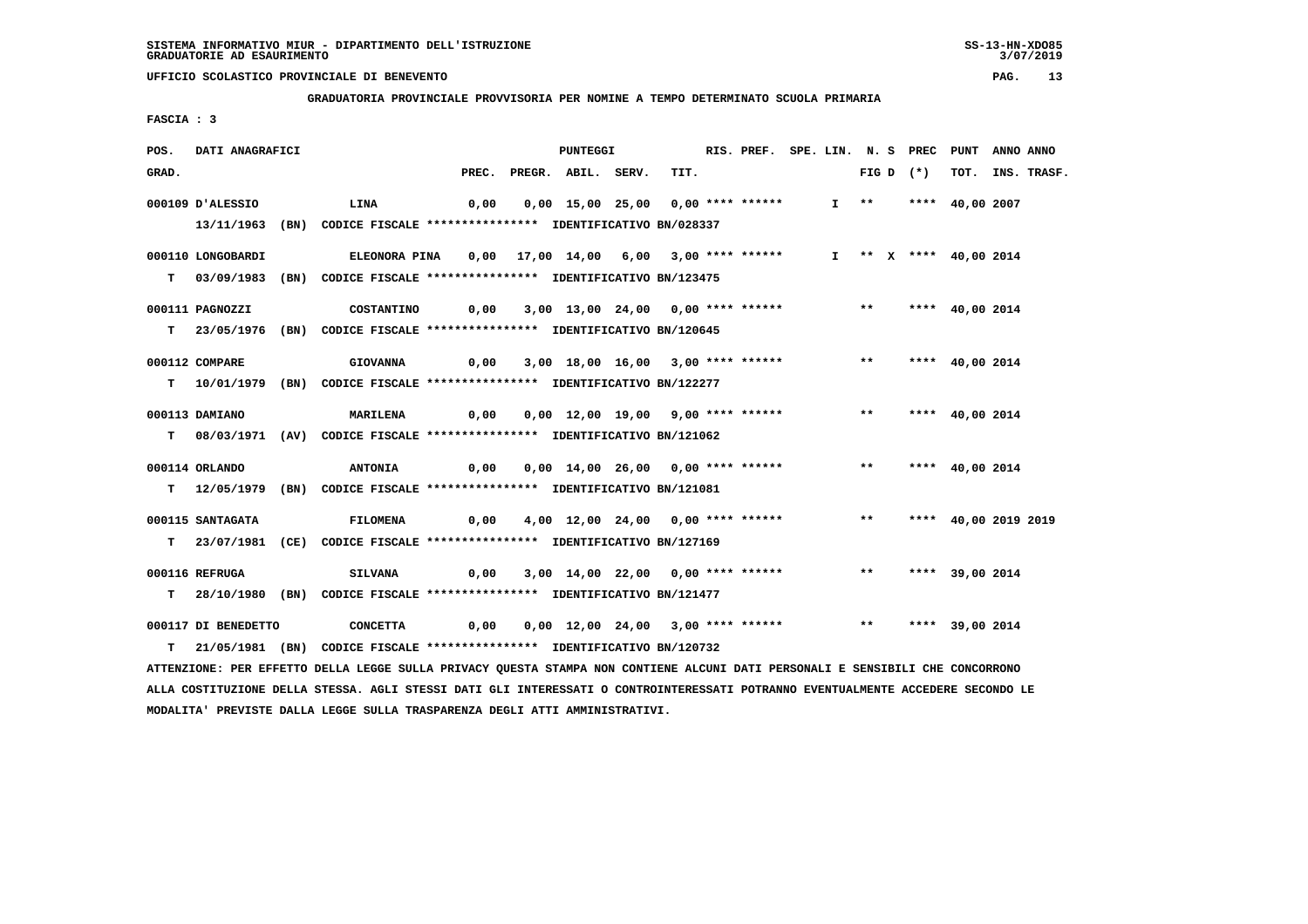**GRADUATORIA PROVINCIALE PROVVISORIA PER NOMINE A TEMPO DETERMINATO SCUOLA PRIMARIA**

 **FASCIA : 3**

| POS.  | DATI ANAGRAFICI      |                                                                                                                                 |                                         | <b>PUNTEGGI</b>                                                |      |  |  | RIS. PREF. SPE. LIN. N. S PREC PUNT |                 | ANNO ANNO |                  |
|-------|----------------------|---------------------------------------------------------------------------------------------------------------------------------|-----------------------------------------|----------------------------------------------------------------|------|--|--|-------------------------------------|-----------------|-----------|------------------|
| GRAD. |                      |                                                                                                                                 | PREC.                                   | PREGR. ABIL. SERV.                                             | TIT. |  |  | FIG D $(*)$                         |                 |           | TOT. INS. TRASF. |
|       | 000118 IADANZA       | IMMACOLATA                                                                                                                      | 0,00                                    | 0,00 14,00 25,00 0,00 **** ******                              |      |  |  | $***$                               | **** 39,00 2014 |           |                  |
|       |                      | T 08/06/1974 (BN) CODICE FISCALE *************** IDENTIFICATIVO BN/121326                                                       |                                         |                                                                |      |  |  |                                     |                 |           |                  |
|       |                      |                                                                                                                                 |                                         |                                                                |      |  |  |                                     |                 |           |                  |
|       | 000119 LOMBARDO      | <b>ANGELINA</b>                                                                                                                 | 0,00                                    | 0,00 12,00 18,00 9,00 **** ******                              |      |  |  | $***$                               | **** 39,00 2014 |           |                  |
|       |                      | T 02/02/1965 (BN) CODICE FISCALE **************** IDENTIFICATIVO BN/123432                                                      |                                         |                                                                |      |  |  |                                     |                 |           |                  |
|       |                      |                                                                                                                                 |                                         |                                                                |      |  |  |                                     |                 |           |                  |
|       | 000120 MALTESE       | <b>MARIANGELA</b>                                                                                                               | 0,00 14,00 13,00 12,00 0,00 **** ****** |                                                                |      |  |  | ** **** 39,00 2019 2019             |                 |           |                  |
|       |                      | 12/06/1971 (BN) CODICE FISCALE **************** IDENTIFICATIVO BN/127194                                                        |                                         |                                                                |      |  |  |                                     |                 |           |                  |
|       | 000121 SCARDINO      | <b>SERAFINA</b>                                                                                                                 | 0,00                                    | 0,00 18,00 0,00 21,00 **** ******                              |      |  |  | ** **** 39,00 2019 2019             |                 |           |                  |
|       |                      | T 10/07/1975 (AV) CODICE FISCALE **************** IDENTIFICATIVO BN/127147                                                      |                                         |                                                                |      |  |  |                                     |                 |           |                  |
|       |                      |                                                                                                                                 |                                         |                                                                |      |  |  |                                     |                 |           |                  |
|       | 000122 FUSCO ORLANDO | LOREDANA                                                                                                                        | 0,00                                    | 0,00 14,00 24,00 0,00 **** ******                              |      |  |  | ** X **** 38,00 2014                |                 |           |                  |
|       |                      | T 11/02/1980 (BN) CODICE FISCALE **************** IDENTIFICATIVO BN/122440                                                      |                                         |                                                                |      |  |  |                                     |                 |           |                  |
|       |                      |                                                                                                                                 |                                         |                                                                |      |  |  |                                     |                 |           |                  |
|       | 000123 TERRACCIANO   | <b>ROSARIA</b>                                                                                                                  | 0,00                                    | 0,00 13,00 22,00 3,00 **** ******                              |      |  |  | ** **** 38,00 2014                  |                 |           |                  |
|       |                      | T 24/06/1982 (NA) CODICE FISCALE **************** IDENTIFICATIVO BN/120852                                                      |                                         |                                                                |      |  |  |                                     |                 |           |                  |
|       | 000124 PACCA         | <b>TEODOSIA</b>                                                                                                                 |                                         | $0,00$ 3,00 18,00 16,00 0,00 **** ******                       |      |  |  | $***$                               | **** 37,00 2014 |           |                  |
|       |                      | T 19/06/1978 (BN) CODICE FISCALE *************** IDENTIFICATIVO BN/123502                                                       |                                         |                                                                |      |  |  |                                     |                 |           |                  |
|       |                      |                                                                                                                                 |                                         |                                                                |      |  |  |                                     |                 |           |                  |
|       | 000125 FAZZONE       | <b>ANNARITA</b>                                                                                                                 |                                         | $0,00$ 13,00 0,00 24,00 0,00 **** ******                       |      |  |  | ** **** 37,00 2014                  |                 |           |                  |
|       |                      | T 03/10/1980 (CE) CODICE FISCALE **************** IDENTIFICATIVO BN/121263                                                      |                                         |                                                                |      |  |  |                                     |                 |           |                  |
|       |                      |                                                                                                                                 |                                         |                                                                |      |  |  |                                     |                 |           |                  |
|       | 000126 RIVIEZZO      | ANNA                                                                                                                            | 0,00                                    | 0,00 15,00 22,00 0,00 **** ****** *** *** **** 37,00 2019 2019 |      |  |  |                                     |                 |           |                  |
|       |                      | T 25/02/1979 (BN) CODICE FISCALE **************** IDENTIFICATIVO BN/127166                                                      |                                         |                                                                |      |  |  |                                     |                 |           |                  |
|       |                      | ATTENZIONE: PER EFFETTO DELLA LEGGE SULLA PRIVACY QUESTA STAMPA NON CONTIENE ALCUNI DATI PERSONALI E SENSIBILI CHE CONCORRONO   |                                         |                                                                |      |  |  |                                     |                 |           |                  |
|       |                      | ALLA COSTITUZIONE DELLA STESSA. AGLI STESSI DATI GLI INTERESSATI O CONTROINTERESSATI POTRANNO EVENTUALMENTE ACCEDERE SECONDO LE |                                         |                                                                |      |  |  |                                     |                 |           |                  |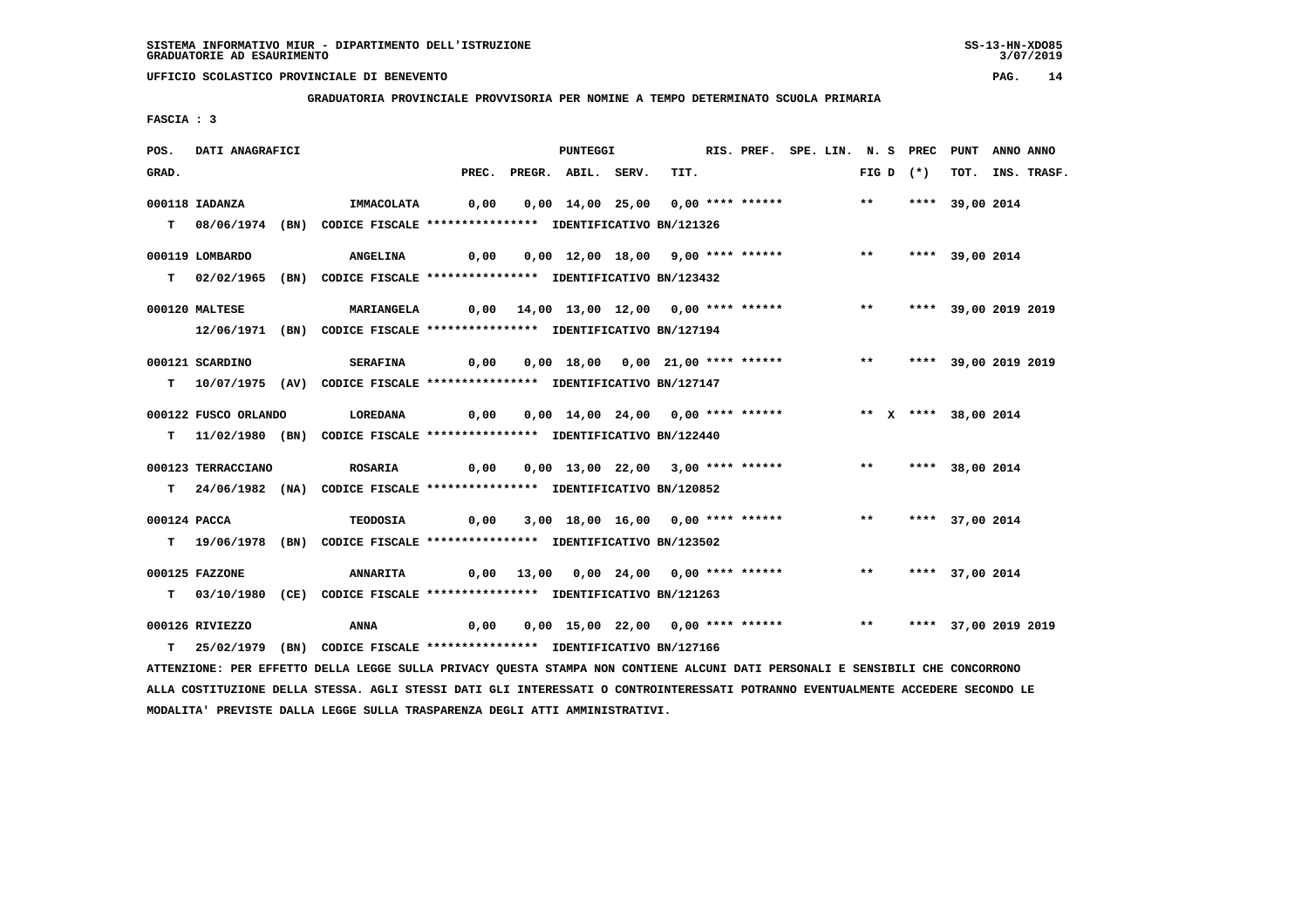**GRADUATORIA PROVINCIALE PROVVISORIA PER NOMINE A TEMPO DETERMINATO SCUOLA PRIMARIA**

 **FASCIA : 3**

| POS.         | DATI ANAGRAFICI |                                                                                                                                 |       | <b>PUNTEGGI</b>                                       |      | RIS. PREF. SPE. LIN. N. S PREC PUNT |              |                       |                      | ANNO ANNO |             |
|--------------|-----------------|---------------------------------------------------------------------------------------------------------------------------------|-------|-------------------------------------------------------|------|-------------------------------------|--------------|-----------------------|----------------------|-----------|-------------|
| GRAD.        |                 |                                                                                                                                 | PREC. | PREGR. ABIL. SERV.                                    | TIT. |                                     |              | FIG D $(*)$           | тот.                 |           | INS. TRASF. |
|              | 000127 SAVARESE | MARIA ROSARIA                                                                                                                   | 0,00  | 4,00 14,00 18,00 0,00 **** ****** *** ** **           |      |                                     |              |                       | **** 36,00 2011 2011 |           |             |
|              |                 | 06/08/1966 (BN) CODICE FISCALE *************** IDENTIFICATIVO BN/118524                                                         |       |                                                       |      |                                     |              |                       |                      |           |             |
|              |                 |                                                                                                                                 |       |                                                       |      |                                     |              |                       |                      |           |             |
|              | 000128 VASSALLO | <b>RAUL</b>                                                                                                                     | 0,00  | 0,00 12,00 24,00 0,00 **** ******                     |      |                                     |              | $***$                 | **** 36,00 2014      |           |             |
|              |                 | T 08/01/1982 (BN) CODICE FISCALE **************** IDENTIFICATIVO BN/123266                                                      |       |                                                       |      |                                     |              |                       |                      |           |             |
|              |                 |                                                                                                                                 |       |                                                       |      |                                     |              |                       |                      |           |             |
|              | 000129 D'AMICO  | <b>PASOUALINA</b>                                                                                                               |       | 0,00 23,00 13,00 0,00 0,00 **** ******                |      |                                     |              | ** **** 36,00 2014    |                      |           |             |
|              |                 | T 15/07/1976 (BN) CODICE FISCALE **************** IDENTIFICATIVO BN/123282                                                      |       |                                                       |      |                                     |              |                       |                      |           |             |
| 000130 RENZI |                 | <b>ANGELA</b>                                                                                                                   |       | 0,00 18,00 16,00 1,00 0,00 **** ******                |      |                                     | $\mathbf{F}$ | $***$                 | **** 35,00 2007 2007 |           |             |
|              |                 | 26/04/1974 (CE) CODICE FISCALE *************** IDENTIFICATIVO BN/028746                                                         |       |                                                       |      |                                     |              |                       |                      |           |             |
|              |                 |                                                                                                                                 |       |                                                       |      |                                     |              |                       |                      |           |             |
| 000131 PECA  |                 | <b>ALBA</b>                                                                                                                     | 0,00  | 0,00 13,00 22,00 0,00 **** ****** *** **              |      |                                     |              |                       | **** 35,00 2014      |           |             |
|              |                 | T 20/02/1980 (BN) CODICE FISCALE **************** IDENTIFICATIVO BN/121040                                                      |       |                                                       |      |                                     |              |                       |                      |           |             |
|              |                 |                                                                                                                                 |       |                                                       |      |                                     |              |                       |                      |           |             |
|              | 000132 ESPOSITO | <b>INCORONATA</b>                                                                                                               | 0,00  | 0,00 12,00 22,00 0,00 **** ******                     |      |                                     |              | $***$                 | **** 34,00 2007      |           |             |
|              |                 | 02/04/1980 (BN) CODICE FISCALE *************** IDENTIFICATIVO BN/025096                                                         |       |                                                       |      |                                     |              |                       |                      |           |             |
| 000133 BUONO |                 | <b>ROSANNA</b>                                                                                                                  |       | 0,00 19,00 15,00 0,00 0,00 **** ****** *** **         |      |                                     |              |                       | **** 34,00 2019      |           |             |
|              |                 | 30/04/1972 (BN) CODICE FISCALE *************** IDENTIFICATIVO BN/020213                                                         |       |                                                       |      |                                     |              |                       |                      |           |             |
|              |                 |                                                                                                                                 |       |                                                       |      |                                     |              |                       |                      |           |             |
|              | 000134 ZERELLA  | <b>SAMANTHA</b>                                                                                                                 |       | $0,00$ $3,00$ $15,00$ $6,00$ $9,00$ $***$ **** ****** |      |                                     |              | $F \rightarrow \star$ | **** 33,00 2007      |           |             |
|              |                 | 21/03/1973 (BN) CODICE FISCALE *************** IDENTIFICATIVO BN/025570                                                         |       |                                                       |      |                                     |              |                       |                      |           |             |
|              |                 |                                                                                                                                 |       |                                                       |      |                                     |              |                       |                      |           |             |
| 000135 ZOLLO |                 | ANNA MARIA                                                                                                                      |       | $0,00$ 12,00 15,00 0,00 6,00 **** ****** *** **       |      |                                     |              |                       | **** 33,00 2011 2011 |           |             |
|              |                 | 01/08/1964 (BN) CODICE FISCALE *************** IDENTIFICATIVO BN/118557                                                         |       |                                                       |      |                                     |              |                       |                      |           |             |
|              |                 | ATTENZIONE: PER EFFETTO DELLA LEGGE SULLA PRIVACY QUESTA STAMPA NON CONTIENE ALCUNI DATI PERSONALI E SENSIBILI CHE CONCORRONO   |       |                                                       |      |                                     |              |                       |                      |           |             |
|              |                 | ALLA COSTITUZIONE DELLA STESSA. AGLI STESSI DATI GLI INTERESSATI O CONTROINTERESSATI POTRANNO EVENTUALMENTE ACCEDERE SECONDO LE |       |                                                       |      |                                     |              |                       |                      |           |             |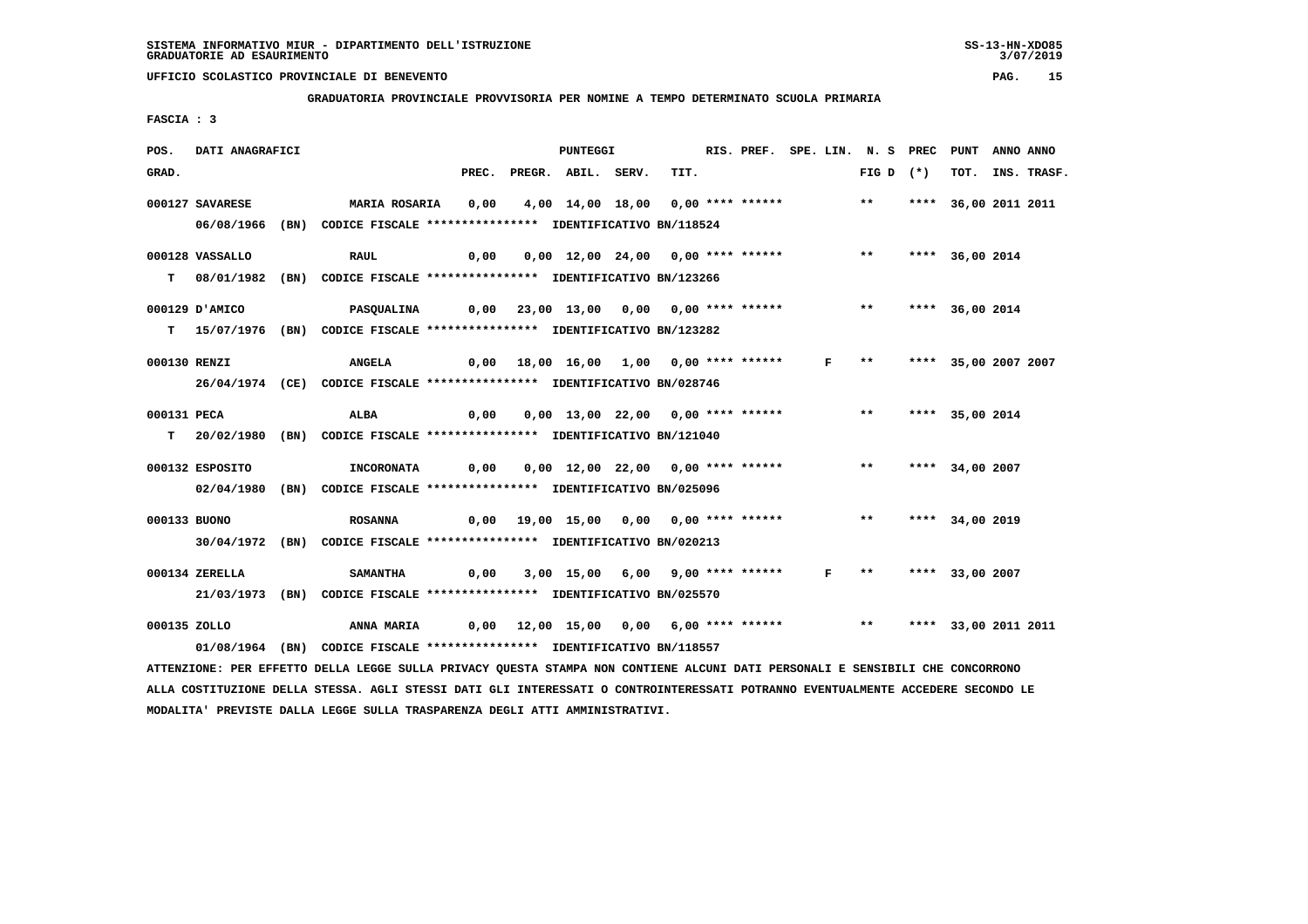**GRADUATORIA PROVINCIALE PROVVISORIA PER NOMINE A TEMPO DETERMINATO SCUOLA PRIMARIA**

 **FASCIA : 3**

| POS.  | DATI ANAGRAFICI   |                                                                                                                               |       | PUNTEGGI                                                      |      | RIS. PREF. SPE. LIN. N. S PREC PUNT |  |                       |             |                         | ANNO ANNO |                  |
|-------|-------------------|-------------------------------------------------------------------------------------------------------------------------------|-------|---------------------------------------------------------------|------|-------------------------------------|--|-----------------------|-------------|-------------------------|-----------|------------------|
| GRAD. |                   |                                                                                                                               | PREC. | PREGR. ABIL. SERV.                                            | TIT. |                                     |  |                       | FIG D $(*)$ |                         |           | TOT. INS. TRASF. |
|       | 000136 DE BLASIO  | LUCIA                                                                                                                         | 0,00  | $0,00$ 15,00 18,00 0,00 **** ****** *** **                    |      |                                     |  |                       |             | **** 33,00 2014         |           |                  |
|       |                   |                                                                                                                               |       |                                                               |      |                                     |  |                       |             |                         |           |                  |
|       | $T = 08/08/1980$  | (BN) CODICE FISCALE **************** IDENTIFICATIVO BN/122455                                                                 |       |                                                               |      |                                     |  |                       |             |                         |           |                  |
|       | 000137 POSSEMATO  | <b>VINCENZA</b>                                                                                                               | 0,00  | 0,00 13,00 14,00 6,00 **** ******                             |      |                                     |  | $I \rightarrow \star$ |             | **** 33,00 2014         |           |                  |
|       |                   | T 25/02/1984 (BN) CODICE FISCALE *************** IDENTIFICATIVO BN/121129                                                     |       |                                                               |      |                                     |  |                       |             |                         |           |                  |
|       |                   |                                                                                                                               |       |                                                               |      |                                     |  |                       |             |                         |           |                  |
|       | 000138 PETRACCARO | <b>PASQUALINA</b>                                                                                                             | 0,00  | 0,00 13,00 20,00 0,00 **** ****** *** **** 33,00 2014         |      |                                     |  |                       |             |                         |           |                  |
|       |                   | T 05/08/1983 (BN) CODICE FISCALE *************** IDENTIFICATIVO BN/120887                                                     |       |                                                               |      |                                     |  |                       |             |                         |           |                  |
|       |                   |                                                                                                                               |       |                                                               |      |                                     |  |                       |             |                         |           |                  |
|       | 000139 CENICCOLA  | <b>TERESA</b>                                                                                                                 | 0,00  | 3,00 16,00 14,00 0,00 **** ****** F ** X **** 33,00 2019 2003 |      |                                     |  |                       |             |                         |           |                  |
|       |                   | 22/05/1965 (BN) CODICE FISCALE *************** IDENTIFICATIVO BN/025899                                                       |       |                                                               |      |                                     |  |                       |             |                         |           |                  |
|       | 000140 CIOTTA     | <b>DANIELA</b>                                                                                                                | 0,00  | 3,00 14,00 12,00 3,00 **** ****** J I ** **** 32,00 2014      |      |                                     |  |                       |             |                         |           |                  |
|       |                   |                                                                                                                               |       |                                                               |      |                                     |  |                       |             |                         |           |                  |
|       |                   | T 04/10/1980 (BN) CODICE FISCALE *************** IDENTIFICATIVO BN/123409                                                     |       |                                                               |      |                                     |  |                       |             |                         |           |                  |
|       | 000141 BIASCO     | LAURA                                                                                                                         | 0,00  | 0,00 12,00 8,00 12,00 **** ******                             |      |                                     |  |                       |             | I ** X **** 32,00 2014  |           |                  |
|       |                   | T 01/11/1974 (BN) CODICE FISCALE *************** IDENTIFICATIVO BN/123434                                                     |       |                                                               |      |                                     |  |                       |             |                         |           |                  |
|       |                   |                                                                                                                               |       |                                                               |      |                                     |  |                       |             |                         |           |                  |
|       | 000142 VATTIMO    | <b>ANNA</b>                                                                                                                   |       | $0,00$ 14,00 16,00 2,00 0,00 **** ******                      |      |                                     |  |                       |             | ** **** 32,00 2019 2019 |           |                  |
|       |                   | T 16/02/1980 (CS) CODICE FISCALE *************** IDENTIFICATIVO BN/127133                                                     |       |                                                               |      |                                     |  |                       |             |                         |           |                  |
|       |                   |                                                                                                                               |       | $0,00$ 15,00 13,00 0,00 3,00 **** ******                      |      |                                     |  | $***$                 |             |                         |           |                  |
|       | 000143 ANTOLINI   | LIDIA                                                                                                                         |       |                                                               |      |                                     |  |                       |             | **** 31,00 2014 2014    |           |                  |
|       |                   | 25/09/1975 (NA) CODICE FISCALE *************** IDENTIFICATIVO BN/120488                                                       |       |                                                               |      |                                     |  |                       |             |                         |           |                  |
|       | 000144 POZZUTO    | MARISA                                                                                                                        | 0,00  | 3,00 13,00 12,00 3,00 **** ******                             |      |                                     |  | $***$                 |             | **** 31,00 2014         |           |                  |
| T.    |                   | 18/10/1974 (EE) CODICE FISCALE *************** IDENTIFICATIVO BN/123182                                                       |       |                                                               |      |                                     |  |                       |             |                         |           |                  |
|       |                   | ATTENZIONE: PER EFFETTO DELLA LEGGE SULLA PRIVACY QUESTA STAMPA NON CONTIENE ALCUNI DATI PERSONALI E SENSIBILI CHE CONCORRONO |       |                                                               |      |                                     |  |                       |             |                         |           |                  |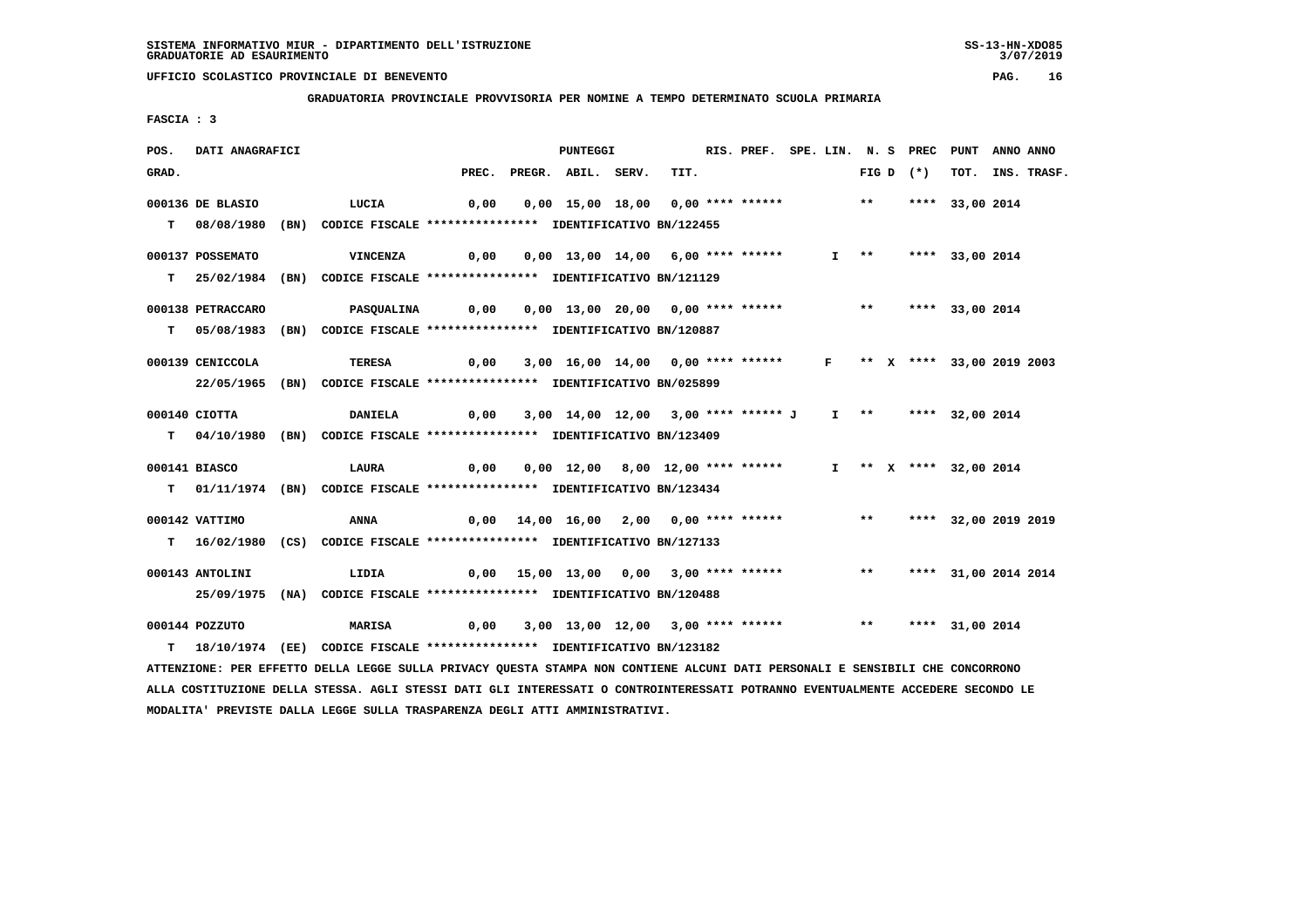**GRADUATORIA PROVINCIALE PROVVISORIA PER NOMINE A TEMPO DETERMINATO SCUOLA PRIMARIA**

 **FASCIA : 3**

| POS.         | DATI ANAGRAFICI  |                                                                                                                                 |      | PUNTEGGI                                                       |      | RIS. PREF. SPE. LIN. N. S PREC PUNT ANNO ANNO |  |                       |             |                    |                  |
|--------------|------------------|---------------------------------------------------------------------------------------------------------------------------------|------|----------------------------------------------------------------|------|-----------------------------------------------|--|-----------------------|-------------|--------------------|------------------|
| GRAD.        |                  |                                                                                                                                 |      | PREC. PREGR. ABIL. SERV.                                       | TIT. |                                               |  |                       | FIG D $(*)$ |                    | TOT. INS. TRASF. |
|              | 000145 ZERRILLO  | <b>STEFANIA</b>                                                                                                                 |      | 0,00 16,00 14,00 0,00 0,00 **** ******                         |      |                                               |  | $I \rightarrow \star$ |             | **** 30,00 2002    |                  |
|              |                  |                                                                                                                                 |      |                                                                |      |                                               |  |                       |             |                    |                  |
|              |                  | 21/09/1974 (BN) CODICE FISCALE *************** IDENTIFICATIVO BN/025557                                                         |      |                                                                |      |                                               |  |                       |             |                    |                  |
|              | 000146 RICCARDI  | <b>MARIA</b>                                                                                                                    |      | $0,00$ 16,00 0,00 14,00 0,00 **** ******                       |      |                                               |  | $I \longrightarrow$   |             | **** 30,00 2014    |                  |
|              |                  | T 06/09/1963 (EE) CODICE FISCALE **************** IDENTIFICATIVO BN/123454                                                      |      |                                                                |      |                                               |  |                       |             |                    |                  |
|              |                  |                                                                                                                                 |      |                                                                |      |                                               |  |                       |             |                    |                  |
|              | 000147 VOTINO    | <b>MARCELLA</b>                                                                                                                 |      | 0,00 3,00 11,00 12,00 4,00 **** ****** J ** **** 30,00 2014    |      |                                               |  |                       |             |                    |                  |
|              |                  | T 04/10/1975 (BN) CODICE FISCALE **************** IDENTIFICATIVO BN/123498                                                      |      |                                                                |      |                                               |  |                       |             |                    |                  |
|              | 000148 RAZZANO   | <b>ROMINA</b>                                                                                                                   | 0,00 | 0,00 11,00 16,00 3,00 **** ******                              |      |                                               |  | $I \rightarrow \star$ |             | **** 30,00 2014    |                  |
|              |                  |                                                                                                                                 |      |                                                                |      |                                               |  |                       |             |                    |                  |
|              |                  | T 21/05/1974 (BN) CODICE FISCALE **************** IDENTIFICATIVO BN/121100                                                      |      |                                                                |      |                                               |  |                       |             |                    |                  |
|              | 000149 ALBANO    | <b>MARIA</b>                                                                                                                    | 0,00 | 3,00 15,00 12,00 0,00 **** ******                              |      |                                               |  | $***$                 |             | **** 30,00 2014    |                  |
|              |                  | T 02/12/1967 (BN) CODICE FISCALE *************** IDENTIFICATIVO BN/123061                                                       |      |                                                                |      |                                               |  |                       |             |                    |                  |
|              |                  |                                                                                                                                 |      |                                                                |      |                                               |  |                       |             |                    |                  |
| 000150 ZILLA |                  | <b>FEDELINA</b>                                                                                                                 | 0,00 | 0,00 14,00 16,00 0,00 **** ****** *** *** **** 30,00 2019 2007 |      |                                               |  |                       |             |                    |                  |
|              |                  | 18/05/1970 (BN) CODICE FISCALE *************** IDENTIFICATIVO BN/028906                                                         |      |                                                                |      |                                               |  |                       |             |                    |                  |
|              |                  |                                                                                                                                 |      |                                                                |      |                                               |  |                       |             |                    |                  |
|              | 000151 ZACCARO   | GUIDA                                                                                                                           | 0,00 | 0,00 13,00 16,00 0,00 **** ****** *** **                       |      |                                               |  |                       |             | **** 29,00 2014    |                  |
|              |                  | T  14/11/1982 (BN) CODICE FISCALE **************** IDENTIFICATIVO BN/121012                                                     |      |                                                                |      |                                               |  |                       |             |                    |                  |
|              | 000152 DE CAPRIO |                                                                                                                                 |      | 0,00 17,00 12,00 0,00 0,00 **** ******                         |      |                                               |  |                       |             | ** **** 29,00 2014 |                  |
|              |                  | <b>MARIATERESA</b>                                                                                                              |      |                                                                |      |                                               |  |                       |             |                    |                  |
|              | $T = 15/02/1968$ | (CE) CODICE FISCALE **************** IDENTIFICATIVO BN/120525                                                                   |      |                                                                |      |                                               |  |                       |             |                    |                  |
|              | 000153 PENNUCCI  | <b>ELVIRA</b>                                                                                                                   | 0,00 | 0,00 17,00 12,00 0,00 **** ****** 1 ** X **** 29,00 2014       |      |                                               |  |                       |             |                    |                  |
|              |                  | T 09/11/1967 (BN) CODICE FISCALE **************** IDENTIFICATIVO BN/123479                                                      |      |                                                                |      |                                               |  |                       |             |                    |                  |
|              |                  | ATTENZIONE: PER EFFETTO DELLA LEGGE SULLA PRIVACY QUESTA STAMPA NON CONTIENE ALCUNI DATI PERSONALI E SENSIBILI CHE CONCORRONO   |      |                                                                |      |                                               |  |                       |             |                    |                  |
|              |                  | ALLA COSTITUZIONE DELLA STESSA. AGLI STESSI DATI GLI INTERESSATI O CONTROINTERESSATI POTRANNO EVENTUALMENTE ACCEDERE SECONDO LE |      |                                                                |      |                                               |  |                       |             |                    |                  |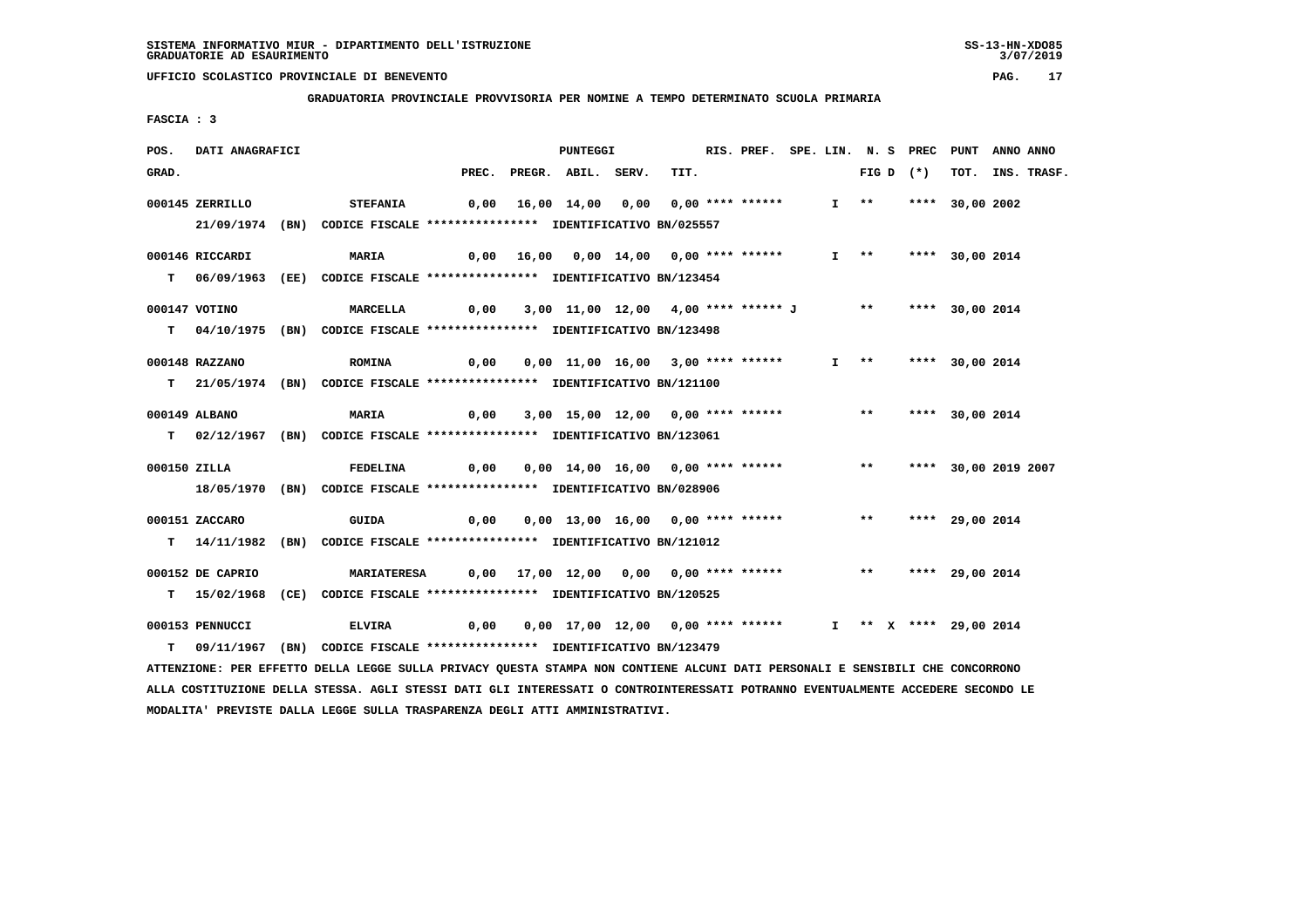**GRADUATORIA PROVINCIALE PROVVISORIA PER NOMINE A TEMPO DETERMINATO SCUOLA PRIMARIA**

 **FASCIA : 3**

| POS.        | DATI ANAGRAFICI   |                                                                                                                               |       |      | PUNTEGGI           |                                                                            | RIS. PREF. SPE. LIN. N. S PREC PUNT ANNO ANNO |  |  |             |                    |                  |
|-------------|-------------------|-------------------------------------------------------------------------------------------------------------------------------|-------|------|--------------------|----------------------------------------------------------------------------|-----------------------------------------------|--|--|-------------|--------------------|------------------|
| GRAD.       |                   |                                                                                                                               | PREC. |      | PREGR. ABIL. SERV. | TIT.                                                                       |                                               |  |  | FIG D $(*)$ |                    | TOT. INS. TRASF. |
|             | 000154 DI FEDE    | <b>ROSETTA</b>                                                                                                                | 0,00  | 0,00 |                    | 0,00 26,00 3,00 **** ****** J ** **** 29,00 2019 2019                      |                                               |  |  |             |                    |                  |
|             |                   | 30/07/1964 (BN) CODICE FISCALE *************** IDENTIFICATIVO BN/127144                                                       |       |      |                    |                                                                            |                                               |  |  |             |                    |                  |
|             | 000155 CARUSO     | <b>VERONICA</b>                                                                                                               | 0,00  |      |                    | $0,00$ 13,00 12,00 3,00 **** ****** *** **                                 |                                               |  |  |             | **** 28,00 2014    |                  |
|             |                   | T 08/03/1983 (BN) CODICE FISCALE *************** IDENTIFICATIVO BN/122984                                                     |       |      |                    |                                                                            |                                               |  |  |             |                    |                  |
| 000156 VELE |                   | MARIASTELLA 0,00                                                                                                              |       |      |                    | 0,00 12,00 16,00 0,00 **** ****** J ** **** 28,00 2014                     |                                               |  |  |             |                    |                  |
|             |                   | 17/12/1983 (BN) CODICE FISCALE *************** IDENTIFICATIVO BN/120891                                                       |       |      |                    |                                                                            |                                               |  |  |             |                    |                  |
|             | 000157 PROCACCINI | BARBARA MARIA     0,00    0,00   15,00   10,00   3,00  ****  ******                                                           |       |      |                    |                                                                            |                                               |  |  |             | ** **** 28,00 2014 |                  |
|             |                   | T 13/03/1971 (BN) CODICE FISCALE *************** IDENTIFICATIVO BN/121838                                                     |       |      |                    |                                                                            |                                               |  |  |             |                    |                  |
|             | 000158 IEVOLELLA  | <b>GIUSEPPINA</b>                                                                                                             | 0,00  |      |                    | 6,00 11,00 0,00 10,00 **** ****** *** *** **** 27,00 2014                  |                                               |  |  |             |                    |                  |
|             |                   | T 18/03/1965 (BN) CODICE FISCALE *************** IDENTIFICATIVO BN/123378                                                     |       |      |                    |                                                                            |                                               |  |  |             |                    |                  |
|             | 000159 PERONE     | <b>MARIA</b>                                                                                                                  |       |      |                    |                                                                            |                                               |  |  |             |                    |                  |
|             |                   | 07/03/1977 (BN) CODICE FISCALE *************** IDENTIFICATIVO BN/127161                                                       |       |      |                    |                                                                            |                                               |  |  |             |                    |                  |
|             | 000160 IAMPIETRO  | <b>ANNA MARIA</b>                                                                                                             |       |      |                    | 0,00 9,00 16,00 2,00 0,00 **** ****** *** ** **** 27,00 2019 2019          |                                               |  |  |             |                    |                  |
|             |                   | 15/06/1960 (BN) CODICE FISCALE *************** IDENTIFICATIVO BN/127182                                                       |       |      |                    |                                                                            |                                               |  |  |             |                    |                  |
| 000161 IZZO |                   | <b>MARIANNA</b>                                                                                                               | 0,00  |      |                    | 0,00 18,00 0,00 9,00 **** ******             **       **** 27,00 2019 2019 |                                               |  |  |             |                    |                  |
|             |                   | 01/11/1981 (BN) CODICE FISCALE **************** IDENTIFICATIVO BN/127192                                                      |       |      |                    |                                                                            |                                               |  |  |             |                    |                  |
|             | 000162 DE IASIO   | BERTILLA                                                                                                                      |       |      |                    | 0,00 10,00 17,00 0,00 0,00 **** ****** *** *** **** 27,00 2019 2019        |                                               |  |  |             |                    |                  |
|             |                   | T 11/01/1981 (BN) CODICE FISCALE **************** IDENTIFICATIVO BN/127143                                                    |       |      |                    |                                                                            |                                               |  |  |             |                    |                  |
|             |                   | ATTENZIONE: PER EFFETTO DELLA LEGGE SULLA PRIVACY QUESTA STAMPA NON CONTIENE ALCUNI DATI PERSONALI E SENSIBILI CHE CONCORRONO |       |      |                    |                                                                            |                                               |  |  |             |                    |                  |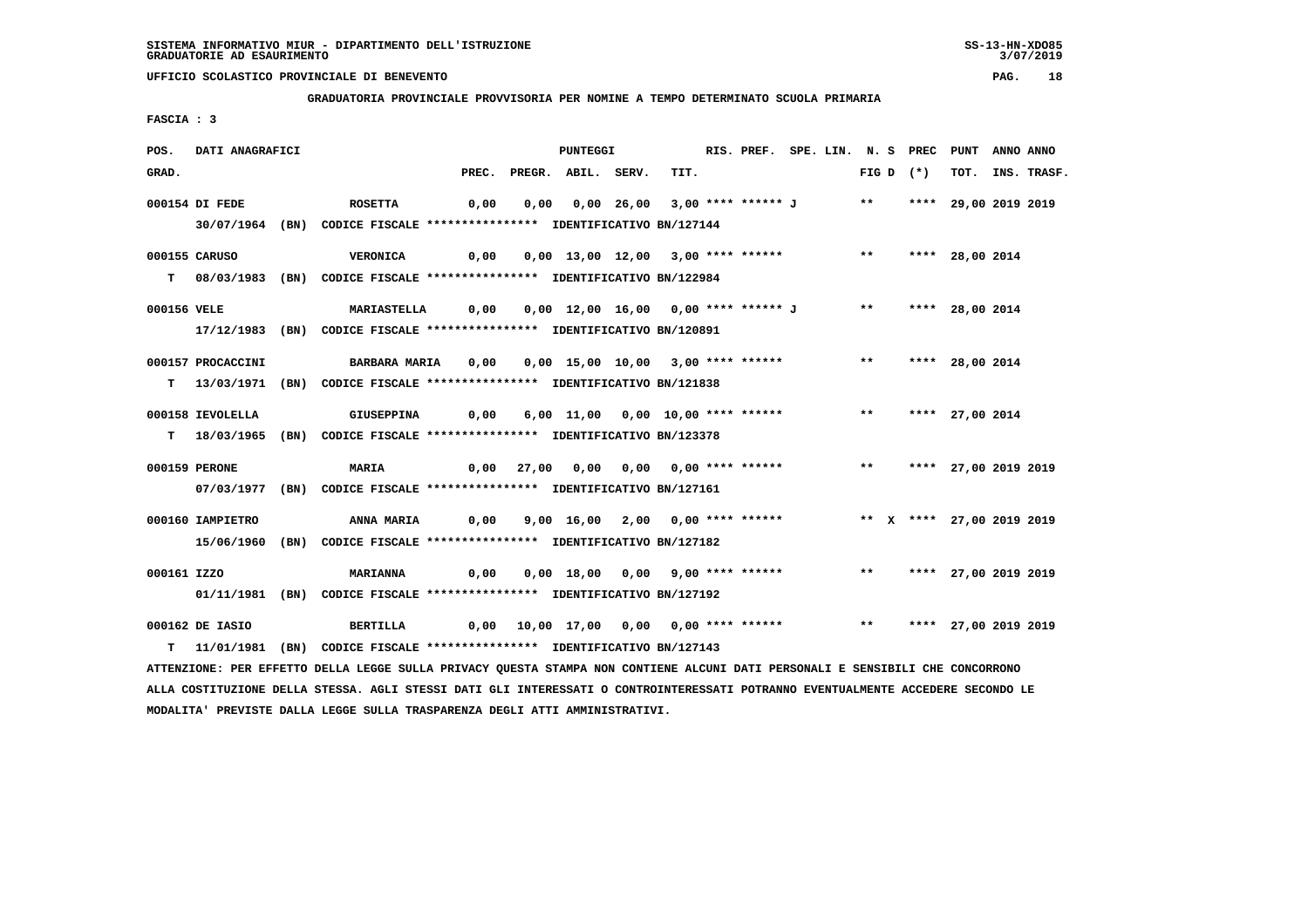**GRADUATORIA PROVINCIALE PROVVISORIA PER NOMINE A TEMPO DETERMINATO SCUOLA PRIMARIA**

 **FASCIA : 3**

| POS.        | DATI ANAGRAFICI                                                                                                                 |                 |               |      | <b>PUNTEGGI</b>                                              |      | RIS. PREF. SPE. LIN. N. S PREC PUNT |  |        |             |                             | ANNO ANNO |                  |
|-------------|---------------------------------------------------------------------------------------------------------------------------------|-----------------|---------------|------|--------------------------------------------------------------|------|-------------------------------------|--|--------|-------------|-----------------------------|-----------|------------------|
| GRAD.       |                                                                                                                                 |                 |               |      | PREC. PREGR. ABIL. SERV.                                     | TIT. |                                     |  |        | FIG D $(*)$ |                             |           | TOT. INS. TRASF. |
|             | 000163 TIRINO                                                                                                                   | <b>GIOVANNA</b> |               | 0,00 | 0,00 15,00 0,00 12,00 **** ******                            |      |                                     |  |        |             | I ** X **** 27,00 2019 2019 |           |                  |
|             | T 04/03/1984 (NA) CODICE FISCALE **************** IDENTIFICATIVO BN/127115                                                      |                 |               |      |                                                              |      |                                     |  |        |             |                             |           |                  |
|             |                                                                                                                                 |                 |               |      |                                                              |      |                                     |  |        |             |                             |           |                  |
|             | 000164 TINESSA                                                                                                                  | <b>BEATRICE</b> |               | 0,00 | 3,00 15,00 0,00 9,00 **** ******                             |      |                                     |  | $I$ ** |             | **** 27,00 2019 2019        |           |                  |
|             | 04/04/1977 (BN) CODICE FISCALE *************** IDENTIFICATIVO BN/127145                                                         |                 |               |      |                                                              |      |                                     |  |        |             |                             |           |                  |
|             |                                                                                                                                 |                 |               |      |                                                              |      |                                     |  |        |             |                             |           |                  |
| 000165 MOIO |                                                                                                                                 | ANNALISA        |               |      |                                                              |      |                                     |  |        |             | I ** **** 27,00 2019 2019   |           |                  |
|             | 09/01/1972 (NA) CODICE FISCALE *************** IDENTIFICATIVO BN/127157                                                         |                 |               |      |                                                              |      |                                     |  |        |             |                             |           |                  |
|             | 000166 MEOLA                                                                                                                    | ANNA            |               |      | 0,00 12,00 14,00 0,00 0,00 **** ******                       |      |                                     |  |        |             | ** X **** 26,00 2000        |           |                  |
|             | 07/06/1962 (BN) CODICE FISCALE *************** IDENTIFICATIVO BN/020795                                                         |                 |               |      |                                                              |      |                                     |  |        |             |                             |           |                  |
|             |                                                                                                                                 |                 |               |      |                                                              |      |                                     |  |        |             |                             |           |                  |
|             | 000167 PELOSI                                                                                                                   |                 | GIUSEPPINE MO | 0,00 | 0,00 10,00 16,00 0,00 **** ****** *** *** **** 26,00 2005    |      |                                     |  |        |             |                             |           |                  |
|             | 07/08/1968 (EE) CODICE FISCALE *************** IDENTIFICATIVO BN/027520                                                         |                 |               |      |                                                              |      |                                     |  |        |             |                             |           |                  |
|             | 000168 DI LILLO                                                                                                                 | ISABELLA        |               | 0,00 | 9,00 17,00 0,00 0,00 **** ******                             |      |                                     |  |        |             | $T$ ** **** 26,00 2011 2011 |           |                  |
|             |                                                                                                                                 |                 |               |      |                                                              |      |                                     |  |        |             |                             |           |                  |
|             | 27/10/1969 (EE) CODICE FISCALE *************** IDENTIFICATIVO BN/118389                                                         |                 |               |      |                                                              |      |                                     |  |        |             |                             |           |                  |
|             | 000169 SILVANO                                                                                                                  | <b>TERESA</b>   |               | 0,00 | 9,00 11,00 0,00 6,00 **** ******                             |      |                                     |  | $***$  |             | **** 26,00 2014             |           |                  |
|             | T 07/05/1962 (NA) CODICE FISCALE **************** IDENTIFICATIVO BN/123370                                                      |                 |               |      |                                                              |      |                                     |  |        |             |                             |           |                  |
|             |                                                                                                                                 |                 |               |      |                                                              |      |                                     |  |        |             |                             |           |                  |
|             | 000170 CARUSO                                                                                                                   | LAURA           |               | 0,00 | 6,00 16,00 4,00 0,00 **** ******                             |      |                                     |  |        |             | ** **** 26,00 2014          |           |                  |
|             | T 25/03/1967 (BN) CODICE FISCALE *************** IDENTIFICATIVO BN/123140                                                       |                 |               |      |                                                              |      |                                     |  |        |             |                             |           |                  |
|             | 000171 REPOLA                                                                                                                   | <b>ELVIRA</b>   |               | 0,00 | 3,00 17,00 0,00 6,00 **** ****** F ** X **** 26,00 2019 2007 |      |                                     |  |        |             |                             |           |                  |
|             | 19/01/1967 (FG) CODICE FISCALE **************** IDENTIFICATIVO BN/028748                                                        |                 |               |      |                                                              |      |                                     |  |        |             |                             |           |                  |
|             | ATTENZIONE: PER EFFETTO DELLA LEGGE SULLA PRIVACY OUESTA STAMPA NON CONTIENE ALCUNI DATI PERSONALI E SENSIBILI CHE CONCORRONO   |                 |               |      |                                                              |      |                                     |  |        |             |                             |           |                  |
|             |                                                                                                                                 |                 |               |      |                                                              |      |                                     |  |        |             |                             |           |                  |
|             | ALLA COSTITUZIONE DELLA STESSA. AGLI STESSI DATI GLI INTERESSATI O CONTROINTERESSATI POTRANNO EVENTUALMENTE ACCEDERE SECONDO LE |                 |               |      |                                                              |      |                                     |  |        |             |                             |           |                  |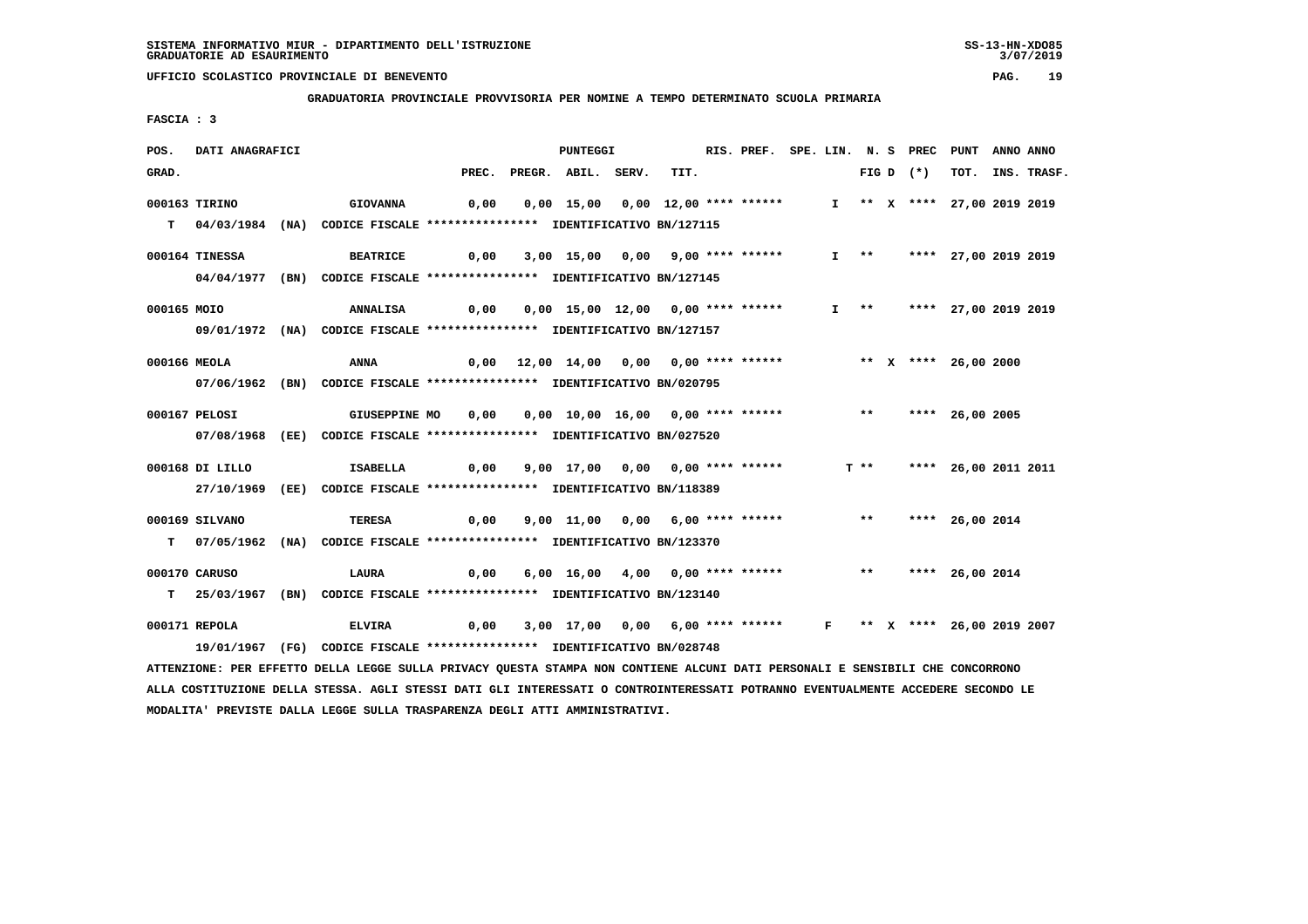**GRADUATORIA PROVINCIALE PROVVISORIA PER NOMINE A TEMPO DETERMINATO SCUOLA PRIMARIA**

 **FASCIA : 3**

| POS.  | DATI ANAGRAFICI  |                                                                                                                                 |                                                                                         | <b>PUNTEGGI</b>                                           |  | RIS. PREF. SPE. LIN. N. S PREC PUNT |  |  |             |                           | ANNO ANNO |                  |
|-------|------------------|---------------------------------------------------------------------------------------------------------------------------------|-----------------------------------------------------------------------------------------|-----------------------------------------------------------|--|-------------------------------------|--|--|-------------|---------------------------|-----------|------------------|
| GRAD. |                  |                                                                                                                                 | PREC.                                                                                   | PREGR. ABIL. SERV.                                        |  | TIT.                                |  |  | $FIG D (*)$ |                           |           | TOT. INS. TRASF. |
|       | 000172 MERCALDO  | <b>ANTONIETTA</b>                                                                                                               | 0,00                                                                                    | 0,00 11,00 0,00 15,00 **** ****** ** **                   |  |                                     |  |  |             | **** 26,00 2019 2019      |           |                  |
|       |                  | 04/02/1960 (BN) CODICE FISCALE *************** IDENTIFICATIVO BN/127153                                                         |                                                                                         |                                                           |  |                                     |  |  |             |                           |           |                  |
|       | 000173 BOVINO    | <b>ROMINA</b>                                                                                                                   | 0,00                                                                                    | 0,00 16,00 0,00 10,00 **** ****** FI ** **** 26,00 2019   |  |                                     |  |  |             |                           |           |                  |
|       |                  | 12/05/1970 (BN) CODICE FISCALE *************** IDENTIFICATIVO BN/025862                                                         |                                                                                         |                                                           |  |                                     |  |  |             |                           |           |                  |
|       |                  |                                                                                                                                 |                                                                                         |                                                           |  |                                     |  |  |             |                           |           |                  |
|       | 000174 AMANTEA   | GIUSEPPINA                                                                                                                      | 0,00 6,00 16,00 0,00 3,00 **** ****** F **                                              |                                                           |  |                                     |  |  |             | **** 25,00 2000           |           |                  |
|       |                  | 14/11/1971 (BN) CODICE FISCALE *************** IDENTIFICATIVO BN/020969                                                         |                                                                                         |                                                           |  |                                     |  |  |             |                           |           |                  |
|       | 000175 CALZONE   | CONCETTA                                                                                                                        | 0,00                                                                                    | 0,00 13,00 12,00 0,00 **** ****** *** *** **** 25,00 2007 |  |                                     |  |  |             |                           |           |                  |
|       |                  | 28/02/1967 (BN) CODICE FISCALE *************** IDENTIFICATIVO BN/020226                                                         |                                                                                         |                                                           |  |                                     |  |  |             |                           |           |                  |
|       |                  |                                                                                                                                 |                                                                                         |                                                           |  |                                     |  |  |             |                           |           |                  |
|       | 000176 MASSARO   | <b>PAOLA</b>                                                                                                                    | 0,00                                                                                    | 7,00 18,00 0,00 0,00 **** ****** * *** * **** 25,00 2014  |  |                                     |  |  |             |                           |           |                  |
|       |                  | T 30/06/1977 (BA) CODICE FISCALE *************** IDENTIFICATIVO BN/121002                                                       |                                                                                         |                                                           |  |                                     |  |  |             |                           |           |                  |
|       | 000177 VIGLIONE  | <b>GIOVANNA</b>                                                                                                                 | 0,00  0,00  13,00  12,00  0,00  ****  ******                 **      ****   25,00  2014 |                                                           |  |                                     |  |  |             |                           |           |                  |
|       |                  | T 03/02/1979 (BN) CODICE FISCALE *************** IDENTIFICATIVO BN/123057                                                       |                                                                                         |                                                           |  |                                     |  |  |             |                           |           |                  |
|       |                  |                                                                                                                                 |                                                                                         |                                                           |  |                                     |  |  |             |                           |           |                  |
|       | 000178 LOMBARDO  | <b>RAFFAELLA</b>                                                                                                                | 0,00                                                                                    | 0,00 11,00 8,00 6,00 **** ******                          |  |                                     |  |  |             | I ** **** 25,00 2014      |           |                  |
|       |                  | T 01/01/1976 (BN) CODICE FISCALE **************** IDENTIFICATIVO BN/121306                                                      |                                                                                         |                                                           |  |                                     |  |  |             |                           |           |                  |
|       | 000179 PETITO    | <b>DEBORAH</b>                                                                                                                  | 0,00                                                                                    |                                                           |  |                                     |  |  |             |                           |           |                  |
|       |                  | T 24/04/1977 (BN) CODICE FISCALE **************** IDENTIFICATIVO BN/120899                                                      |                                                                                         |                                                           |  |                                     |  |  |             |                           |           |                  |
|       |                  |                                                                                                                                 |                                                                                         |                                                           |  |                                     |  |  |             |                           |           |                  |
|       | 000180 SANGIUOLO | <b>MARIANGELA</b>                                                                                                               |                                                                                         | 0,00 9,00 16,00 0,00 0,00 **** ******                     |  |                                     |  |  |             | I ** **** 25,00 2019 2004 |           |                  |
|       |                  | 09/07/1974 (BN) CODICE FISCALE *************** IDENTIFICATIVO BN/026354                                                         |                                                                                         |                                                           |  |                                     |  |  |             |                           |           |                  |
|       |                  | ATTENZIONE: PER EFFETTO DELLA LEGGE SULLA PRIVACY QUESTA STAMPA NON CONTIENE ALCUNI DATI PERSONALI E SENSIBILI CHE CONCORRONO   |                                                                                         |                                                           |  |                                     |  |  |             |                           |           |                  |
|       |                  | ALLA COSTITUZIONE DELLA STESSA. AGLI STESSI DATI GLI INTERESSATI O CONTROINTERESSATI POTRANNO EVENTUALMENTE ACCEDERE SECONDO LE |                                                                                         |                                                           |  |                                     |  |  |             |                           |           |                  |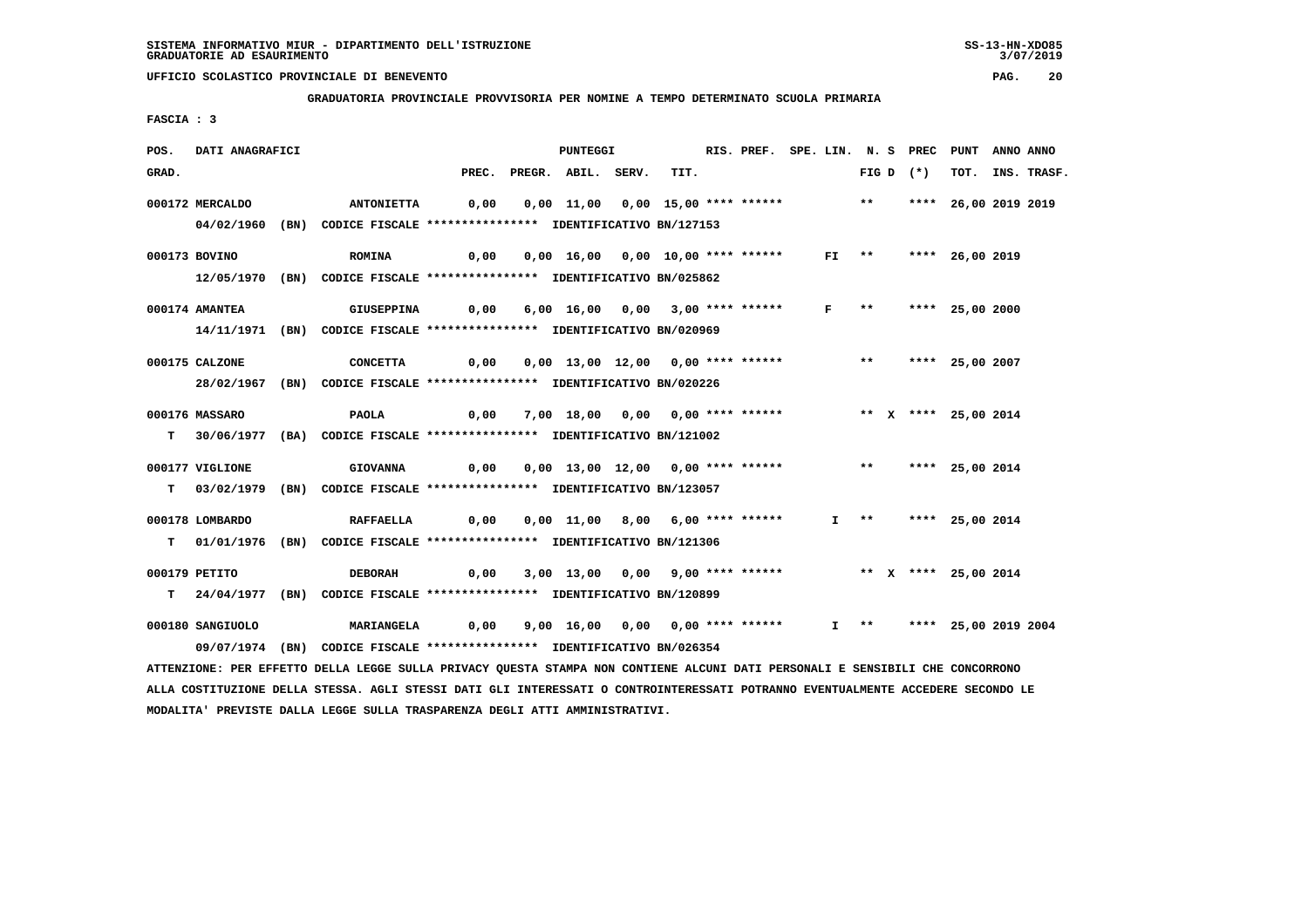**GRADUATORIA PROVINCIALE PROVVISORIA PER NOMINE A TEMPO DETERMINATO SCUOLA PRIMARIA**

 **FASCIA : 3**

| POS.  | DATI ANAGRAFICI    |                                                                                                                                 |       | <b>PUNTEGGI</b>                                               |      |  |  | RIS. PREF. SPE. LIN. N. S PREC PUNT |                 | ANNO ANNO |                  |
|-------|--------------------|---------------------------------------------------------------------------------------------------------------------------------|-------|---------------------------------------------------------------|------|--|--|-------------------------------------|-----------------|-----------|------------------|
| GRAD. |                    |                                                                                                                                 | PREC. | PREGR. ABIL. SERV.                                            | TIT. |  |  | FIG D $(*)$                         |                 |           | TOT. INS. TRASF. |
|       | 000181 GRASSO      | BRUNELLA                                                                                                                        |       | 0,00 9,00 16,00 0,00 0,00 **** ******                         |      |  |  | I ** **** 25,00 2019 2019           |                 |           |                  |
|       |                    | 24/12/1978 (BN) CODICE FISCALE *************** IDENTIFICATIVO BN/127180                                                         |       |                                                               |      |  |  |                                     |                 |           |                  |
|       |                    |                                                                                                                                 |       |                                                               |      |  |  |                                     |                 |           |                  |
|       | 000182 CIAMBRIELLO | <b>GIUSEPPINA</b>                                                                                                               | 0,00  | 8,00 16,00 0,00 0,00 **** ****** *** **                       |      |  |  |                                     | **** 24,00 2000 |           |                  |
|       |                    | 28/10/1960 (BN) CODICE FISCALE *************** IDENTIFICATIVO BN/020636                                                         |       |                                                               |      |  |  |                                     |                 |           |                  |
|       | 000183 IULIANO     | <b>RITA</b>                                                                                                                     |       | 0,00 13,00 11,00 0,00 0,00 **** ******                        |      |  |  | $I$ ** **** 24,00 2014              |                 |           |                  |
|       |                    | T 30/07/1969 (BN) CODICE FISCALE **************** IDENTIFICATIVO BN/122176                                                      |       |                                                               |      |  |  |                                     |                 |           |                  |
|       |                    |                                                                                                                                 |       |                                                               |      |  |  |                                     |                 |           |                  |
|       | 000184 RUSSO       | <b>PIERINA ANTON</b>                                                                                                            | 0,00  | 0,00 13,00 8,00 3,00 **** ******                              |      |  |  | $***$                               | **** 24,00 2014 |           |                  |
|       |                    | T 04/06/1968 (BN) CODICE FISCALE **************** IDENTIFICATIVO BN/122772                                                      |       |                                                               |      |  |  |                                     |                 |           |                  |
|       | 000185 FRUMIENTO   | MARIA GRAZIA 0,00                                                                                                               |       | 0,00 11,00 10,00 3,00 **** ******                             |      |  |  | ** **** 24,00 2014                  |                 |           |                  |
|       |                    | T 29/09/1973 (BN) CODICE FISCALE *************** IDENTIFICATIVO BN/122561                                                       |       |                                                               |      |  |  |                                     |                 |           |                  |
|       |                    |                                                                                                                                 |       |                                                               |      |  |  |                                     |                 |           |                  |
|       | 000186 VENTURATI   | <b>MARIA RAFFAEL</b>                                                                                                            | 0,00  | 3,00 11,00 10,00 0,00 **** ****** *** *** **** 24,00 2014     |      |  |  |                                     |                 |           |                  |
|       |                    | T 09/11/1979 (AV) CODICE FISCALE **************** IDENTIFICATIVO BN/122594                                                      |       |                                                               |      |  |  |                                     |                 |           |                  |
|       |                    |                                                                                                                                 |       |                                                               |      |  |  |                                     |                 |           |                  |
|       | 000187 VISCUSI     | GIUSEPPINA                                                                                                                      | 0,00  | 0,00 15,00 0,00 9,00 **** ****** KL F ** **** 24,00 2019 2011 |      |  |  |                                     |                 |           |                  |
|       |                    | 04/07/1973 (BN) CODICE FISCALE *************** IDENTIFICATIVO BN/118553                                                         |       |                                                               |      |  |  |                                     |                 |           |                  |
|       | 000188 MORGILLO    | <b>DANIELA</b>                                                                                                                  | 0,00  | 4,00 16,00 4,00 0,00 **** ****** *** *** **** 24,00 2019 2019 |      |  |  |                                     |                 |           |                  |
|       |                    | 15/01/1983 (CE) CODICE FISCALE *************** IDENTIFICATIVO BN/127158                                                         |       |                                                               |      |  |  |                                     |                 |           |                  |
|       |                    |                                                                                                                                 |       |                                                               |      |  |  |                                     |                 |           |                  |
|       | 000189 ZANCHELLI   | <b>GIUSEPPINA</b>                                                                                                               | 0,00  | 6,00 17,00 0,00 0,00 **** ****** *** *** **** 23,00 2000      |      |  |  |                                     |                 |           |                  |
|       |                    | 10/05/1959 (BN) CODICE FISCALE **************** IDENTIFICATIVO BN/021122                                                        |       |                                                               |      |  |  |                                     |                 |           |                  |
|       |                    | ATTENZIONE: PER EFFETTO DELLA LEGGE SULLA PRIVACY QUESTA STAMPA NON CONTIENE ALCUNI DATI PERSONALI E SENSIBILI CHE CONCORRONO   |       |                                                               |      |  |  |                                     |                 |           |                  |
|       |                    | ALLA COSTITUZIONE DELLA STESSA. AGLI STESSI DATI GLI INTERESSATI O CONTROINTERESSATI POTRANNO EVENTUALMENTE ACCEDERE SECONDO LE |       |                                                               |      |  |  |                                     |                 |           |                  |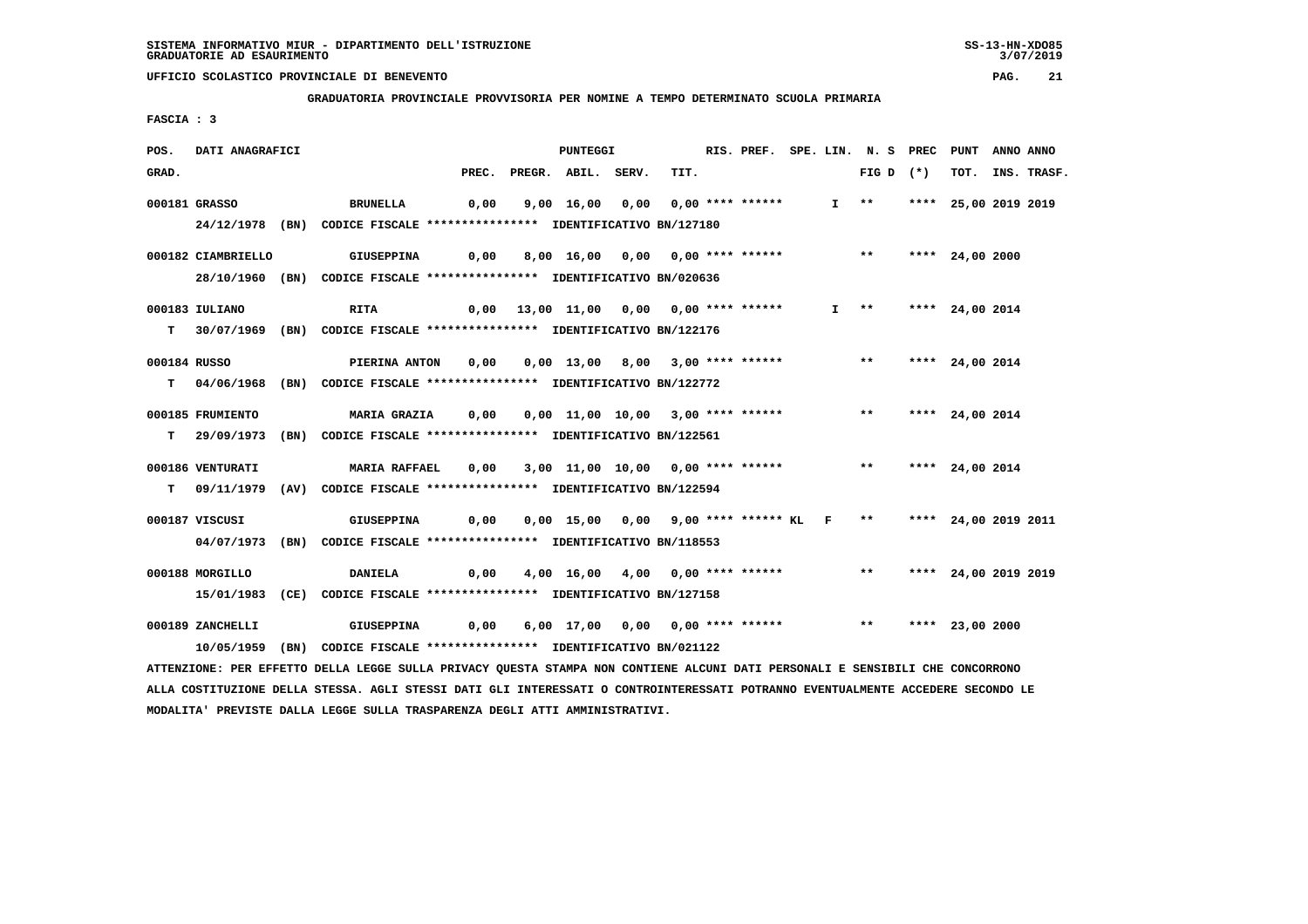#### **GRADUATORIA PROVINCIALE PROVVISORIA PER NOMINE A TEMPO DETERMINATO SCUOLA PRIMARIA**

 **FASCIA : 3**

| POS.        | DATI ANAGRAFICI                                                                                                                 |                                                                         |       | <b>PUNTEGGI</b>                                                      |      | RIS. PREF. SPE. LIN. N. S PREC |  |                           |                      | PUNT            | ANNO ANNO |                  |
|-------------|---------------------------------------------------------------------------------------------------------------------------------|-------------------------------------------------------------------------|-------|----------------------------------------------------------------------|------|--------------------------------|--|---------------------------|----------------------|-----------------|-----------|------------------|
| GRAD.       |                                                                                                                                 |                                                                         | PREC. | PREGR. ABIL. SERV.                                                   | TIT. |                                |  | FIG D $(*)$               |                      |                 |           | TOT. INS. TRASF. |
|             | 000190 D'ANDREA                                                                                                                 | <b>CONCETTINA</b>                                                       | 0,00  | 9,00 14,00 0,00 0,00 **** ****** *** **                              |      |                                |  |                           |                      | **** 23,00 2002 |           |                  |
|             |                                                                                                                                 | 21/11/1962 (BN) CODICE FISCALE *************** IDENTIFICATIVO BN/020805 |       |                                                                      |      |                                |  |                           |                      |                 |           |                  |
|             |                                                                                                                                 |                                                                         |       |                                                                      |      |                                |  |                           |                      |                 |           |                  |
|             | 000191 D ALESSIO                                                                                                                | GIUSI                                                                   | 0,00  | 6,00 15,00 0,00 2,00 **** ******                                     |      |                                |  | $I \longrightarrow$       | **** 23,00 2007 2007 |                 |           |                  |
|             | 22/01/1977 (BN) CODICE FISCALE *************** IDENTIFICATIVO BN/028327                                                         |                                                                         |       |                                                                      |      |                                |  |                           |                      |                 |           |                  |
|             | 000192 ITALIANO                                                                                                                 | <b>GIOVANNA</b>                                                         | 0,00  | 0,00 14,00 0,00 9,00 **** ******                                     |      |                                |  | ** **** 23,00 2014        |                      |                 |           |                  |
|             | T 01/04/1982 (BN) CODICE FISCALE **************** IDENTIFICATIVO BN/123284                                                      |                                                                         |       |                                                                      |      |                                |  |                           |                      |                 |           |                  |
|             |                                                                                                                                 |                                                                         |       |                                                                      |      |                                |  |                           |                      |                 |           |                  |
|             | 000193 SABATINO                                                                                                                 | <b>GEMMA</b>                                                            | 0,00  | 0,00 12,00 2,00 9,00 **** ****** *** **                              |      |                                |  |                           |                      | **** 23,00 2014 |           |                  |
|             | T 18/05/1981 (BN) CODICE FISCALE *************** IDENTIFICATIVO BN/121323                                                       |                                                                         |       |                                                                      |      |                                |  |                           |                      |                 |           |                  |
|             | 000194 GOGLIA                                                                                                                   | ISABELLA                                                                | 0,00  | 0,00 11,00 12,00 0,00 **** ******             **     **** 23,00 2019 |      |                                |  |                           |                      |                 |           |                  |
|             | T 01/08/1978 (BN) CODICE FISCALE *************** IDENTIFICATIVO BN/123471                                                       |                                                                         |       |                                                                      |      |                                |  |                           |                      |                 |           |                  |
| 000195 TOPO |                                                                                                                                 |                                                                         |       | 0,00 12,00 8,00 3,00 **** ******                                     |      |                                |  | $I$ ** **** 23,00 2019    |                      |                 |           |                  |
|             |                                                                                                                                 | <b>GIOVANNA</b>                                                         | 0,00  |                                                                      |      |                                |  |                           |                      |                 |           |                  |
|             | 22/06/1968 (BN) CODICE FISCALE *************** IDENTIFICATIVO BN/116182                                                         |                                                                         |       |                                                                      |      |                                |  |                           |                      |                 |           |                  |
|             | 000196 MASTROGIACOMO                                                                                                            | <b>MARIA PIA</b>                                                        | 0,00  | 7,00 16,00 0,00 0,00 **** ****** *** *** **** 23,00 2019             |      |                                |  |                           |                      |                 |           |                  |
|             | 07/07/1966 (BN) CODICE FISCALE *************** IDENTIFICATIVO BN/025238                                                         |                                                                         |       |                                                                      |      |                                |  |                           |                      |                 |           |                  |
|             |                                                                                                                                 |                                                                         |       |                                                                      |      |                                |  |                           |                      |                 |           |                  |
|             | 000197 GIARDULLO                                                                                                                | MARINA                                                                  | 0,00  | 8,00 14,00 0,00 0,00 **** ******                                     |      |                                |  | I ** **** 22,00 2007 2007 |                      |                 |           |                  |
|             | 23/10/1964 (NA) CODICE FISCALE *************** IDENTIFICATIVO BN/028495                                                         |                                                                         |       |                                                                      |      |                                |  |                           |                      |                 |           |                  |
|             | 000198 TRETOLA                                                                                                                  | <b>PATRIZIA</b>                                                         | 0,00  | 0,00 13,00 0,00 9,00 **** ******             **     **** 22,00 2014  |      |                                |  |                           |                      |                 |           |                  |
| т           | 04/05/1975 (BN) CODICE FISCALE *************** IDENTIFICATIVO BN/123428                                                         |                                                                         |       |                                                                      |      |                                |  |                           |                      |                 |           |                  |
|             | ATTENZIONE: PER EFFETTO DELLA LEGGE SULLA PRIVACY QUESTA STAMPA NON CONTIENE ALCUNI DATI PERSONALI E SENSIBILI CHE CONCORRONO   |                                                                         |       |                                                                      |      |                                |  |                           |                      |                 |           |                  |
|             | ALLA COSTITUZIONE DELLA STESSA. AGLI STESSI DATI GLI INTERESSATI O CONTROINTERESSATI POTRANNO EVENTUALMENTE ACCEDERE SECONDO LE |                                                                         |       |                                                                      |      |                                |  |                           |                      |                 |           |                  |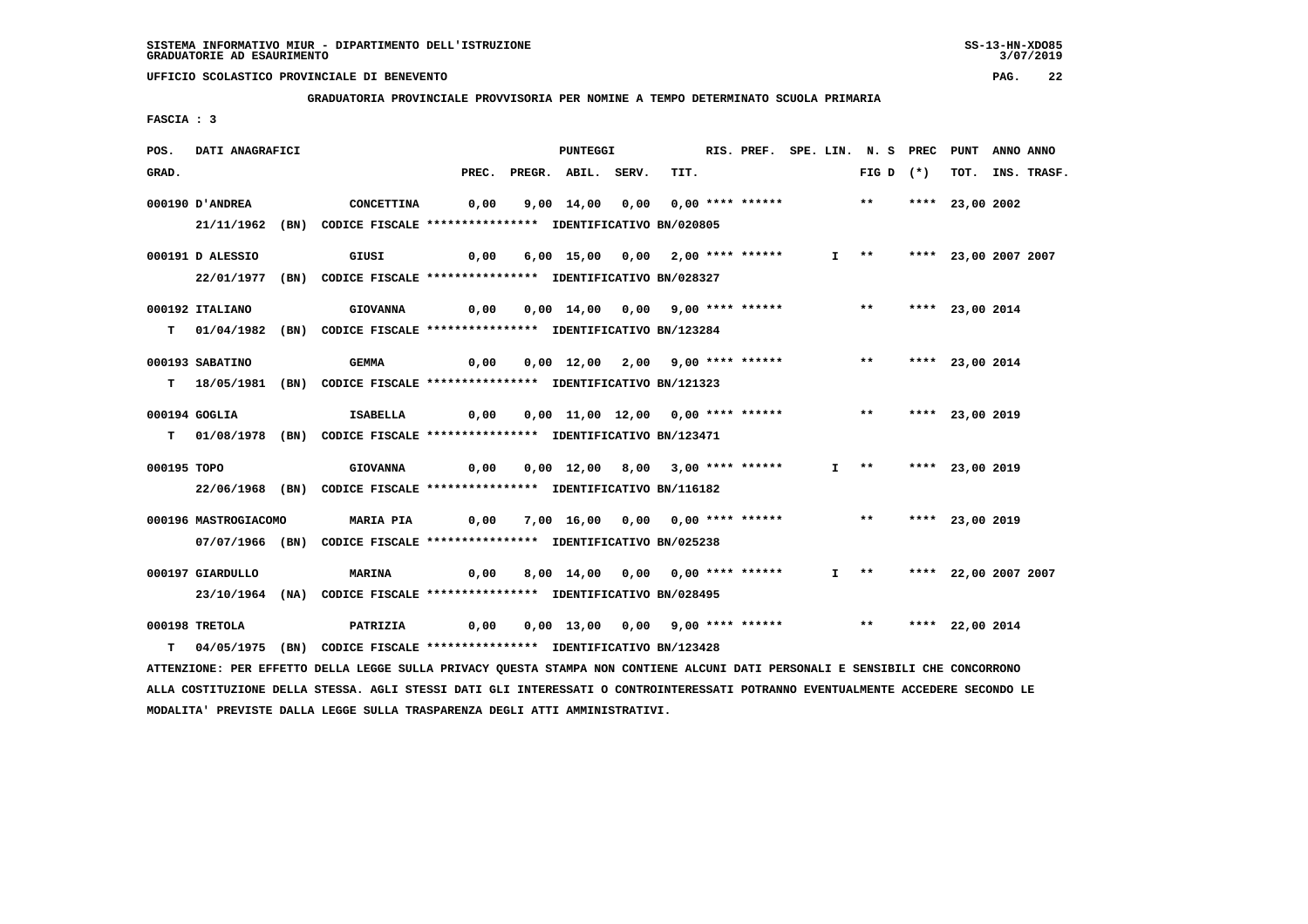**GRADUATORIA PROVINCIALE PROVVISORIA PER NOMINE A TEMPO DETERMINATO SCUOLA PRIMARIA**

 **FASCIA : 3**

| POS.         | DATI ANAGRAFICI   |                                                                                                                                 |       | <b>PUNTEGGI</b>                                               |      | RIS. PREF. SPE. LIN. N. S PREC PUNT |  |                           |                 | ANNO ANNO |                  |
|--------------|-------------------|---------------------------------------------------------------------------------------------------------------------------------|-------|---------------------------------------------------------------|------|-------------------------------------|--|---------------------------|-----------------|-----------|------------------|
| GRAD.        |                   |                                                                                                                                 | PREC. | PREGR. ABIL. SERV.                                            | TIT. |                                     |  | FIG D $(*)$               |                 |           | TOT. INS. TRASF. |
|              | 000199 PANNELLA   | <b>ANGELA</b>                                                                                                                   | 0,00  | 6,00 16,00 0,00 0,00 **** ****** *** **                       |      |                                     |  |                           | **** 22,00 2014 |           |                  |
|              |                   |                                                                                                                                 |       |                                                               |      |                                     |  |                           |                 |           |                  |
| т            |                   | 29/01/1979 (EE) CODICE FISCALE *************** IDENTIFICATIVO BN/123440                                                         |       |                                                               |      |                                     |  |                           |                 |           |                  |
|              | 000200 CALANDRO   | ROSSELLA                                                                                                                        | 0,00  | 3,00 16,00 2,00 0,00 **** ******                              |      |                                     |  | $I \rightarrow \star$     | **** 21,00 2002 |           |                  |
|              |                   | 09/12/1979 (PA) CODICE FISCALE **************** IDENTIFICATIVO BN/024945                                                        |       |                                                               |      |                                     |  |                           |                 |           |                  |
|              | 000201 SERINO     | ALESSANDRA                                                                                                                      |       |                                                               |      |                                     |  | ** **** 21,00 2003 2003   |                 |           |                  |
|              |                   |                                                                                                                                 | 0,00  | 6,00 15,00 0,00 0,00 **** ******                              |      |                                     |  |                           |                 |           |                  |
|              |                   | 15/08/1976 (BN) CODICE FISCALE *************** IDENTIFICATIVO BN/026015                                                         |       |                                                               |      |                                     |  |                           |                 |           |                  |
|              | 000202 BARBUTO    | <b>ROSA</b>                                                                                                                     | 0,00  | 5,00 13,00 0,00 3,00 **** ******                              |      |                                     |  | $***$                     | **** 21,00 2014 |           |                  |
|              |                   | T 27/06/1964 (CZ) CODICE FISCALE **************** IDENTIFICATIVO BN/122128                                                      |       |                                                               |      |                                     |  |                           |                 |           |                  |
|              |                   |                                                                                                                                 |       |                                                               |      |                                     |  |                           |                 |           |                  |
| 000203 MANZO |                   | <b>NUNZIA</b>                                                                                                                   | 0,00  | 0,00 11,00 4,00 6,00 **** ******                              |      |                                     |  | I ** **** 21,00 2014      |                 |           |                  |
|              |                   | T  10/11/1974 (SA) CODICE FISCALE **************** IDENTIFICATIVO BN/120826                                                     |       |                                                               |      |                                     |  |                           |                 |           |                  |
| 000204 ZOLLO |                   | <b>ANGELA</b>                                                                                                                   |       |                                                               |      |                                     |  | $***$                     | **** 21,00 2014 |           |                  |
|              |                   |                                                                                                                                 | 0,00  | 6,00 15,00 0,00 0,00 **** ******                              |      |                                     |  |                           |                 |           |                  |
|              |                   | 16/06/1975 (BN) CODICE FISCALE **************** IDENTIFICATIVO BN/123238                                                        |       |                                                               |      |                                     |  |                           |                 |           |                  |
|              | 000205 MASTROCOLA | MARIA FLAVIA 0,00 3,00 18,00 0,00 0,00 **** ******                                                                              |       |                                                               |      |                                     |  | ** **** 21,00 2014        |                 |           |                  |
|              |                   | T 14/10/1982 (BN) CODICE FISCALE **************** IDENTIFICATIVO BN/121065                                                      |       |                                                               |      |                                     |  |                           |                 |           |                  |
|              |                   |                                                                                                                                 |       |                                                               |      |                                     |  |                           |                 |           |                  |
|              | 000206 NARCISO    | <b>STEFANIA</b>                                                                                                                 | 0,00  | 4,00 14,00 0,00 3,00 **** ******                              |      |                                     |  | I ** **** 21,00 2019 2019 |                 |           |                  |
|              |                   | T 09/05/1981 (TO) CODICE FISCALE *************** IDENTIFICATIVO BN/127159                                                       |       |                                                               |      |                                     |  |                           |                 |           |                  |
| 000207 MANGO |                   | <b>ENRICO</b>                                                                                                                   | 0,00  | 3,00 12,00 0,00 6,00 **** ****** *** *** **** 21,00 2019 2019 |      |                                     |  |                           |                 |           |                  |
|              |                   | T 03/05/1973 (NA) CODICE FISCALE **************** IDENTIFICATIVO BN/127189                                                      |       |                                                               |      |                                     |  |                           |                 |           |                  |
|              |                   | ATTENZIONE: PER EFFETTO DELLA LEGGE SULLA PRIVACY OUESTA STAMPA NON CONTIENE ALCUNI DATI PERSONALI E SENSIBILI CHE CONCORRONO   |       |                                                               |      |                                     |  |                           |                 |           |                  |
|              |                   | ALLA COSTITUZIONE DELLA STESSA. AGLI STESSI DATI GLI INTERESSATI O CONTROINTERESSATI POTRANNO EVENTUALMENTE ACCEDERE SECONDO LE |       |                                                               |      |                                     |  |                           |                 |           |                  |
|              |                   |                                                                                                                                 |       |                                                               |      |                                     |  |                           |                 |           |                  |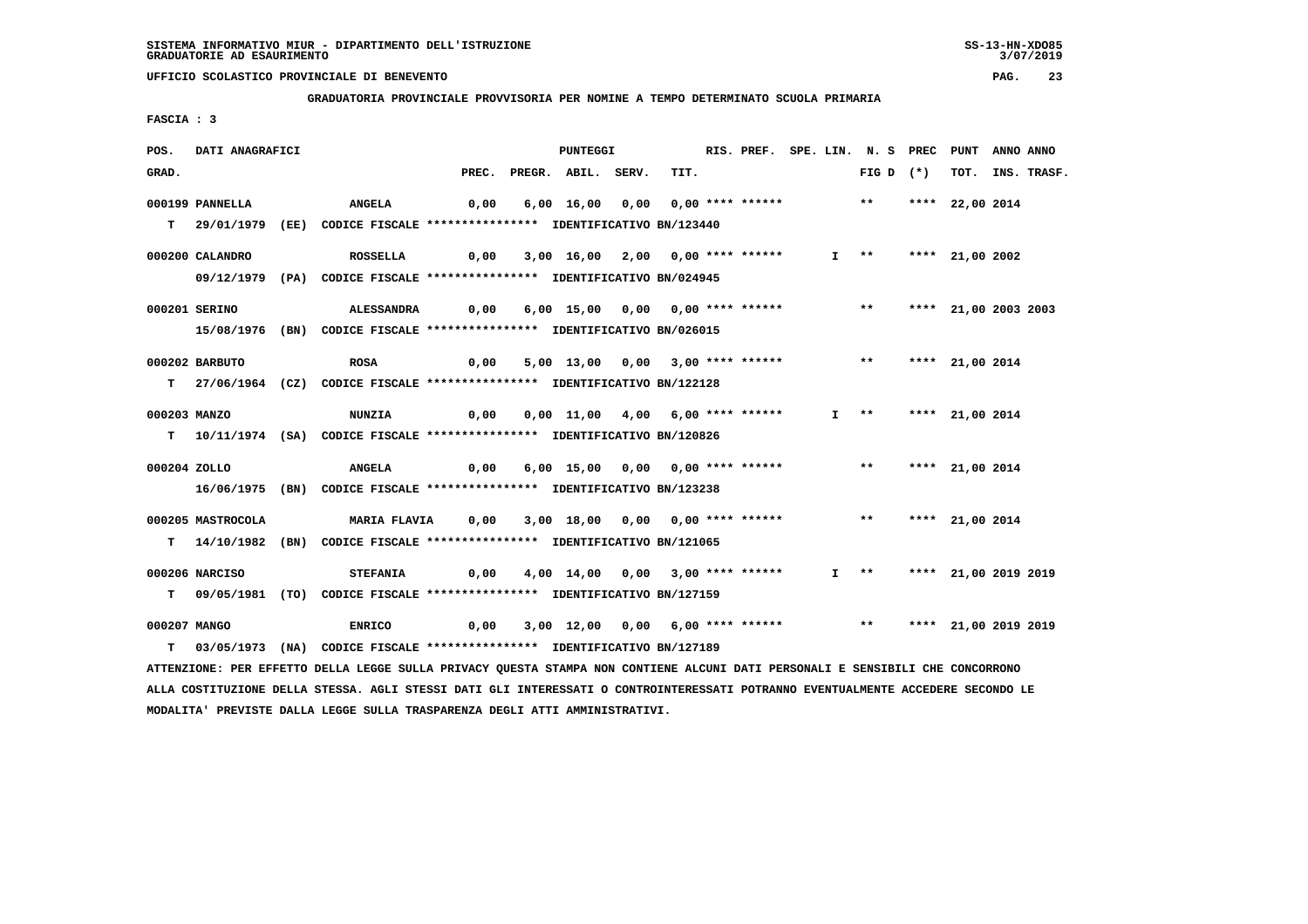**MODALITA' PREVISTE DALLA LEGGE SULLA TRASPARENZA DEGLI ATTI AMMINISTRATIVI.**

# **UFFICIO SCOLASTICO PROVINCIALE DI BENEVENTO PAG. 24**

 **GRADUATORIA PROVINCIALE PROVVISORIA PER NOMINE A TEMPO DETERMINATO SCUOLA PRIMARIA**

 **FASCIA : 3**

| POS.  | DATI ANAGRAFICI   |                                                                                                                                                                                                                                                                  |       | PUNTEGGI                              |      | RIS. PREF. SPE. LIN. N. S PREC |              |                     |             | PUNT                      | ANNO ANNO |                  |
|-------|-------------------|------------------------------------------------------------------------------------------------------------------------------------------------------------------------------------------------------------------------------------------------------------------|-------|---------------------------------------|------|--------------------------------|--------------|---------------------|-------------|---------------------------|-----------|------------------|
| GRAD. |                   |                                                                                                                                                                                                                                                                  | PREC. | PREGR. ABIL. SERV.                    | TIT. |                                |              |                     | FIG D $(*)$ |                           |           | TOT. INS. TRASF. |
|       | 000208 DI LIBERO  | <b>MARIA</b>                                                                                                                                                                                                                                                     | 0,00  | 6,00 14,00 0,00 0,00 **** ******      |      |                                |              |                     |             | ** X **** 20,00 2003 2003 |           |                  |
|       |                   | 04/06/1961 (BN) CODICE FISCALE *************** IDENTIFICATIVO BN/026034                                                                                                                                                                                          |       |                                       |      |                                |              |                     |             |                           |           |                  |
|       | 000209 PICA       | LUCIAANTONELL                                                                                                                                                                                                                                                    |       |                                       |      |                                |              | $***$               |             |                           |           |                  |
|       |                   | T 17/01/1977 (BN) CODICE FISCALE **************** IDENTIFICATIVO BN/123477                                                                                                                                                                                       | 0,00  | 0,00 12,00 8,00 0,00 **** ******      |      |                                |              |                     |             | **** 20,00 2014           |           |                  |
|       |                   |                                                                                                                                                                                                                                                                  |       |                                       |      |                                |              |                     |             |                           |           |                  |
|       | 000210 GEROSO     | <b>RAIMONDA</b>                                                                                                                                                                                                                                                  |       |                                       |      |                                |              |                     |             | ** **** 19,00 2014        |           |                  |
|       |                   | T 07/01/1967 (BN) CODICE FISCALE *************** IDENTIFICATIVO BN/127103                                                                                                                                                                                        |       |                                       |      |                                |              |                     |             |                           |           |                  |
|       | 000211 TRESCA     | ANNA                                                                                                                                                                                                                                                             | 0,00  | 0,00 15,00 0,00 3,00 **** ******      |      |                                | $\mathbf{F}$ | $\star \star$       |             | **** 18,00 2002           |           |                  |
|       |                   | 17/04/1973 (PV) CODICE FISCALE *************** IDENTIFICATIVO BN/025517                                                                                                                                                                                          |       |                                       |      |                                |              |                     |             |                           |           |                  |
|       |                   |                                                                                                                                                                                                                                                                  |       |                                       |      |                                |              |                     |             |                           |           |                  |
|       | 000212 ESPOSITO   | <b>ANGELINA</b>                                                                                                                                                                                                                                                  |       | 0,00 3,00 12,00 0,00 3,00 **** ****** |      |                                |              | $I \longrightarrow$ |             | **** 18,00 2014           |           |                  |
|       |                   | T 28/07/1972 (BN) CODICE FISCALE **************** IDENTIFICATIVO BN/120932                                                                                                                                                                                       |       |                                       |      |                                |              |                     |             |                           |           |                  |
|       | 000213 DE PAOLA   | ANNA LUCIA                                                                                                                                                                                                                                                       | 0,00  | 0,00 16,00 2,00 0,00 **** ******      |      |                                |              | $***$               |             | **** 18,00 2014           |           |                  |
|       |                   | T 10/05/1976 (BN) CODICE FISCALE *************** IDENTIFICATIVO BN/123385                                                                                                                                                                                        |       |                                       |      |                                |              |                     |             |                           |           |                  |
|       |                   |                                                                                                                                                                                                                                                                  |       |                                       |      |                                |              |                     |             |                           |           |                  |
|       | 000214 MARRONE    | <b>ROSANNA</b>                                                                                                                                                                                                                                                   |       | 0,00 6,00 12,00 0,00 0,00 **** ****** |      |                                |              | $I$ **              |             | **** 18,00 2014           |           |                  |
|       |                   | T 01/10/1960 (BN) CODICE FISCALE **************** IDENTIFICATIVO BN/027481                                                                                                                                                                                       |       |                                       |      |                                |              |                     |             |                           |           |                  |
|       | 000215 DI GENNARO | MICHELINA                                                                                                                                                                                                                                                        |       | 0,00 3,00 15,00 0,00 0,00 **** ****** |      |                                |              |                     |             | ** **** 18,00 2014        |           |                  |
|       |                   | T 22/03/1979 (CE) CODICE FISCALE *************** IDENTIFICATIVO BN/122683                                                                                                                                                                                        |       |                                       |      |                                |              |                     |             |                           |           |                  |
|       |                   |                                                                                                                                                                                                                                                                  |       |                                       |      |                                |              |                     |             |                           |           |                  |
|       | 000216 COLARUSSO  | <b>ANTONIETTA</b>                                                                                                                                                                                                                                                |       |                                       |      |                                |              |                     |             | I ** X **** 17,00 2002    |           |                  |
|       |                   | 27/04/1977 (BN) CODICE FISCALE *************** IDENTIFICATIVO BN/024964                                                                                                                                                                                          |       |                                       |      |                                |              |                     |             |                           |           |                  |
|       |                   | ATTENZIONE: PER EFFETTO DELLA LEGGE SULLA PRIVACY QUESTA STAMPA NON CONTIENE ALCUNI DATI PERSONALI E SENSIBILI CHE CONCORRONO<br>ALLA COSTITUZIONE DELLA STESSA. AGLI STESSI DATI GLI INTERESSATI O CONTROINTERESSATI POTRANNO EVENTUALMENTE ACCEDERE SECONDO LE |       |                                       |      |                                |              |                     |             |                           |           |                  |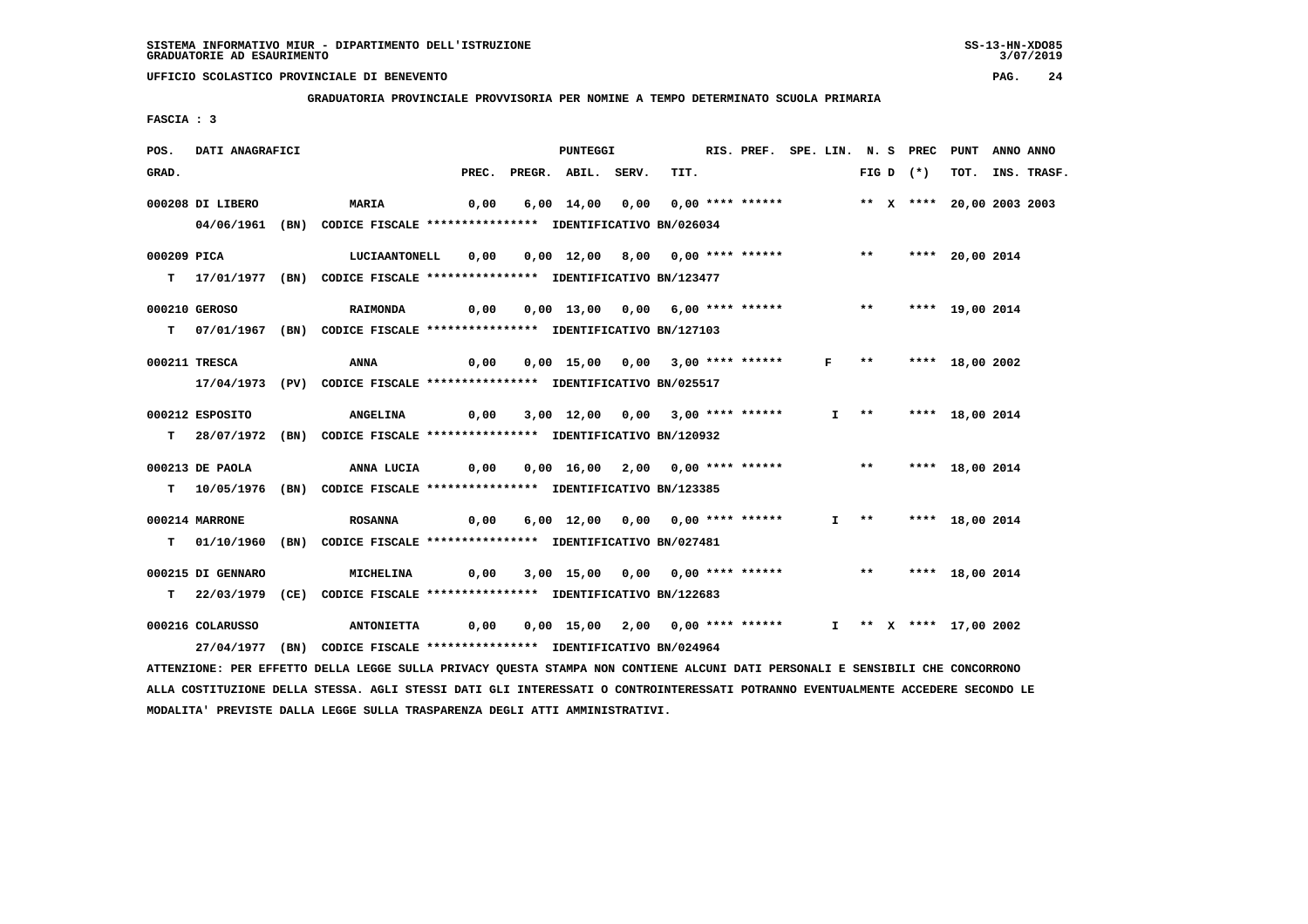**GRADUATORIA PROVINCIALE PROVVISORIA PER NOMINE A TEMPO DETERMINATO SCUOLA PRIMARIA**

 **FASCIA : 3**

| POS.  | DATI ANAGRAFICI        |                                                                                                                               |      | PUNTEGGI                                                                           |      | RIS. PREF. SPE. LIN. N. S PREC PUNT ANNO ANNO |  |  |             |                        |                  |
|-------|------------------------|-------------------------------------------------------------------------------------------------------------------------------|------|------------------------------------------------------------------------------------|------|-----------------------------------------------|--|--|-------------|------------------------|------------------|
| GRAD. |                        |                                                                                                                               |      | PREC. PREGR. ABIL. SERV.                                                           | TIT. |                                               |  |  | FIG D $(*)$ |                        | TOT. INS. TRASF. |
|       | 000217 PICCIRILLO      | ASSUNTA                                                                                                                       | 0,00 | 0,00 17,00 0,00 0,00 **** ****** *** *** **** 17,00 2012                           |      |                                               |  |  |             |                        |                  |
|       |                        | T 21/05/1978 (BN) CODICE FISCALE *************** IDENTIFICATIVO BN/121266                                                     |      |                                                                                    |      |                                               |  |  |             |                        |                  |
|       |                        |                                                                                                                               |      |                                                                                    |      |                                               |  |  |             |                        |                  |
|       | 000218 COLANGELO       | <b>MARIANNA</b>                                                                                                               | 0,00 | 3,00 14,00 0,00 0,00 **** ****** *** *** **** 17,00 2014                           |      |                                               |  |  |             |                        |                  |
|       |                        | T 07/01/1979 (BN) CODICE FISCALE *************** IDENTIFICATIVO BN/123386                                                     |      |                                                                                    |      |                                               |  |  |             |                        |                  |
|       |                        |                                                                                                                               |      |                                                                                    |      |                                               |  |  |             |                        |                  |
|       | 000219 MAIORANI        | <b>ELENA</b>                                                                                                                  | 0,00 | 3,00 14,00 0,00 0,00 **** ****** *** *** **** 17,00 2014                           |      |                                               |  |  |             |                        |                  |
|       |                        | T 31/07/1970 (BN) CODICE FISCALE *************** IDENTIFICATIVO BN/123387                                                     |      |                                                                                    |      |                                               |  |  |             |                        |                  |
|       | 000220 ROSELLA         | <b>NADIA</b>                                                                                                                  |      | 0,00  0,00  15,00  2,00  0,00  ****  ******    **        ***    ***    17,00  2014 |      |                                               |  |  |             |                        |                  |
|       |                        | T 29/04/1981 (BN) CODICE FISCALE **************** IDENTIFICATIVO BN/123375                                                    |      |                                                                                    |      |                                               |  |  |             |                        |                  |
|       |                        |                                                                                                                               |      |                                                                                    |      |                                               |  |  |             |                        |                  |
|       | 000221 BOTTICELLA      | ANTONELLA 0,00 3,00 14,00 0,00 0,00 **** ****** **** **** 17,00 2014                                                          |      |                                                                                    |      |                                               |  |  |             |                        |                  |
|       |                        | T 13/04/1968 (BN) CODICE FISCALE **************** IDENTIFICATIVO BN/123448                                                    |      |                                                                                    |      |                                               |  |  |             |                        |                  |
|       |                        |                                                                                                                               |      |                                                                                    |      |                                               |  |  |             |                        |                  |
|       | 000222 MARTINI         | <b>SONIA</b>                                                                                                                  | 0,00 | 3,00 14,00 0,00 0,00 **** ******                                                   |      |                                               |  |  |             | I ** X **** 17,00 2014 |                  |
|       |                        | T 19/08/1977 (BN) CODICE FISCALE *************** IDENTIFICATIVO BN/123358                                                     |      |                                                                                    |      |                                               |  |  |             |                        |                  |
|       | 000223 MORGILLO        | ANTONELLA                                                                                                                     |      | 0,00 6,00 11,00 0,00 0,00 **** ****** *** *** **** 17,00 2014                      |      |                                               |  |  |             |                        |                  |
|       |                        | T 15/12/1965 (EE) CODICE FISCALE *************** IDENTIFICATIVO BN/120941                                                     |      |                                                                                    |      |                                               |  |  |             |                        |                  |
|       |                        |                                                                                                                               |      |                                                                                    |      |                                               |  |  |             |                        |                  |
|       | 000224 PROCACCINI      | ADELE                                                                                                                         |      |                                                                                    |      |                                               |  |  |             |                        |                  |
|       |                        | T 14/06/1981 (BN) CODICE FISCALE **************** IDENTIFICATIVO BN/120762                                                    |      |                                                                                    |      |                                               |  |  |             |                        |                  |
|       |                        |                                                                                                                               |      |                                                                                    |      |                                               |  |  |             |                        |                  |
|       | <b>000225 MANSERRA</b> | <b>MARIAELENA</b>                                                                                                             |      | 0,00 0,00 17,00 0,00 0,00 **** ****** *** *** **** 17,00 2014                      |      |                                               |  |  |             |                        |                  |
|       |                        | T 22/11/1980 (BN) CODICE FISCALE *************** IDENTIFICATIVO BN/123271                                                     |      |                                                                                    |      |                                               |  |  |             |                        |                  |
|       |                        | ATTENZIONE: PER EFFETTO DELLA LEGGE SULLA PRIVACY QUESTA STAMPA NON CONTIENE ALCUNI DATI PERSONALI E SENSIBILI CHE CONCORRONO |      |                                                                                    |      |                                               |  |  |             |                        |                  |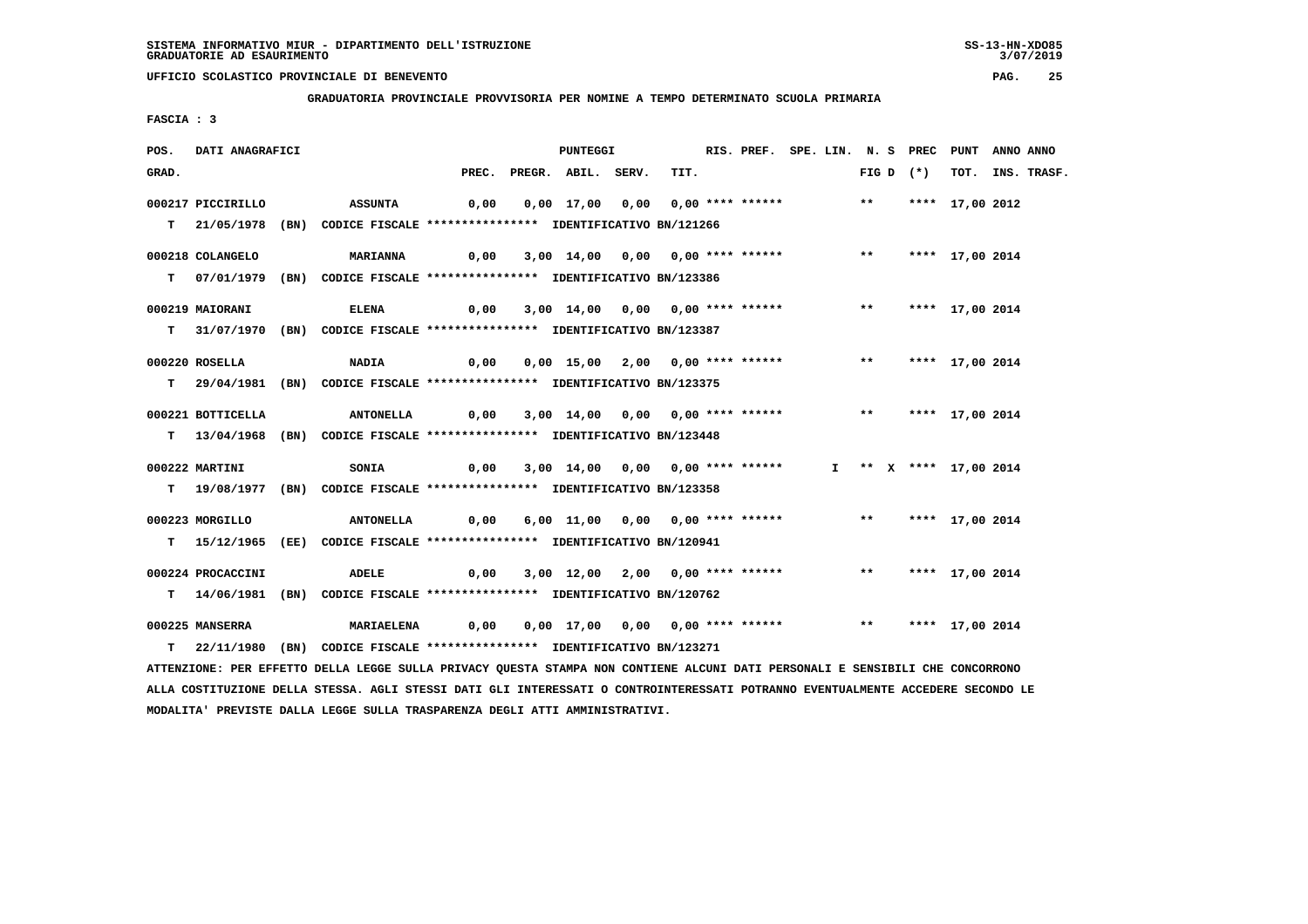**GRADUATORIA PROVINCIALE PROVVISORIA PER NOMINE A TEMPO DETERMINATO SCUOLA PRIMARIA**

 **FASCIA : 3**

| POS.  | DATI ANAGRAFICI   |                                                                                                                               |       | <b>PUNTEGGI</b>                                                        |      | RIS. PREF. SPE. LIN. N. S PREC |              |                          | PUNT                    | ANNO ANNO |             |
|-------|-------------------|-------------------------------------------------------------------------------------------------------------------------------|-------|------------------------------------------------------------------------|------|--------------------------------|--------------|--------------------------|-------------------------|-----------|-------------|
| GRAD. |                   |                                                                                                                               | PREC. | PREGR. ABIL. SERV.                                                     | TIT. |                                |              | FIG D $(*)$              | тот.                    |           | INS. TRASF. |
|       | 000226 D'AGOSTO   | <b>ANNA</b>                                                                                                                   | 0,00  | 0,00 11,00 0,00 6,00 **** ******                                       |      |                                |              | $I \longrightarrow$ $**$ | **** 17,00 2019 2019    |           |             |
| T.    |                   | 25/11/1975 (BN) CODICE FISCALE *************** IDENTIFICATIVO BN/127138                                                       |       |                                                                        |      |                                |              |                          |                         |           |             |
|       | 000227 IANNITTI   | <b>SONIA</b>                                                                                                                  | 0,00  | 0,00 14,00 0,00 3,00 **** ******             ** x **** 17,00 2019 2019 |      |                                |              |                          |                         |           |             |
|       |                   | 05/09/1983 (BN) CODICE FISCALE *************** IDENTIFICATIVO BN/127183                                                       |       |                                                                        |      |                                |              |                          |                         |           |             |
|       | 000228 LIZZA      | <b>VINCENZA</b>                                                                                                               | 0,00  | 0,00 14,00 0,00 3,00 **** ******                                       |      |                                |              |                          | ** **** 17,00 2019 2019 |           |             |
|       |                   | 04/03/1972 (BN) CODICE FISCALE *************** IDENTIFICATIVO BN/127191                                                       |       |                                                                        |      |                                |              |                          |                         |           |             |
|       | 000229 IULIANI    | <b>MARIA CHIARA</b>                                                                                                           | 0,00  | 3,00 14,00 0,00 0,00 **** ******                                       |      |                                |              |                          | ** **** 17,00 2019      |           |             |
|       |                   | 13/01/1977 (BN) CODICE FISCALE *************** IDENTIFICATIVO BN/025181                                                       |       |                                                                        |      |                                |              |                          |                         |           |             |
|       | 000230 SARNELLI   | <b>MILENA</b>                                                                                                                 | 0,00  | 0,00 14,00 0,00 3,00 **** ****** *** **                                |      |                                |              |                          | **** 17,00 2019         |           |             |
|       |                   | 12/12/1971 (NA) CODICE FISCALE *************** IDENTIFICATIVO BN/025605                                                       |       |                                                                        |      |                                |              |                          |                         |           |             |
|       | 000231 PERRELLA   | <b>GIUSEPPINA</b>                                                                                                             | 0,00  | 3,00 14,00 0,00 0,00 **** ******                                       |      |                                |              | $***$                    | **** 17,00 2019         |           |             |
|       |                   | 07/11/1967 (NA) CODICE FISCALE *************** IDENTIFICATIVO BN/020300                                                       |       |                                                                        |      |                                |              |                          |                         |           |             |
|       | 000232 LEPORE     | <b>ANTONELLA</b>                                                                                                              | 0,00  | 0,00 14,00 2,00 0,00 **** ****** *** **                                |      |                                |              |                          | **** 16,00 2002         |           |             |
|       |                   | 05/03/1967 (AV) CODICE FISCALE *************** IDENTIFICATIVO BN/025218                                                       |       |                                                                        |      |                                |              |                          |                         |           |             |
|       | 000233 DE IESO    | CARMELINA                                                                                                                     | 0,00  | 0,00 16,00 0,00 0,00 **** ******                                       |      |                                | $\mathbf{F}$ |                          | ** **** 16,00 2005 2005 |           |             |
|       |                   | 17/07/1975 (BN) CODICE FISCALE *************** IDENTIFICATIVO BN/027458                                                       |       |                                                                        |      |                                |              |                          |                         |           |             |
|       |                   |                                                                                                                               |       |                                                                        |      |                                |              |                          |                         |           |             |
|       | 000234 CIARLEGLIO | <b>DALINA</b>                                                                                                                 | 0,00  | 4,00 12,00 0,00 0,00 **** ******                                       |      |                                |              | $I \longrightarrow$ $**$ | **** 16,00 2007 2007    |           |             |
|       |                   | 09/07/1979 (BN) CODICE FISCALE *************** IDENTIFICATIVO BN/028288                                                       |       |                                                                        |      |                                |              |                          |                         |           |             |
|       |                   | ATTENZIONE: PER EFFETTO DELLA LEGGE SULLA PRIVACY QUESTA STAMPA NON CONTIENE ALCUNI DATI PERSONALI E SENSIBILI CHE CONCORRONO |       |                                                                        |      |                                |              |                          |                         |           |             |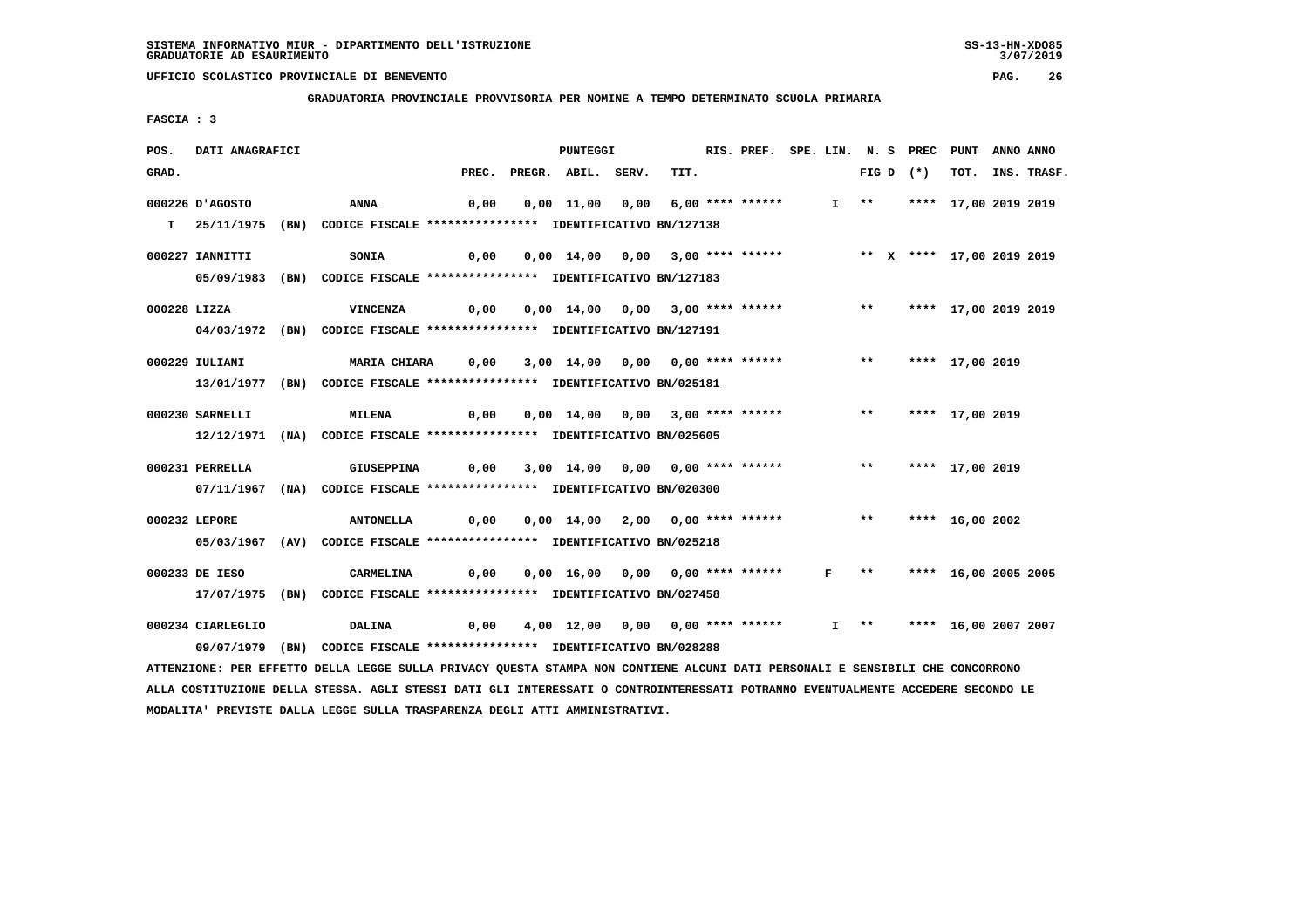#### **GRADUATORIA PROVINCIALE PROVVISORIA PER NOMINE A TEMPO DETERMINATO SCUOLA PRIMARIA**

 **FASCIA : 3**

| POS.  | DATI ANAGRAFICI   |                                                                                                                               |       | PUNTEGGI                                                               |      | RIS. PREF. SPE. LIN. N. S PREC PUNT |              |                        |                      | ANNO ANNO |                  |
|-------|-------------------|-------------------------------------------------------------------------------------------------------------------------------|-------|------------------------------------------------------------------------|------|-------------------------------------|--------------|------------------------|----------------------|-----------|------------------|
| GRAD. |                   |                                                                                                                               | PREC. | PREGR. ABIL. SERV.                                                     | TIT. |                                     |              | FIG D $(*)$            |                      |           | TOT. INS. TRASF. |
|       | 000235 CIPOLLONE  | <b>RITA</b>                                                                                                                   | 0,00  | 3,00 13,00 0,00 0,00 **** ****** ** **                                 |      |                                     |              |                        | **** 16,00 2007 2007 |           |                  |
|       |                   | 16/07/1959 (PG) CODICE FISCALE *************** IDENTIFICATIVO BN/028295                                                       |       |                                                                        |      |                                     |              |                        |                      |           |                  |
|       | 000236 FILIPPELLI | <b>MARENZA</b>                                                                                                                | 0,00  | 0,00 16,00 0,00 0,00 **** ******                                       |      |                                     | $\mathbf{F}$ | ** **** 16,00 2007     |                      |           |                  |
|       |                   | 16/07/1975 (BN) CODICE FISCALE *************** IDENTIFICATIVO BN/025122                                                       |       |                                                                        |      |                                     |              |                        |                      |           |                  |
|       | 000237 SIGNORE    | <b>ANNARITA</b>                                                                                                               | 0,00  | 3,00 13,00 0,00 0,00 **** ****** *** **                                |      |                                     |              |                        | **** 16,00 2014      |           |                  |
|       |                   | 18/05/1980 (BN) CODICE FISCALE *************** IDENTIFICATIVO BN/121749                                                       |       |                                                                        |      |                                     |              |                        |                      |           |                  |
|       | 000238 SACCO      | SONIA                                                                                                                         | 0,00  | 3,00 11,00 2,00 0,00 **** ******                                       |      |                                     |              | ** **** 16,00 2014     |                      |           |                  |
|       |                   | T 26/04/1979 (BN) CODICE FISCALE **************** IDENTIFICATIVO BN/120668                                                    |       |                                                                        |      |                                     |              |                        |                      |           |                  |
|       |                   |                                                                                                                               |       |                                                                        |      |                                     |              |                        |                      |           |                  |
|       | 000239 RUGGIERO   | GIUSEPPINA                                                                                                                    |       | 0,00 3,00 13,00 0,00 0,00 **** ****** *** *** **** 16,00 2014          |      |                                     |              |                        |                      |           |                  |
|       |                   | T 18/02/1979 (BN) CODICE FISCALE **************** IDENTIFICATIVO BN/120974                                                    |       |                                                                        |      |                                     |              |                        |                      |           |                  |
|       | 000240 RUSSO      | <b>ROSANNA</b>                                                                                                                | 0,00  | 3,00 13,00 0,00 0,00 **** ******             ** X **** 16,00 2019 2019 |      |                                     |              |                        |                      |           |                  |
|       |                   | 23/09/1970 (BN) CODICE FISCALE *************** IDENTIFICATIVO BN/127170                                                       |       |                                                                        |      |                                     |              |                        |                      |           |                  |
|       | 000241 MOBILIA    | MARIA VITTORI                                                                                                                 | 0,00  | 0,00 16,00 0,00 0,00 **** ******                                       |      |                                     |              | $I \rightarrow \star$  | **** 16,00 2019 2019 |           |                  |
|       |                   | 20/10/1960 (BN) CODICE FISCALE *************** IDENTIFICATIVO BN/127100                                                       |       |                                                                        |      |                                     |              |                        |                      |           |                  |
|       |                   |                                                                                                                               |       |                                                                        |      |                                     |              |                        |                      |           |                  |
|       | 000242 SANNINO    | <b>ANNAMARIA</b>                                                                                                              | 0,00  | 0,00 16,00 0,00 0,00 **** ******                                       |      |                                     |              | $I$ ** **** 16,00 2019 |                      |           |                  |
|       | 15/01/1969        | (BN) CODICE FISCALE **************** IDENTIFICATIVO BN/021127                                                                 |       |                                                                        |      |                                     |              |                        |                      |           |                  |
|       | 000243 DE SAPIO   | <b>GERARDA</b>                                                                                                                | 0,00  | 0,00 15,00 0,00 0,00 **** ******                                       |      |                                     |              | I ** **** 15,00 2014   |                      |           |                  |
|       |                   | T 21/04/1975 (AV) CODICE FISCALE **************** IDENTIFICATIVO BN/121015                                                    |       |                                                                        |      |                                     |              |                        |                      |           |                  |
|       |                   | ATTENZIONE: PER EFFETTO DELLA LEGGE SULLA PRIVACY QUESTA STAMPA NON CONTIENE ALCUNI DATI PERSONALI E SENSIBILI CHE CONCORRONO |       |                                                                        |      |                                     |              |                        |                      |           |                  |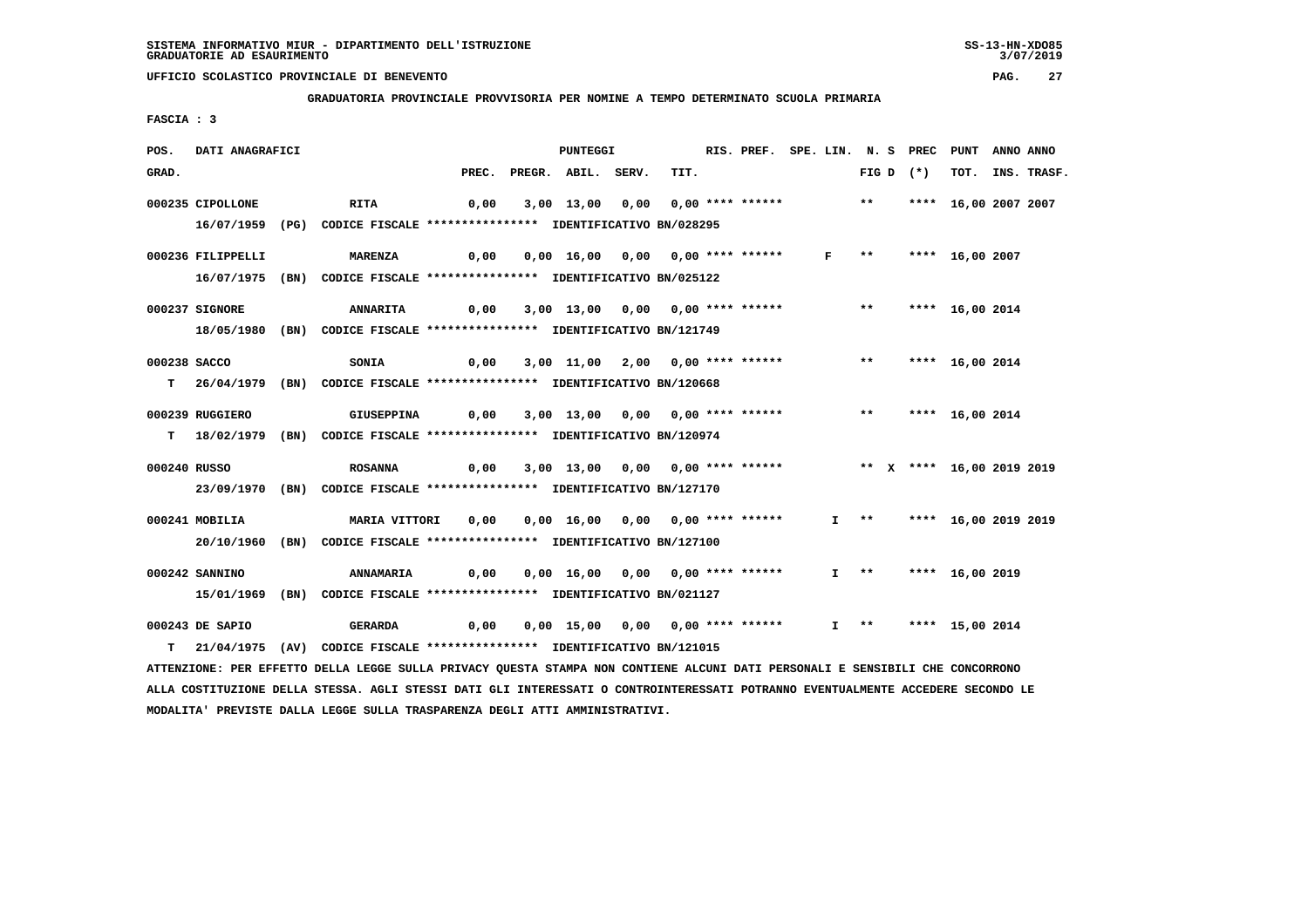**GRADUATORIA PROVINCIALE PROVVISORIA PER NOMINE A TEMPO DETERMINATO SCUOLA PRIMARIA**

 **FASCIA : 3**

| POS.  | DATI ANAGRAFICI    |                                                                                                                                 |       | <b>PUNTEGGI</b>                         |      | RIS. PREF. SPE. LIN. N. S PREC PUNT |  |       |             |                           | ANNO ANNO |             |
|-------|--------------------|---------------------------------------------------------------------------------------------------------------------------------|-------|-----------------------------------------|------|-------------------------------------|--|-------|-------------|---------------------------|-----------|-------------|
| GRAD. |                    |                                                                                                                                 | PREC. | PREGR. ABIL. SERV.                      | TIT. |                                     |  |       | FIG D $(*)$ | тот.                      |           | INS. TRASF. |
|       | 000244 LEPORE      | GILDA                                                                                                                           | 0,00  | $0,00$ 15,00 0,00 0,00 **** ******      |      |                                     |  | $***$ |             | **** 15,00 2014           |           |             |
|       |                    |                                                                                                                                 |       |                                         |      |                                     |  |       |             |                           |           |             |
|       | T 13/06/1979       | (BN) CODICE FISCALE **************** IDENTIFICATIVO BN/122267                                                                   |       |                                         |      |                                     |  |       |             |                           |           |             |
|       | 000245 MATARAZZO   | <b>GIUSEPPINA</b>                                                                                                               | 0,00  | 0,00 11,00 4,00 0,00 **** ******        |      |                                     |  | $***$ |             | **** 15,00 2014           |           |             |
|       |                    | T 11/05/1982 (BN) CODICE FISCALE **************** IDENTIFICATIVO BN/123476                                                      |       |                                         |      |                                     |  |       |             |                           |           |             |
|       |                    |                                                                                                                                 |       |                                         |      |                                     |  |       |             |                           |           |             |
|       | 000246 RAPUANO     | <b>TERESA</b>                                                                                                                   | 0,00  | 3,00 12,00 0,00 0,00 **** ******        |      |                                     |  |       |             | ** X **** 15,00 2014      |           |             |
|       |                    | 25/05/1978 (BN) CODICE FISCALE *************** IDENTIFICATIVO BN/121191                                                         |       |                                         |      |                                     |  |       |             |                           |           |             |
|       | 000247 DELLOIACOVO | <b>ANNA</b>                                                                                                                     | 0,00  |                                         |      |                                     |  | $***$ |             | **** 15,00 2014           |           |             |
|       |                    | T 20/09/1978 (NA) CODICE FISCALE **************** IDENTIFICATIVO BN/121160                                                      |       |                                         |      |                                     |  |       |             |                           |           |             |
|       |                    |                                                                                                                                 |       |                                         |      |                                     |  |       |             |                           |           |             |
|       | 000248 DI LELLA    | <b>GIOVANNA</b>                                                                                                                 | 0,00  | 0,00 15,00 0,00 0,00 **** ******        |      |                                     |  |       |             | I ** **** 15,00 2019 2005 |           |             |
|       |                    | 17/12/1965 (BN) CODICE FISCALE *************** IDENTIFICATIVO BN/027556                                                         |       |                                         |      |                                     |  |       |             |                           |           |             |
|       |                    |                                                                                                                                 |       |                                         |      |                                     |  |       |             |                           |           |             |
|       | 000249 CALABRESE   | <b>ROSARIA</b>                                                                                                                  | 0,00  | 0,00 15,00 0,00 0,00 **** ****** F **   |      |                                     |  |       |             | **** 15,00 2019 2005      |           |             |
|       |                    | 26/10/1974 (BN) CODICE FISCALE *************** IDENTIFICATIVO BN/027379                                                         |       |                                         |      |                                     |  |       |             |                           |           |             |
|       | 000250 ZANCHIELLO  | <b>RAMONA</b>                                                                                                                   | 0,00  | 3,00 12,00 0,00 0,00 **** ******        |      |                                     |  | $***$ |             | **** 15,00 2019 2019      |           |             |
|       |                    | T 13/05/1983 (BN) CODICE FISCALE *************** IDENTIFICATIVO BN/127119                                                       |       |                                         |      |                                     |  |       |             |                           |           |             |
|       |                    |                                                                                                                                 |       |                                         |      |                                     |  |       |             |                           |           |             |
|       | 000251 DE BLASIO   | <b>CONCETTA</b>                                                                                                                 | 0,00  | 0,00 14,00 0,00 0,00 **** ******        |      |                                     |  |       |             | ** **** 14,00 2012        |           |             |
|       |                    | T 03/11/1977 (BN) CODICE FISCALE **************** IDENTIFICATIVO BN/123359                                                      |       |                                         |      |                                     |  |       |             |                           |           |             |
|       | 000252 DI MEO      | LIA                                                                                                                             | 0,00  | 0,00 14,00 0,00 0,00 **** ****** *** ** |      |                                     |  |       |             | **** 14,00 2014 2007      |           |             |
|       |                    |                                                                                                                                 |       |                                         |      |                                     |  |       |             |                           |           |             |
|       |                    | T 01/01/1965 (BN) CODICE FISCALE **************** IDENTIFICATIVO BN/028404                                                      |       |                                         |      |                                     |  |       |             |                           |           |             |
|       |                    | ATTENZIONE: PER EFFETTO DELLA LEGGE SULLA PRIVACY QUESTA STAMPA NON CONTIENE ALCUNI DATI PERSONALI E SENSIBILI CHE CONCORRONO   |       |                                         |      |                                     |  |       |             |                           |           |             |
|       |                    | ALLA COSTITUZIONE DELLA STESSA. AGLI STESSI DATI GLI INTERESSATI O CONTROINTERESSATI POTRANNO EVENTUALMENTE ACCEDERE SECONDO LE |       |                                         |      |                                     |  |       |             |                           |           |             |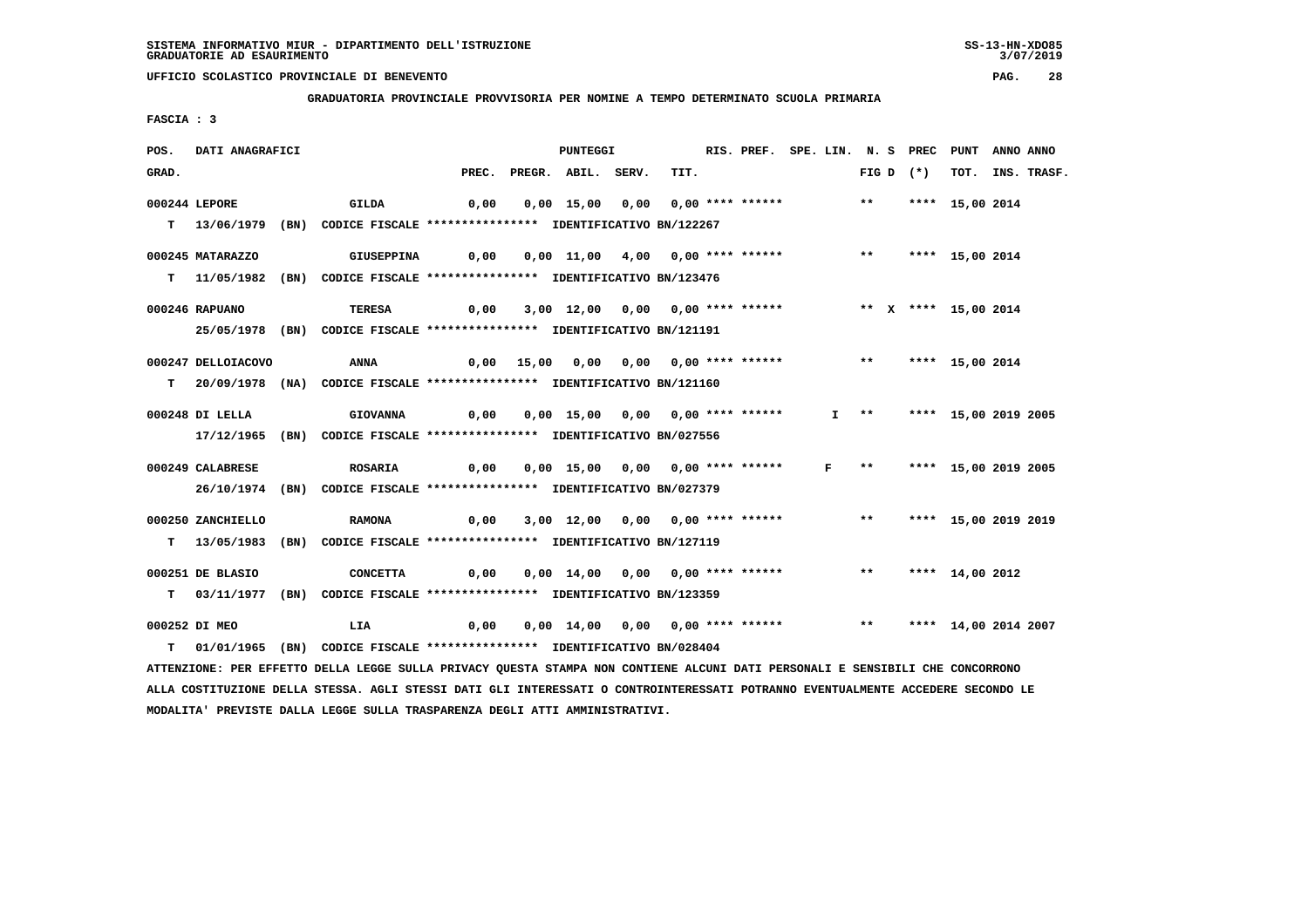**GRADUATORIA PROVINCIALE PROVVISORIA PER NOMINE A TEMPO DETERMINATO SCUOLA PRIMARIA**

 **FASCIA : 3**

| POS.        | DATI ANAGRAFICI  |                                                                                                                               |                                                               | <b>PUNTEGGI</b>                                               |      |  |  | RIS. PREF. SPE. LIN. N. S PREC PUNT ANNO ANNO |                 |                  |
|-------------|------------------|-------------------------------------------------------------------------------------------------------------------------------|---------------------------------------------------------------|---------------------------------------------------------------|------|--|--|-----------------------------------------------|-----------------|------------------|
| GRAD.       |                  |                                                                                                                               |                                                               | PREC. PREGR. ABIL. SERV.                                      | TIT. |  |  | FIG D $(*)$                                   |                 | TOT. INS. TRASF. |
|             | 000253 COTRONEO  | <b>STEFANIA</b>                                                                                                               |                                                               | 0,00 3,00 11,00 0,00 0,00 **** ****** *** **                  |      |  |  |                                               | **** 14,00 2014 |                  |
|             |                  | T 06/09/1981 (BN) CODICE FISCALE *************** IDENTIFICATIVO BN/123191                                                     |                                                               |                                                               |      |  |  |                                               |                 |                  |
|             |                  |                                                                                                                               |                                                               |                                                               |      |  |  |                                               |                 |                  |
|             | 000254 FERRAGAMO | <b>TATIANA</b>                                                                                                                | 0,00 3,00 11,00 0,00 0,00 **** ****** *** *** **** 14,00 2014 |                                                               |      |  |  |                                               |                 |                  |
|             |                  | T 26/08/1974 (BN) CODICE FISCALE *************** IDENTIFICATIVO BN/122100                                                     |                                                               |                                                               |      |  |  |                                               |                 |                  |
|             | 000255 TRETOLA   | <b>SERENA</b>                                                                                                                 | 0,00                                                          | 3,00 11,00 0,00 0,00 **** ****** *** **                       |      |  |  |                                               | **** 14,00 2014 |                  |
|             |                  | T 29/10/1970 (BN) CODICE FISCALE *************** IDENTIFICATIVO BN/123368                                                     |                                                               |                                                               |      |  |  |                                               |                 |                  |
|             | 000256 STRIANI   | <b>BEATRICE</b>                                                                                                               |                                                               | 0,00 11,00 0,00 0,00 3,00 **** ****** *** *** **** 14,00 2014 |      |  |  |                                               |                 |                  |
|             |                  | T 14/05/1980 (BN) CODICE FISCALE *************** IDENTIFICATIVO BN/123460                                                     |                                                               |                                                               |      |  |  |                                               |                 |                  |
|             | 000257 GRAMAZIO  | RITA                                                                                                                          | 0,00                                                          | 0,00 12,00 2,00 0,00 **** ****** *** *** **** 14,00 2014      |      |  |  |                                               |                 |                  |
|             |                  | T 11/04/1980 (BN) CODICE FISCALE *************** IDENTIFICATIVO BN/121591                                                     |                                                               |                                                               |      |  |  |                                               |                 |                  |
|             | 000258 IOVINO    | <b>FILOMENA</b>                                                                                                               |                                                               |                                                               |      |  |  |                                               | **** 14,00 2014 |                  |
|             |                  | T 28/06/1979 (BN) CODICE FISCALE *************** IDENTIFICATIVO BN/120810                                                     |                                                               |                                                               |      |  |  |                                               |                 |                  |
| 000259 PICA |                  | <b>CONCETTA</b>                                                                                                               | 0,00                                                          | 0,00 14,00 0,00 0,00 **** ******               **             |      |  |  |                                               | **** 14,00 2014 |                  |
|             |                  | T 30/01/1977 (BN) CODICE FISCALE *************** IDENTIFICATIVO BN/123480                                                     |                                                               |                                                               |      |  |  |                                               |                 |                  |
|             |                  |                                                                                                                               |                                                               |                                                               |      |  |  |                                               |                 |                  |
|             | 000260 ANZALDI   | <b>MARIA</b>                                                                                                                  | 0,00                                                          | 3,00 11,00 0,00 0,00 **** ******                              |      |  |  | ** **** 14,00 2014                            |                 |                  |
|             |                  | T 08/10/1964 (BN) CODICE FISCALE *************** IDENTIFICATIVO BN/123399                                                     |                                                               |                                                               |      |  |  |                                               |                 |                  |
|             | 000261 BALESTRA  | <b>RITA</b>                                                                                                                   | $\sim$ 0,00                                                   | 3,00 11,00 0,00 0,00 **** ****** *** *** **** 14,00 2014      |      |  |  |                                               |                 |                  |
|             |                  | T 12/05/1982 (BN) CODICE FISCALE *************** IDENTIFICATIVO BN/123276                                                     |                                                               |                                                               |      |  |  |                                               |                 |                  |
|             |                  | ATTENZIONE: PER EFFETTO DELLA LEGGE SULLA PRIVACY QUESTA STAMPA NON CONTIENE ALCUNI DATI PERSONALI E SENSIBILI CHE CONCORRONO |                                                               |                                                               |      |  |  |                                               |                 |                  |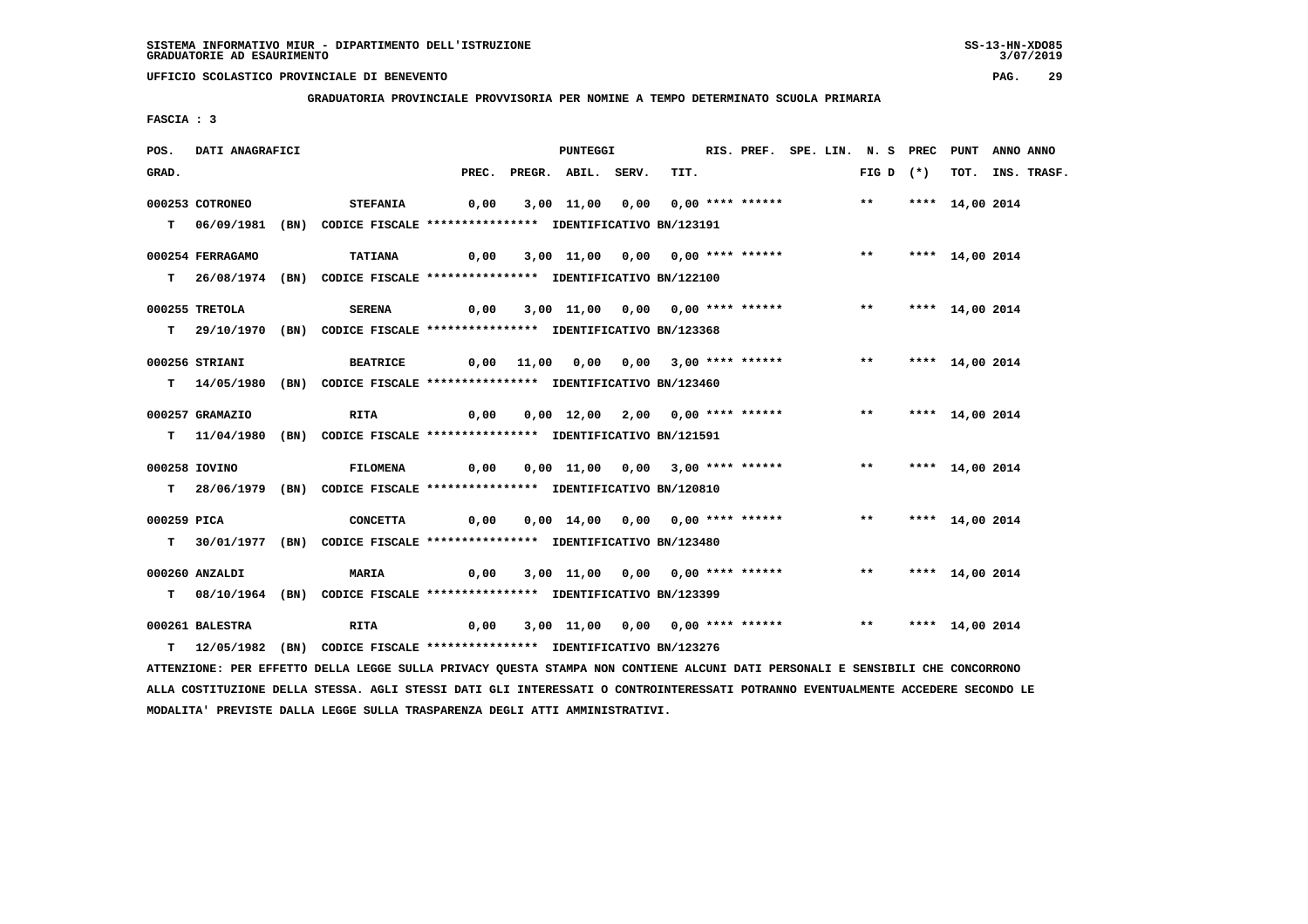**GRADUATORIA PROVINCIALE PROVVISORIA PER NOMINE A TEMPO DETERMINATO SCUOLA PRIMARIA**

 **FASCIA : 3**

| POS.         | DATI ANAGRAFICI   |                                                                                                                               |      |                                                                                     | PUNTEGGI                                                  |      |  |  | RIS. PREF. SPE. LIN. N. S PREC PUNT |  | ANNO ANNO |                  |
|--------------|-------------------|-------------------------------------------------------------------------------------------------------------------------------|------|-------------------------------------------------------------------------------------|-----------------------------------------------------------|------|--|--|-------------------------------------|--|-----------|------------------|
| GRAD.        |                   |                                                                                                                               |      | PREC. PREGR. ABIL. SERV.                                                            |                                                           | TIT. |  |  | FIG D $(*)$                         |  |           | TOT. INS. TRASF. |
|              | 000262 CIARMOLI   | PAOLA CARMEN 0,00 0,00 12,00 2,00 0,00 **** ****** **** **** 14,00 2014                                                       |      |                                                                                     |                                                           |      |  |  |                                     |  |           |                  |
|              |                   | T 06/03/1974 (EE) CODICE FISCALE **************** IDENTIFICATIVO BN/122740                                                    |      |                                                                                     |                                                           |      |  |  |                                     |  |           |                  |
|              | 000263 BILOTTO    | 0,00  0,00 11,00  0,00  3,00 **** ******      **   **** 14,00 2019 2019<br>ANNA                                               |      |                                                                                     |                                                           |      |  |  |                                     |  |           |                  |
|              |                   | 18/04/1983 (MI) CODICE FISCALE **************** IDENTIFICATIVO BN/127108                                                      |      |                                                                                     |                                                           |      |  |  |                                     |  |           |                  |
|              | 000264 VISCUSI    | LUCIA                                                                                                                         | 0,00 |                                                                                     | 0,00 14,00 0,00 0,00 **** ****** *** **** 14,00 2019 2019 |      |  |  |                                     |  |           |                  |
|              |                   | 13/12/1981 (CE) CODICE FISCALE *************** IDENTIFICATIVO BN/127127                                                       |      |                                                                                     |                                                           |      |  |  |                                     |  |           |                  |
|              | 000265 D'ANDREA   | MIRELLA                                                                                                                       |      |                                                                                     |                                                           |      |  |  |                                     |  |           |                  |
|              |                   | 17/02/1971 (NA) CODICE FISCALE *************** IDENTIFICATIVO BN/025070                                                       |      |                                                                                     |                                                           |      |  |  |                                     |  |           |                  |
|              | 000266 AMABILE    | <b>NUNZIATA</b>                                                                                                               |      | 0,00  0,00  13,00  0,00  0,00  ****  ******    **         ***    ***    13,00  2014 |                                                           |      |  |  |                                     |  |           |                  |
|              |                   | T 19/10/1977 (BN) CODICE FISCALE *************** IDENTIFICATIVO BN/123347                                                     |      |                                                                                     |                                                           |      |  |  |                                     |  |           |                  |
|              | 000267 ANGELONE   | GIOVANNA 0,00 0,00 13,00 0,00 0,00 **** ****** *** **** 13,00 2014                                                            |      |                                                                                     |                                                           |      |  |  |                                     |  |           |                  |
|              |                   | T 01/05/1972 (BN) CODICE FISCALE *************** IDENTIFICATIVO BN/123369                                                     |      |                                                                                     |                                                           |      |  |  |                                     |  |           |                  |
| 000268 ZOLLO |                   | VIVIANA                                                                                                                       |      | 0,00  0,00  13,00  0,00  0,00  ****  ******    **         ***    ***    13,00  2014 |                                                           |      |  |  |                                     |  |           |                  |
|              |                   | T 07/03/1983 (BN) CODICE FISCALE *************** IDENTIFICATIVO BN/123431                                                     |      |                                                                                     |                                                           |      |  |  |                                     |  |           |                  |
| 000269 RUSSO |                   | STELLA                                                                                                                        |      |                                                                                     |                                                           |      |  |  | ** **** 13,00 2014                  |  |           |                  |
|              |                   | T 26/10/1974 (AV) CODICE FISCALE **************** IDENTIFICATIVO BN/123443                                                    |      |                                                                                     |                                                           |      |  |  |                                     |  |           |                  |
|              | 000270 LIMONGELLI | CLEMENTINA      0,00     0,00    13,00    0,00     0,00    ****    *******    ***    ****    13,00    2014                    |      |                                                                                     |                                                           |      |  |  |                                     |  |           |                  |
|              |                   | T 30/09/1970 (BN) CODICE FISCALE *************** IDENTIFICATIVO BN/123373                                                     |      |                                                                                     |                                                           |      |  |  |                                     |  |           |                  |
|              |                   | ATTENZIONE: PER EFFETTO DELLA LEGGE SULLA PRIVACY QUESTA STAMPA NON CONTIENE ALCUNI DATI PERSONALI E SENSIBILI CHE CONCORRONO |      |                                                                                     |                                                           |      |  |  |                                     |  |           |                  |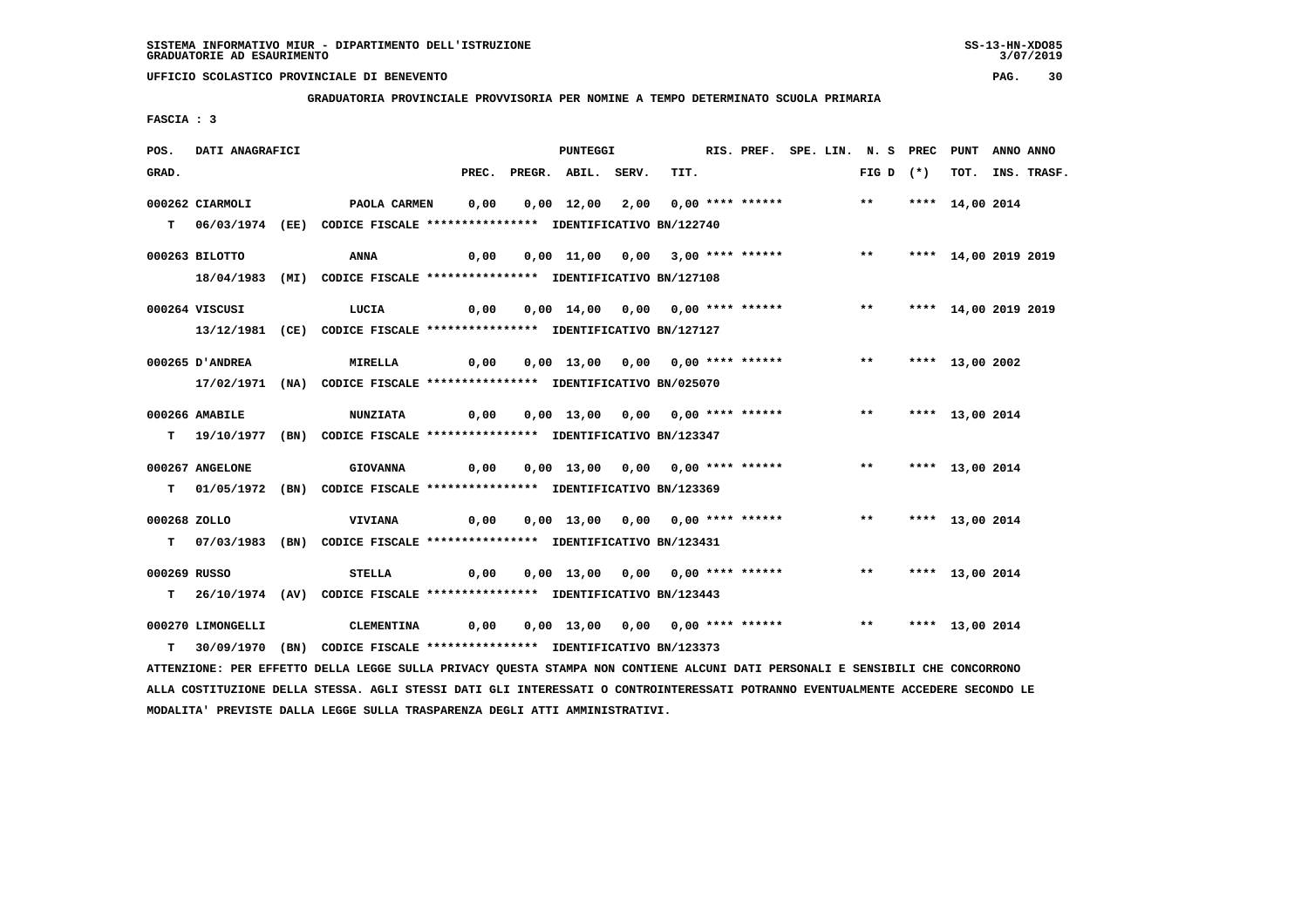**GRADUATORIA PROVINCIALE PROVVISORIA PER NOMINE A TEMPO DETERMINATO SCUOLA PRIMARIA**

 **FASCIA : 3**

| POS.         | DATI ANAGRAFICI  |                                                                                                                               |                                                                    | <b>PUNTEGGI</b>                                                                            |      | RIS. PREF. SPE. LIN. N. S PREC PUNT ANNO ANNO |  |  |             |                      |                  |
|--------------|------------------|-------------------------------------------------------------------------------------------------------------------------------|--------------------------------------------------------------------|--------------------------------------------------------------------------------------------|------|-----------------------------------------------|--|--|-------------|----------------------|------------------|
| GRAD.        |                  |                                                                                                                               |                                                                    | PREC. PREGR. ABIL. SERV.                                                                   | TIT. |                                               |  |  | FIG D $(*)$ |                      | TOT. INS. TRASF. |
|              | 000271 CAIOLA    | <b>ANGELICA</b>                                                                                                               |                                                                    | 0,00 12,00 0,00 0,00 0,00 **** ******               **     **** 12,00 2014                 |      |                                               |  |  |             |                      |                  |
|              |                  | T 19/01/1981 (BN) CODICE FISCALE **************** IDENTIFICATIVO BN/121534                                                    |                                                                    |                                                                                            |      |                                               |  |  |             |                      |                  |
|              |                  |                                                                                                                               |                                                                    |                                                                                            |      |                                               |  |  |             |                      |                  |
|              | 000272 CECERE    | <b>STEFANIA</b>                                                                                                               |                                                                    | 0,00 12,00 0,00 0,00 0,00 **** ****** *** **** 12,00 2014                                  |      |                                               |  |  |             |                      |                  |
|              |                  | T 26/12/1980 (BN) CODICE FISCALE *************** IDENTIFICATIVO BN/123494                                                     |                                                                    |                                                                                            |      |                                               |  |  |             |                      |                  |
|              |                  |                                                                                                                               |                                                                    |                                                                                            |      |                                               |  |  |             |                      |                  |
|              | 000273 CHIANTESE | <b>SONIA</b>                                                                                                                  | 0,00                                                               | 0,00 12,00 0,00 0,00 **** ****** *** **                                                    |      |                                               |  |  |             | **** 12,00 2019 2019 |                  |
|              |                  | 21/11/1981 (CE) CODICE FISCALE *************** IDENTIFICATIVO BN/127125                                                       |                                                                    |                                                                                            |      |                                               |  |  |             |                      |                  |
|              | 000274 COSTANZO  | FILOMENA                                                                                                                      |                                                                    | 0,00  0,00  12,00  0,00  0,00  ****  ******    **        ***    ***    12,00  2019    2019 |      |                                               |  |  |             |                      |                  |
|              |                  | 16/11/1973 (NA) CODICE FISCALE *************** IDENTIFICATIVO BN/127136                                                       |                                                                    |                                                                                            |      |                                               |  |  |             |                      |                  |
|              |                  |                                                                                                                               |                                                                    |                                                                                            |      |                                               |  |  |             |                      |                  |
|              | 000275 PICCOLO   |                                                                                                                               | CONSIGLIA 0,00 0,00 12,00 0,00 0,00 **** ****** *** *** 12,00 2019 |                                                                                            |      |                                               |  |  |             |                      |                  |
|              |                  | 17/12/1964 (NA) CODICE FISCALE *************** IDENTIFICATIVO BN/020701                                                       |                                                                    |                                                                                            |      |                                               |  |  |             |                      |                  |
|              |                  |                                                                                                                               |                                                                    |                                                                                            |      |                                               |  |  |             |                      |                  |
|              | 000276 VALENTINO | ANNAROSA                                                                                                                      | 0,00                                                               | 0,00 11,00 0,00 0,00 **** ****** *** *** **** 11,00 2014                                   |      |                                               |  |  |             |                      |                  |
|              |                  | T 24/12/1969 (CE) CODICE FISCALE *************** IDENTIFICATIVO BN/123292                                                     |                                                                    |                                                                                            |      |                                               |  |  |             |                      |                  |
|              | 000277 RANDELLI  | MADDALENA                                                                                                                     | 0,00                                                               | 0,00 11,00 0,00 0,00 **** ******             ** x **** 11,00 2014                          |      |                                               |  |  |             |                      |                  |
|              |                  | T 13/05/1982 (CE) CODICE FISCALE **************** IDENTIFICATIVO BN/123416                                                    |                                                                    |                                                                                            |      |                                               |  |  |             |                      |                  |
|              |                  |                                                                                                                               |                                                                    |                                                                                            |      |                                               |  |  |             |                      |                  |
| 000278 FUSCO |                  | <b>ANTONELLA</b>                                                                                                              |                                                                    | 0,00 0,00 11,00 0,00 0,00 **** ****** *** *** **** 11,00 2014                              |      |                                               |  |  |             |                      |                  |
|              |                  | T 02/03/1973 (BN) CODICE FISCALE *************** IDENTIFICATIVO BN/123406                                                     |                                                                    |                                                                                            |      |                                               |  |  |             |                      |                  |
|              |                  |                                                                                                                               |                                                                    | 0,00 0,00 11,00 0,00 0,00 **** ****** *** *** **** 11,00 2014                              |      |                                               |  |  |             |                      |                  |
|              | 000279 DIMEZZA   | <b>ANTONELLA</b>                                                                                                              |                                                                    |                                                                                            |      |                                               |  |  |             |                      |                  |
|              |                  | T 10/03/1970 (BN) CODICE FISCALE **************** IDENTIFICATIVO BN/123435                                                    |                                                                    |                                                                                            |      |                                               |  |  |             |                      |                  |
|              |                  | ATTENZIONE: PER EFFETTO DELLA LEGGE SULLA PRIVACY QUESTA STAMPA NON CONTIENE ALCUNI DATI PERSONALI E SENSIBILI CHE CONCORRONO |                                                                    |                                                                                            |      |                                               |  |  |             |                      |                  |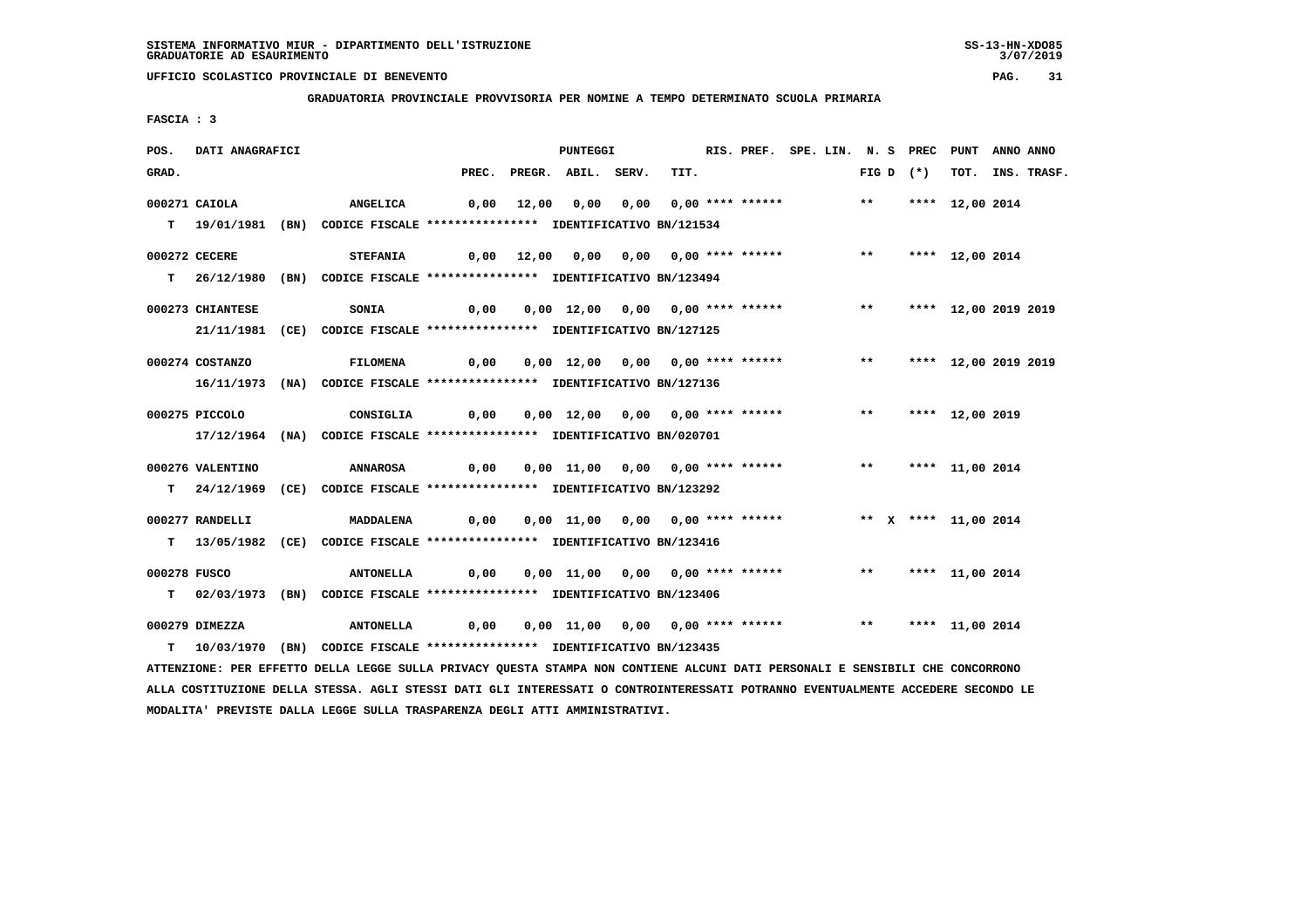**GRADUATORIA PROVINCIALE PROVVISORIA PER NOMINE A TEMPO DETERMINATO SCUOLA PRIMARIA**

 **FASCIA : 3**

| POS.         | DATI ANAGRAFICI     |                                                                                                                               |                                                                                       | PUNTEGGI                                                 |  |      |  | RIS. PREF. SPE. LIN. N. S PREC PUNT |  | ANNO ANNO |                  |
|--------------|---------------------|-------------------------------------------------------------------------------------------------------------------------------|---------------------------------------------------------------------------------------|----------------------------------------------------------|--|------|--|-------------------------------------|--|-----------|------------------|
| GRAD.        |                     |                                                                                                                               |                                                                                       | PREC. PREGR. ABIL. SERV.                                 |  | TIT. |  | $FIG D (*)$                         |  |           | TOT. INS. TRASF. |
| 000280 RUSSO |                     |                                                                                                                               |                                                                                       |                                                          |  |      |  |                                     |  |           |                  |
|              |                     |                                                                                                                               |                                                                                       |                                                          |  |      |  |                                     |  |           |                  |
|              |                     | T 13/06/1961 (BN) CODICE FISCALE **************** IDENTIFICATIVO BN/123481                                                    |                                                                                       |                                                          |  |      |  |                                     |  |           |                  |
| 000281 ZOTTI |                     | <b>PATRIZIA</b>                                                                                                               |                                                                                       |                                                          |  |      |  |                                     |  |           |                  |
|              |                     |                                                                                                                               |                                                                                       |                                                          |  |      |  |                                     |  |           |                  |
|              |                     | T 19/01/1980 (BN) CODICE FISCALE *************** IDENTIFICATIVO BN/123466                                                     |                                                                                       |                                                          |  |      |  |                                     |  |           |                  |
|              | 000282 CATURANO     | <b>GIUSEPPE</b>                                                                                                               | 0,00                                                                                  | 0,00 11,00 0,00 0,00 **** ****** *** *** **** 11,00 2014 |  |      |  |                                     |  |           |                  |
|              |                     | T 17/07/1978 (NA) CODICE FISCALE *************** IDENTIFICATIVO BN/123279                                                     |                                                                                       |                                                          |  |      |  |                                     |  |           |                  |
|              |                     |                                                                                                                               |                                                                                       |                                                          |  |      |  |                                     |  |           |                  |
|              | 000283 FELEPPA      | <b>GIOVANNA</b>                                                                                                               |                                                                                       |                                                          |  |      |  |                                     |  |           |                  |
|              |                     | T 06/09/1969 (BN) CODICE FISCALE *************** IDENTIFICATIVO BN/123357                                                     |                                                                                       |                                                          |  |      |  |                                     |  |           |                  |
|              |                     |                                                                                                                               |                                                                                       |                                                          |  |      |  |                                     |  |           |                  |
|              | 000284 IACOBUCCI    |                                                                                                                               |                                                                                       |                                                          |  |      |  |                                     |  |           |                  |
|              |                     | T 16/07/1977 (BN) CODICE FISCALE **************** IDENTIFICATIVO BN/123353                                                    |                                                                                       |                                                          |  |      |  |                                     |  |           |                  |
|              |                     |                                                                                                                               |                                                                                       |                                                          |  |      |  |                                     |  |           |                  |
|              | 000285 BEVILACQUA   |                                                                                                                               |                                                                                       |                                                          |  |      |  |                                     |  |           |                  |
|              |                     | T 02/11/1970 (NA) CODICE FISCALE *************** IDENTIFICATIVO BN/123490                                                     |                                                                                       |                                                          |  |      |  |                                     |  |           |                  |
|              | 000286 ROMANO       | <b>GIUSEPPINA</b>                                                                                                             | 0,00  0,00  11,00  0,00  0,00  ****  ******           **          ****    11,00  2014 |                                                          |  |      |  |                                     |  |           |                  |
|              |                     |                                                                                                                               |                                                                                       |                                                          |  |      |  |                                     |  |           |                  |
|              |                     | T 31/07/1961 (BN) CODICE FISCALE *************** IDENTIFICATIVO BN/123493                                                     |                                                                                       |                                                          |  |      |  |                                     |  |           |                  |
| 000287 FUSCO |                     | MARIAGRAZIA 0,00 0,00 11,00 0,00 0,00 **** ****** *** **** 11,00 2014                                                         |                                                                                       |                                                          |  |      |  |                                     |  |           |                  |
|              |                     | T 16/07/1958 (BN) CODICE FISCALE *************** IDENTIFICATIVO BN/123413                                                     |                                                                                       |                                                          |  |      |  |                                     |  |           |                  |
|              |                     |                                                                                                                               |                                                                                       |                                                          |  |      |  |                                     |  |           |                  |
|              | 000288 SANTABARBARA |                                                                                                                               |                                                                                       |                                                          |  |      |  |                                     |  |           |                  |
|              |                     | T 06/07/1966 (CE) CODICE FISCALE *************** IDENTIFICATIVO BN/127168                                                     |                                                                                       |                                                          |  |      |  |                                     |  |           |                  |
|              |                     | ATTENZIONE: PER EFFETTO DELLA LEGGE SULLA PRIVACY QUESTA STAMPA NON CONTIENE ALCUNI DATI PERSONALI E SENSIBILI CHE CONCORRONO |                                                                                       |                                                          |  |      |  |                                     |  |           |                  |